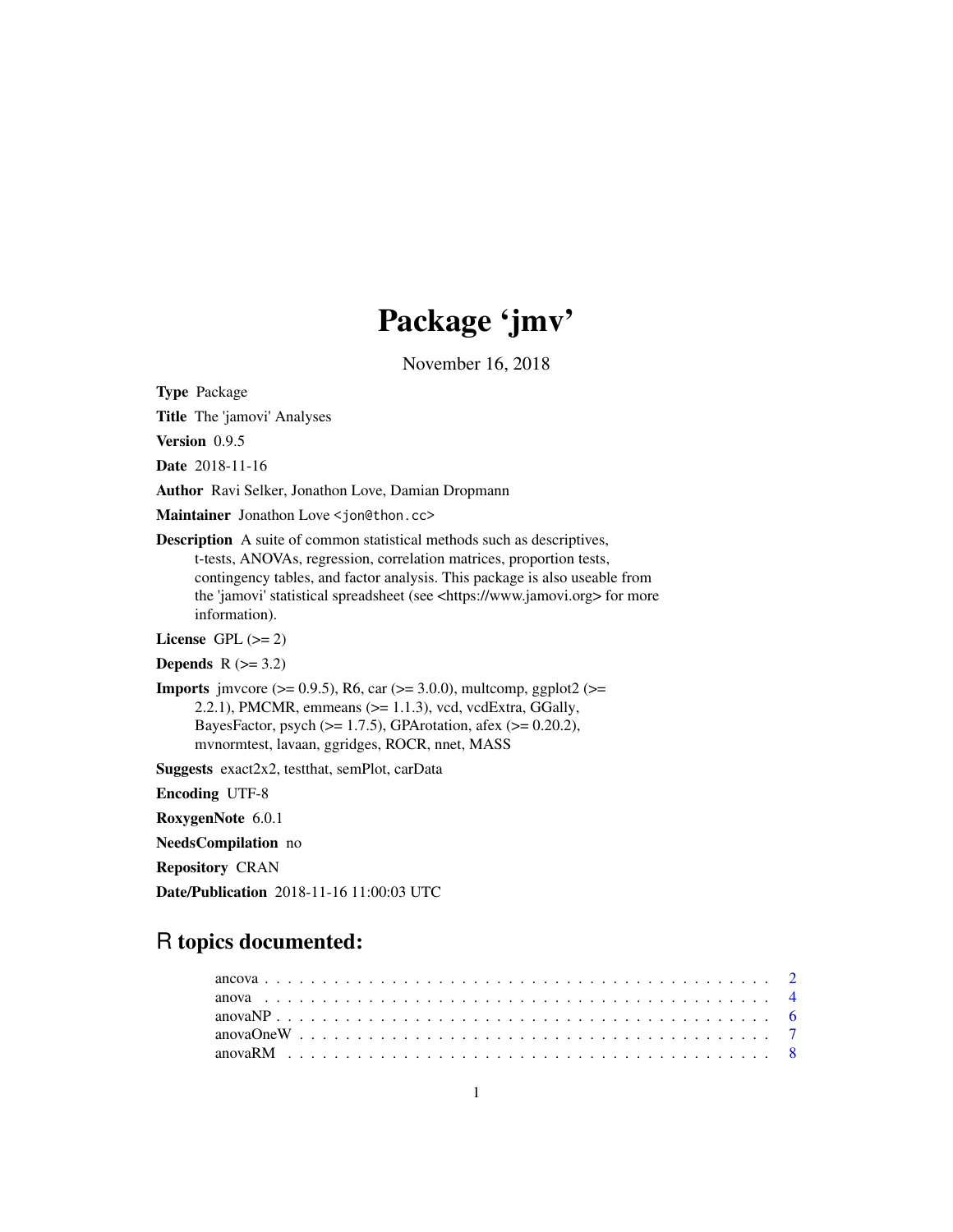#### <span id="page-1-0"></span>2 ancova ancova ancova ancova ancova ancova ancova ancova ancova ancova ancova ancova ancova ancova ancova ancov

| - 18 |
|------|
|      |
| 21   |
|      |
|      |
|      |
|      |
|      |
|      |
|      |
| 40   |
| 42.  |
| 43   |
| 44   |
| 46   |
| 47   |
| 49   |
|      |

#### **Index** [51](#page-50-0)

ancova *ANCOVA*

### Description

Analysis of Covariance

### Usage

```
ancova(data, dep, factors = NULL, covs = NULL, modelTerms = NULL,
 ss = "3", effectSize = NULL, contrasts = NULL, postHoc = NULL,
 postHocCorr = list("tukey"), homo = FALSE, qq = FALSE,
 emMeans = list(list()), ciWidthEmm = 95, emmPlots = TRUE,
  emmPlotData = FALSE, emmPlotError = "ci", emmTables = FALSE,
  emmWeights = TRUE)
```

| data       | the data as a data frame                                                   |
|------------|----------------------------------------------------------------------------|
| dep        | a string naming the dependent variable from data, variable must be numeric |
| factors    | a vector of strings naming the fixed factors from data                     |
| covs       | a vector of strings naming the covariates from data                        |
| modelTerms | a list of character vectors describing the terms to go into the model      |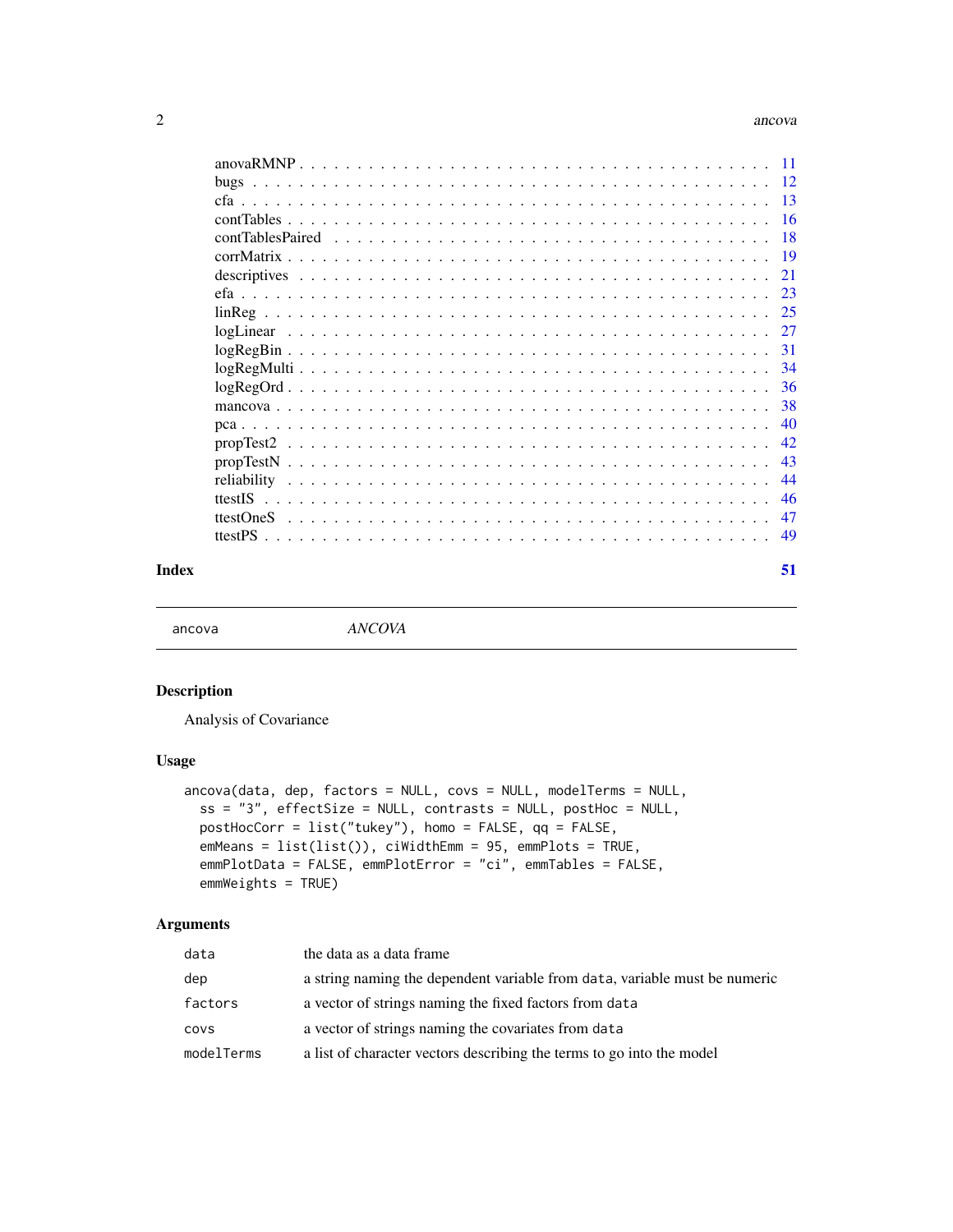<span id="page-2-0"></span>ancova 3

| SS           | $'1', '2'$ or $'3'$ (default), the sum of squares to use                                                                                                |
|--------------|---------------------------------------------------------------------------------------------------------------------------------------------------------|
| effectSize   | one or more of 'eta', 'partEta', or 'omega'; use eta <sup>2</sup> , partial eta <sup>2</sup> , and omega <sup>2</sup><br>effect sizes, respectively     |
| contrasts    | a list of lists specifying the factor and type of contrast to use, one of 'deviation',<br>'simple', 'difference', 'helmert', 'repeated' or 'polynomial' |
| postHoc      | a list of terms to perform post-hoc tests on                                                                                                            |
| postHocCorr  | one or more of 'none', 'tukey', 'scheffe', 'bonf', or 'holm'; provide no,<br>Tukey, Scheffe, Bonferroni, and Holm Post Hoc corrections respectively     |
| homo         | TRUE or FALSE (default), perform homogeneity tests                                                                                                      |
| qq           | TRUE or FALSE (default), provide a Q-Q plot of residuals                                                                                                |
| emMeans      | a list of lists specifying the variables for which the estimated marginal means<br>need to be calculate. Supports up to three variables per term.       |
| ciWidthEmm   | a number between 50 and 99.9 (default: 95) specifying the confidence interval<br>width for the estimated marginal means                                 |
| emmPlots     | TRUE (default) or FALSE, provide estimated marginal means plots                                                                                         |
| emmPlotData  | TRUE or FALSE (default), plot the data on top of the marginal means                                                                                     |
| emmPlotError | 'none', 'ci' (default), or 'se'. Use no error bars, use confidence intervals, or<br>use standard errors on the marginal mean plots, respectively        |
| emmTables    | TRUE or FALSE (default), provide estimated marginal means tables                                                                                        |
| emmWeights   | TRUE (default) or FALSE, weigh each cell equally or weigh them according to the<br>cell frequency                                                       |

### Value

A results object containing:

| a table of ANCOVA results                               |
|---------------------------------------------------------|
| The underlying aov object                               |
| a table of homogeneity tests                            |
| a q-q plot                                              |
| an array of contrasts tables                            |
| an array of post-hoc tables                             |
| an array of the estimated marginal means plots + tables |
|                                                         |

Tables can be converted to data frames with asDF or [as.data.frame](#page-0-0). For example:

results\$main\$asDF

as.data.frame(results\$main)

### Examples

```
data('ToothGrowth')
```
ancova(ToothGrowth, dep = 'len', factors = 'supp', covs = 'dose')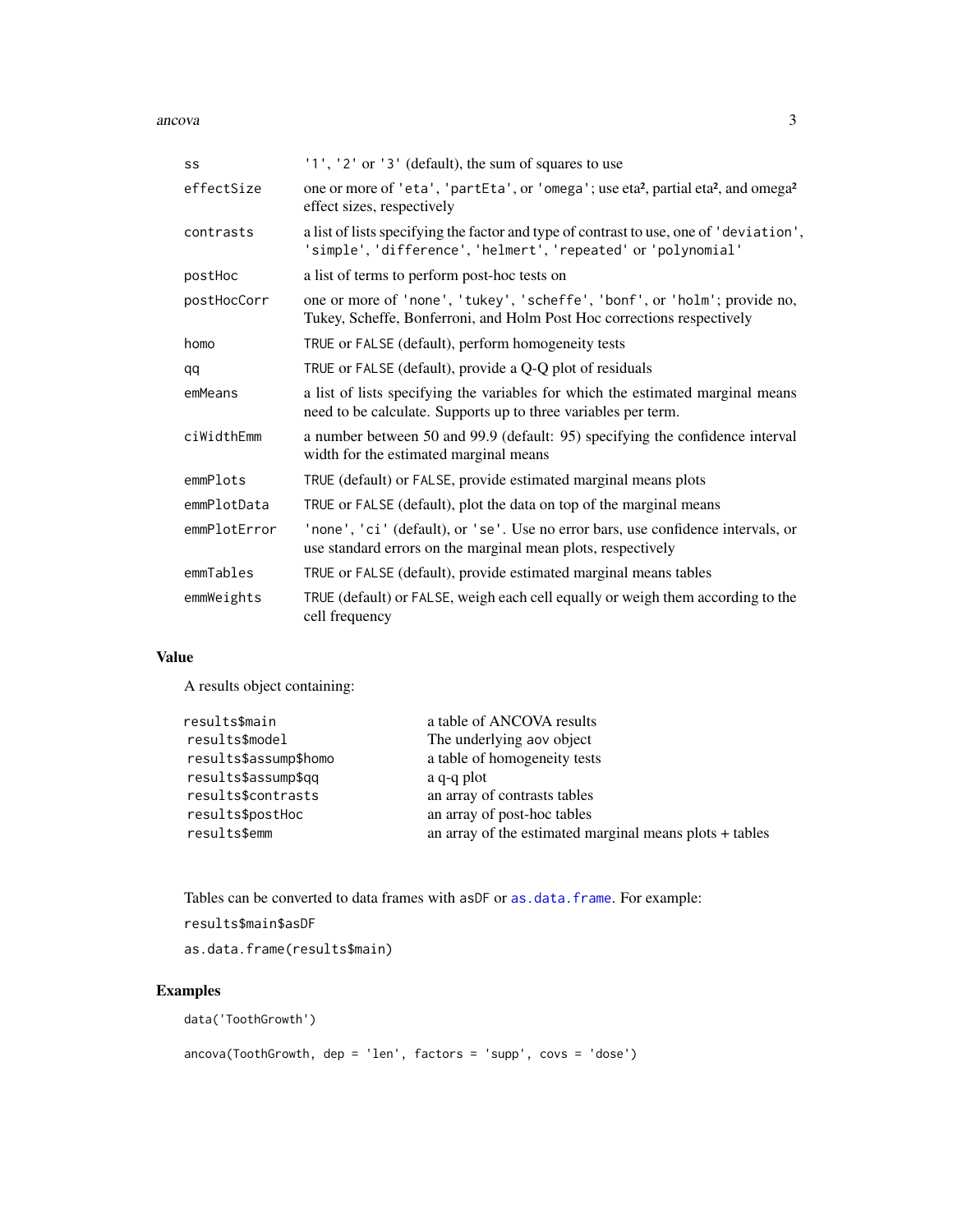<span id="page-3-0"></span>

| # |               |                               |                |        |       |         |
|---|---------------|-------------------------------|----------------|--------|-------|---------|
| # | <b>ANCOVA</b> |                               |                |        |       |         |
| # |               |                               |                |        |       |         |
| # | <b>ANCOVA</b> |                               |                |        |       |         |
| # |               |                               |                |        |       |         |
| # |               | Sum of Squares df Mean Square |                |        | - F   | p       |
| # |               |                               |                |        |       |         |
| # | supp          | 205                           | $\overline{1}$ | 205.4  | 11.4  | 0.001   |
| # | dose          | 2224                          | 1              | 2224.3 | 124.0 | < 0.001 |
| # | Residuals     | 1023                          | 57             | 17.9   |       |         |
| # |               |                               |                |        |       |         |
| # |               |                               |                |        |       |         |

### anova *ANOVA*

### Description

Analysis of Variance

#### Usage

```
anova(data, dep, factors = NULL, modelTerms = NULL, ss = "3",
 effectSize = NULL, contrasts = NULL, postHoc = NULL,
 postHocCorr = list("tukey"), homo = FALSE, qq = FALSE,
 emMeans = list(list()), ciWidthEmm = 95, emmPlots = TRUE,
 emmPlotData = FALSE, emmPlotError = "ci", emmTables = FALSE,
 emmWeights = TRUE)
```

| data        | the data as a data frame                                                                                                                                |
|-------------|---------------------------------------------------------------------------------------------------------------------------------------------------------|
| dep         | a string naming the dependent variable from data, variable must be numeric                                                                              |
| factors     | a vector of strings naming the fixed factors from data                                                                                                  |
| modelTerms  | a list of character vectors describing the terms to go into the model                                                                                   |
| SS          | $'1', '2'$ or $'3'$ (default), the sum of squares to use                                                                                                |
| effectSize  | one or more of 'eta', 'partEta', or 'omega'; use eta <sup>2</sup> , partial eta <sup>2</sup> , and omega <sup>2</sup><br>effect sizes, respectively     |
| contrasts   | a list of lists specifying the factor and type of contrast to use, one of 'deviation',<br>'simple', 'difference', 'helmert', 'repeated' or 'polynomial' |
| postHoc     | a list of terms to perform post-hoc tests on                                                                                                            |
| postHocCorr | one or more of 'none', 'tukey', 'scheffe', 'bonf', or 'holm'; provide no,<br>Tukey, Scheffe, Bonferroni, and Holm Post Hoc corrections respectively     |
| homo        | TRUE or FALSE (default), perform homogeneity tests                                                                                                      |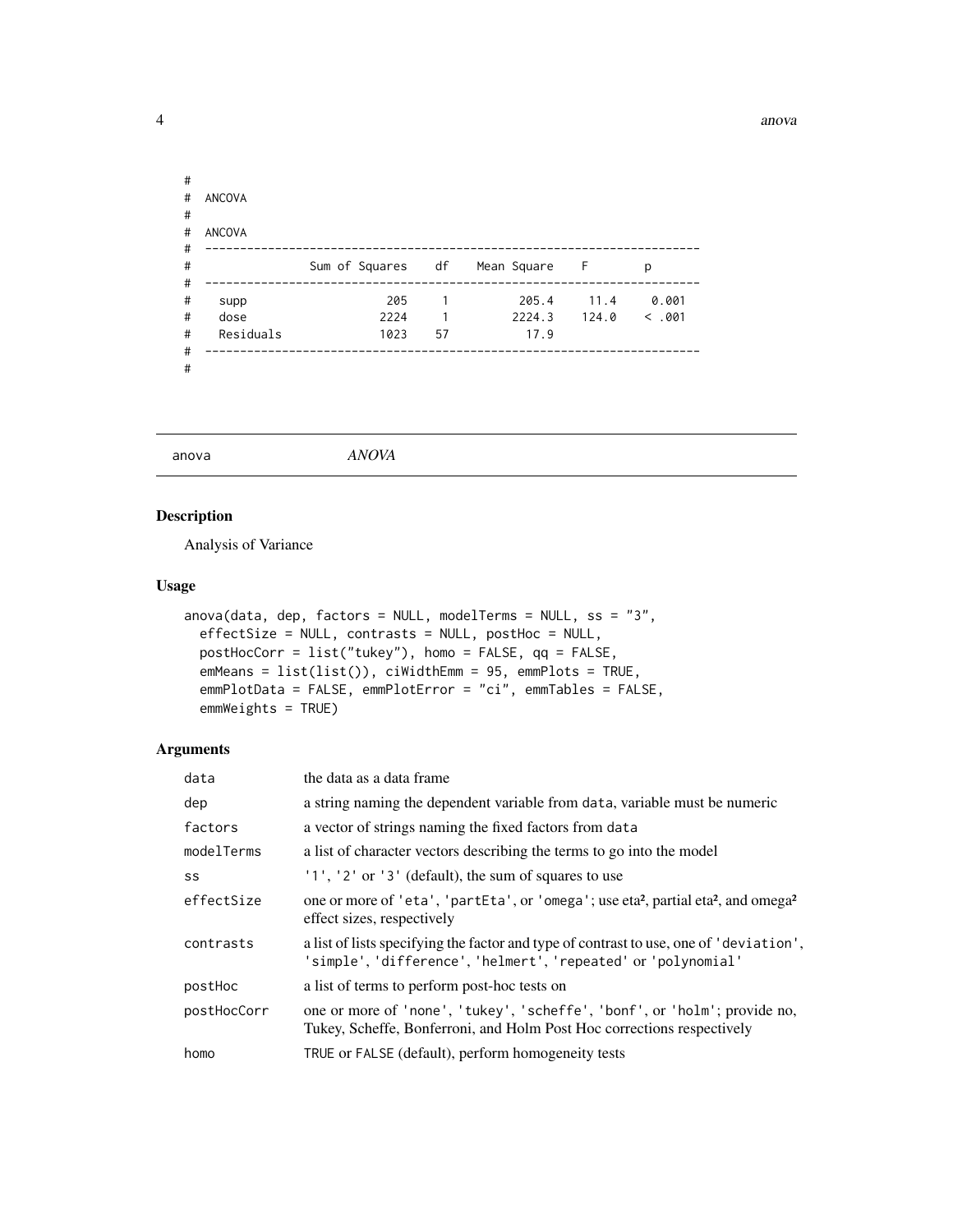<span id="page-4-0"></span>anova 5

| qq           | TRUE or FALSE (default), provide a Q-Q plot of residuals                                                                                          |
|--------------|---------------------------------------------------------------------------------------------------------------------------------------------------|
| emMeans      | a list of lists specifying the variables for which the estimated marginal means<br>need to be calculate. Supports up to three variables per term. |
| ciWidthEmm   | a number between 50 and 99.9 (default: 95) specifying the confidence interval<br>width for the estimated marginal means                           |
| emmPlots     | TRUE (default) or FALSE, provide estimated marginal means plots                                                                                   |
| emmPlotData  | TRUE or FALSE (default), plot the data on top of the marginal means                                                                               |
| emmPlotError | 'none', 'ci' (default), or 'se'. Use no error bars, use confidence intervals, or<br>use standard errors on the marginal mean plots, respectively  |
| emmTables    | TRUE or FALSE (default), provide estimated marginal means tables                                                                                  |
| emmWeights   | TRUE (default) or FALSE, weigh each cell equally or weigh them according to the<br>cell frequency                                                 |

### Value

A results object containing:

| results\$main         | a table of ANOVA results                                |
|-----------------------|---------------------------------------------------------|
| results\$model        | The underlying aov object                               |
| results\$assump\$homo | a table of homogeneity tests                            |
| results\$assump\$gg   | a q-q plot                                              |
| results\$contrasts    | an array of contrasts tables                            |
| results\$postHoc      | an array of post-hoc tables                             |
| results\$emm          | an array of the estimated marginal means plots + tables |
|                       |                                                         |

Tables can be converted to data frames with asDF or [as.data.frame](#page-0-0). For example:

results\$main\$asDF as.data.frame(results\$main)

|             | data('ToothGrowth') |                                                                |                |               |       |       |
|-------------|---------------------|----------------------------------------------------------------|----------------|---------------|-------|-------|
|             |                     | $anova(ToothGrowth, dep = 'len', factors = c('dose', 'supp'))$ |                |               |       |       |
| #<br>#<br># | <b>ANOVA</b>        |                                                                |                |               |       |       |
| #           | <b>ANOVA</b>        |                                                                |                |               |       |       |
| #           |                     |                                                                |                |               |       |       |
| #           |                     | Sum of Squares df                                              |                | Mean Square F |       | р     |
| #           |                     |                                                                |                |               |       |       |
| #           | dose                | 2426                                                           | 2              | 1213.2        | 92.00 | <.001 |
| #           | supp                | 205                                                            | 1              | 205.4         | 15.57 | <.001 |
| #           | dose:supp           | 108                                                            | $\overline{2}$ | 54.2          | 4.11  | 0.022 |
| #           | Residuals           | 712                                                            | 54             | 13.2          |       |       |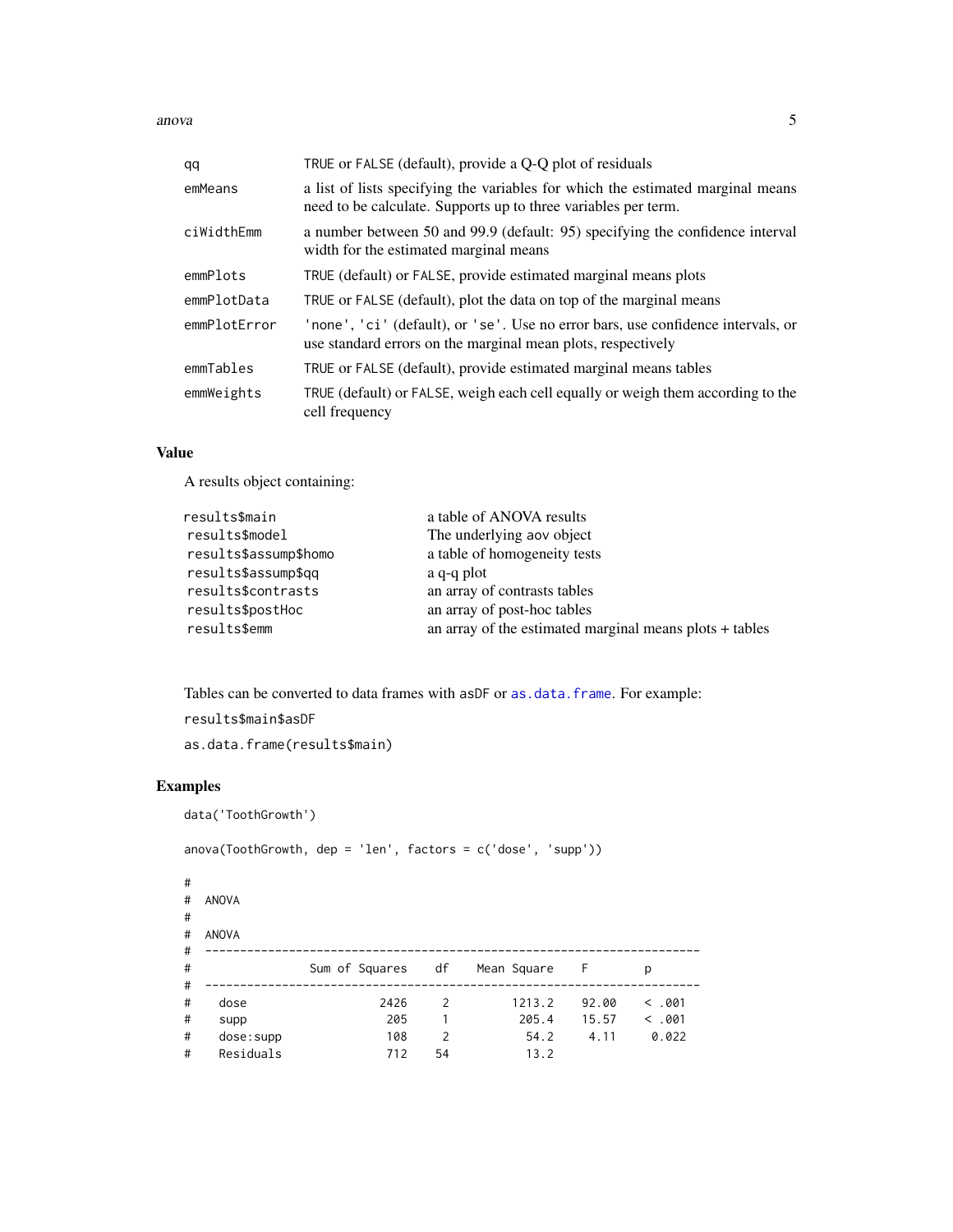<span id="page-5-0"></span>6 anovaNP

# ----------------------------------------------------------------------- #

### anovaNP *One-Way ANOVA (Non-parametric)*

### Description

Kruskal-Wallis

### Usage

anovaNP(data, deps, group, pairs = FALSE)

### Arguments

| data  | the data as a data frame                                     |
|-------|--------------------------------------------------------------|
| deps  | a string naming the dependent variable in data               |
| group | a string naming the grouping or independent variable in data |
| pairs | TRUE or FALSE (default), perform pairwise comparisons        |

### Value

A results object containing:

| results\$table       | a table of the test results            |
|----------------------|----------------------------------------|
| results\$comparisons | an array of pairwise comparison tables |

Tables can be converted to data frames with asDF or [as.data.frame](#page-0-0). For example: results\$table\$asDF

as.data.frame(results\$table)

### Examples

```
data('ToothGrowth')
```
anovaNP(ToothGrowth, deps = 'len', group = 'dose')

# # ONE-WAY ANOVA (NON-PARAMETRIC) # # Kruskal-Wallis # ------------------------------- # X² df p # -------------------------------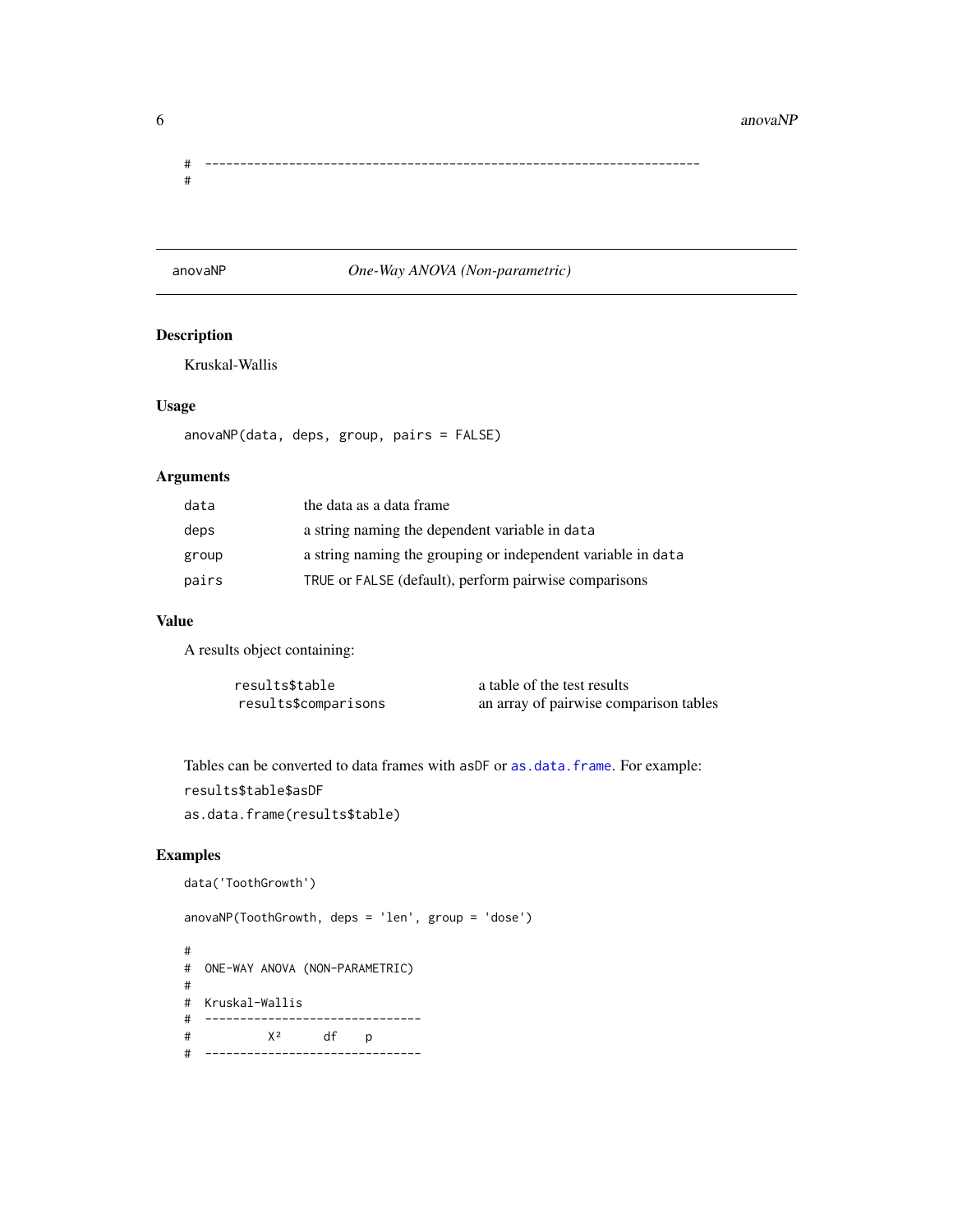### <span id="page-6-0"></span>anovaOneW 7

```
# len 40.7 2 < .001
# -------------------------------
#
```
anovaOneW *One-Way ANOVA*

### Description

One-Way ANOVA

### Usage

```
anovaOneW(data, deps, group, welchs = TRUE, fishers = FALSE,
 miss = "perAnalysis", desc = FALSE, descPlot = FALSE, norm = FALSE,
 qq = FALSE, eqv = FALSE, phMethod = "none", phMeanDif = TRUE,
 phSig = TRUE, phTest = FALSE, phFlag = FALSE)
```

| the data as a data frame                                                                                                                                                                                                                                                                    |
|---------------------------------------------------------------------------------------------------------------------------------------------------------------------------------------------------------------------------------------------------------------------------------------------|
| a string naming the dependent variables in data                                                                                                                                                                                                                                             |
| a string naming the grouping or independent variable in data                                                                                                                                                                                                                                |
| TRUE (default) or FALSE, perform Welch's one-way ANOVA which does not<br>assume equal variances                                                                                                                                                                                             |
| TRUE or FALSE (default), perform Fisher's one-way ANOVA which assumes<br>equal variances                                                                                                                                                                                                    |
| 'perAnalysis' or 'listwise', how to handle missing values; 'perAnalysis'<br>excludes missing values for individual dependent variables, 'listwise' ex-<br>cludes a row from all analyses if one of its entries is missing.                                                                  |
| TRUE or FALSE (default), provide descriptive statistics                                                                                                                                                                                                                                     |
| TRUE or FALSE (default), provide descriptive plots                                                                                                                                                                                                                                          |
| TRUE or FALSE (default), perform Shapiro-Wilk test of normality                                                                                                                                                                                                                             |
| TRUE or FALSE (default), provide a Q-Q plot of residuals                                                                                                                                                                                                                                    |
| TRUE or FALSE (default), perform Levene's test for equality of variances                                                                                                                                                                                                                    |
| 'none', 'gamesHowell' or 'tukey', which post-hoc tests to provide; 'none'<br>shows no post-hoc tests, 'gamesHowell' shows Games-Howell post-hoc tests<br>where no equivalence of variances is assumed, and 'tukey' shows Tukey post-<br>hoc tests where equivalence of variances is assumed |
| TRUE (default) or FALSE, provide mean differences for post-hoc tests                                                                                                                                                                                                                        |
| TRUE (default) or FALSE, provide significance levels for post-hoc tests                                                                                                                                                                                                                     |
| TRUE or FALSE (default), provide test results (t-value and degrees of freedom)<br>for post-hoc tests                                                                                                                                                                                        |
| TRUE or FALSE (default), flag significant post-hoc comparisons                                                                                                                                                                                                                              |
|                                                                                                                                                                                                                                                                                             |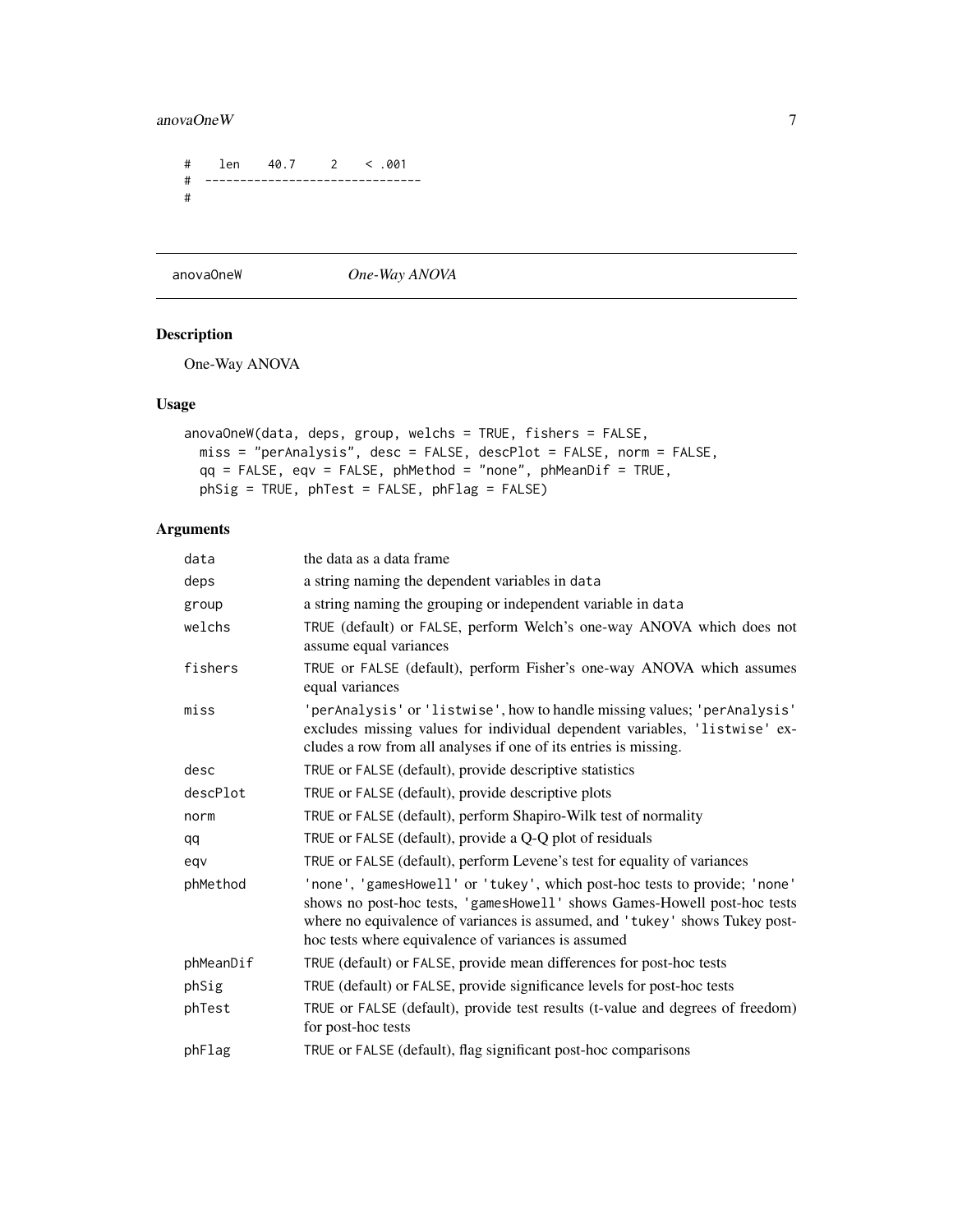8 anovaRM anovaRM and  $\alpha$  and  $\alpha$  and  $\alpha$  and  $\alpha$  and  $\alpha$  and  $\alpha$  and  $\alpha$  and  $\alpha$  and  $\alpha$  and  $\alpha$  and  $\alpha$  and  $\alpha$  and  $\alpha$  and  $\alpha$  and  $\alpha$  and  $\alpha$  and  $\alpha$  and  $\alpha$  and  $\alpha$  and  $\alpha$  and  $\alpha$  and  $\alpha$  and  $\$ 

### Value

A results object containing:

| results\$anova        | a table of the test results               |
|-----------------------|-------------------------------------------|
| results\$desc         | a table containing the group descriptives |
| results\$assump\$norm | a table containing the normality tests    |
| results\$assump\$eqv  | a table of equality of variances tests    |
| results\$plots        | an array of groups of plots               |
| results\$postHoc      | an array of post-hoc tables               |

Tables can be converted to data frames with asDF or [as.data.frame](#page-0-0). For example:

results\$anova\$asDF

as.data.frame(results\$anova)

### Examples

```
data('ToothGrowth')
dat <- ToothGrowth
dat$dose <- factor(dat$dose)
anovaOneW(dat, deps = "len", group = "dose")
#
# ONE-WAY ANOVA
#
# One-Way ANOVA (Welch's)
# ----------------------------------------
# F df1 df2 p
# ----------------------------------------
# len 68.4 2 37.7 < .001
# ----------------------------------------
#
```
anovaRM *Repeated Measures ANOVA*

### Description

Repeated Measures ANOVA

### Usage

```
anovaRM(data, rm = list(list(label = "RM Factor 1", levels = list("Level 1",
  "Level 2"))), rmCells = NULL, bs = NULL, cov = NULL, rmTerms = NULL,
 bsTerms = NULL, ss = "3", depLabel = "Dependent", effectSize = NULL,
```
<span id="page-7-0"></span>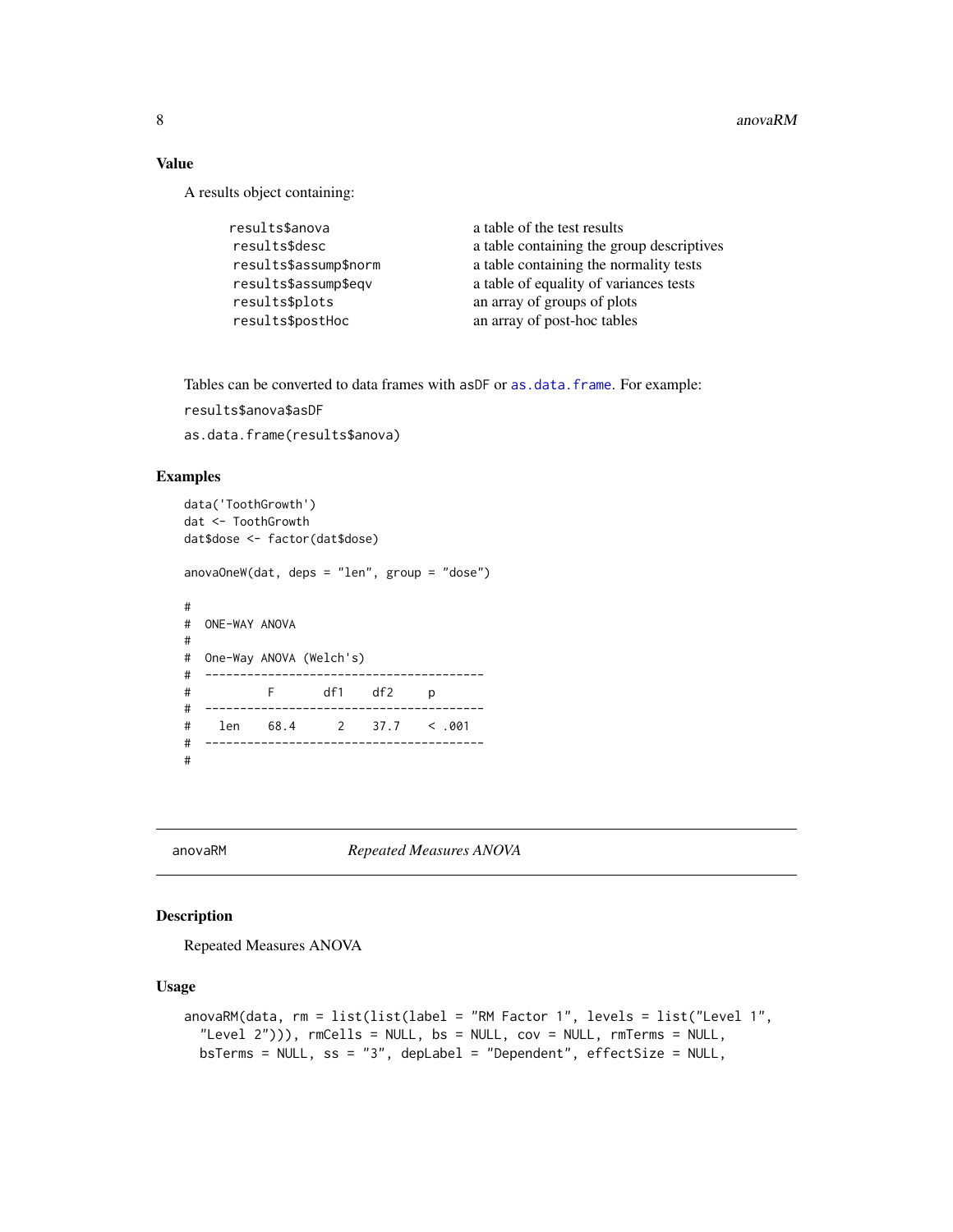```
spherTests = FALSE, spherCorr = list("none"), leveneTest = FALSE,
contrasts = NULL, postHoc = NULL, postHocCorr = list("tukey"),
descStats = FALSE, emMeans = list(list()), ciWidthEmm = 95,
emmPlots = TRUE, emmPlotData = FALSE, emmPlotError = "ci",
emmTables = FALSE, emmWeights = TRUE)
```

| data         | the data as a data frame                                                                                                                                                                                                   |
|--------------|----------------------------------------------------------------------------------------------------------------------------------------------------------------------------------------------------------------------------|
| rm           | a list of lists, where each list describes the label (as a string) and the levels<br>(as vector of strings) of a particular repeated measures factor                                                                       |
| rmCells      | a list of lists, where each list decribes a repeated measure (as a string) from<br>data defined as measure and the particular combination of levels from rm that<br>it belongs to (as a vector of strings) defined as cell |
| bs           | a vector of strings naming the between subjects factors from data                                                                                                                                                          |
| COV          | a vector of strings naming the covariates from data. Variables must be numeric                                                                                                                                             |
| rmTerms      | a list of character vectors describing the repeated measures terms to go into the<br>model                                                                                                                                 |
| bsTerms      | a list of character vectors describing the between subjects terms to go into the<br>model                                                                                                                                  |
| SS           | '2' or '3' (default), the sum of squares to use                                                                                                                                                                            |
| depLabel     | a string (default: 'Dependent') describing the label used for the dependent vari-<br>able throughout the analysis                                                                                                          |
| effectSize   | one or more of 'eta', 'partEta', or 'omega'; use eta <sup>2</sup> , partial eta <sup>2</sup> , and omega <sup>2</sup><br>effect sizes, respectively                                                                        |
| spherTests   | TRUE or FALSE (default), perform sphericity tests                                                                                                                                                                          |
| spherCorr    | one or more of 'none' (default), 'GG', or HF; use no p-value correction, the<br>Greenhouse-Geisser p-value correction, and the Huynh-Feldt p-value correction<br>for shericity, respectively                               |
| leveneTest   | TRUE or FALSE (default), test for equality of variances (i.e., Levene's test)                                                                                                                                              |
| contrasts    | in development                                                                                                                                                                                                             |
| postHoc      | a list of character vectors describing the post-hoc tests that need to be computed                                                                                                                                         |
| postHocCorr  | one or more of 'none', 'tukey' (default), 'scheffe', 'bonf', or 'holm'; use<br>no, Tukey, Scheffe, Bonferroni and Holm posthoc corrections, respectively                                                                   |
| descStats    | TRUE or FALSE (default), provide descriptive statistics                                                                                                                                                                    |
| emMeans      | a list of lists specifying the variables for which the estimated marginal means<br>need to be calculate. Supports up to three variables per term.                                                                          |
| ciWidthEmm   | a number between 50 and 99.9 (default: 95) specifying the confidence interval<br>width for the estimated marginal means                                                                                                    |
| emmPlots     | TRUE (default) or FALSE, provide estimated marginal means plots                                                                                                                                                            |
| emmPlotData  | TRUE or FALSE (default), plot the data on top of the marginal means                                                                                                                                                        |
| emmPlotError | 'none', 'ci' (default), or 'se'. Use no error bars, use confidence intervals, or<br>use standard errors on the marginal mean plots, respectively                                                                           |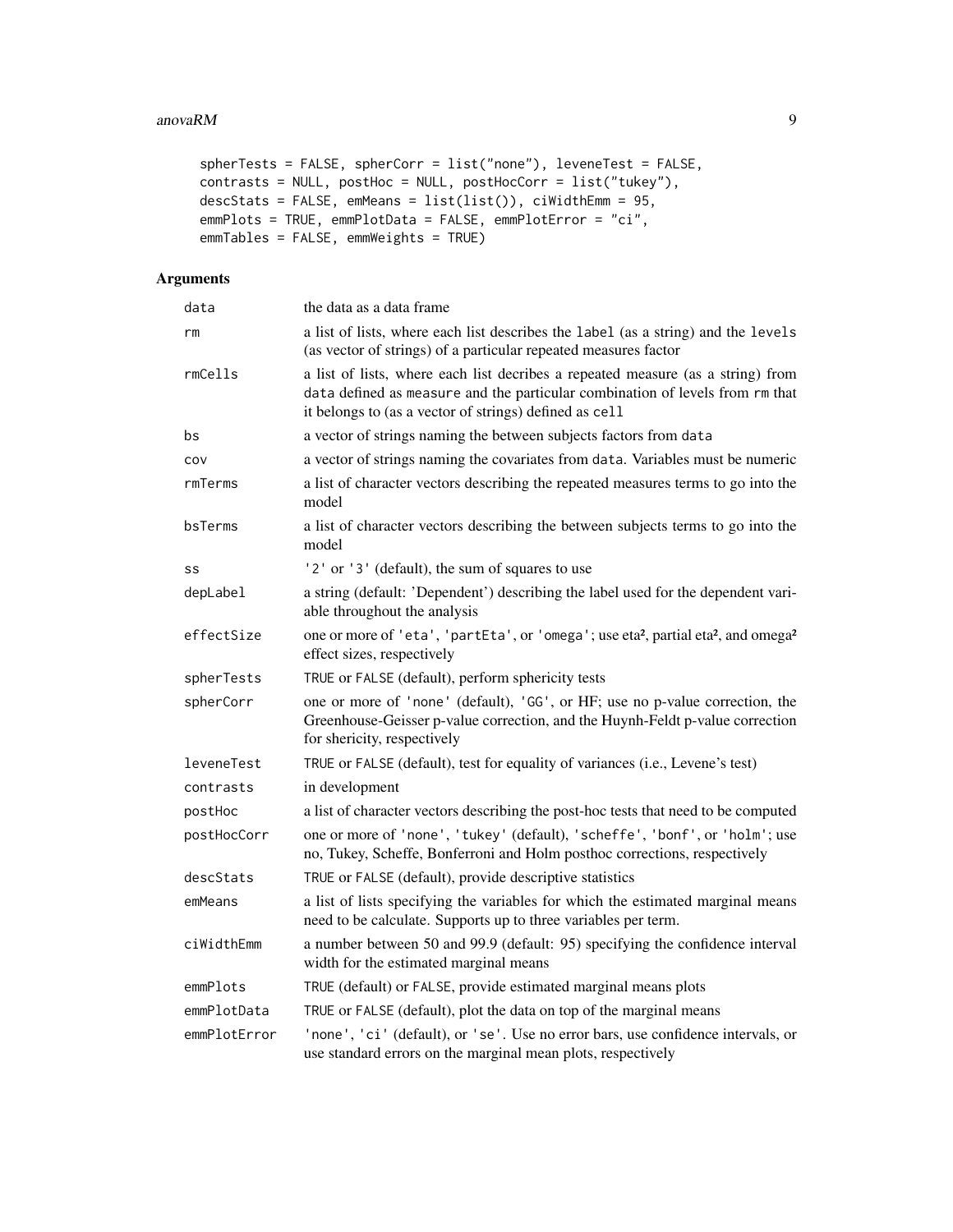<span id="page-9-0"></span>10 anovaRM

| emmTables  | TRUE or FALSE (default), provide estimated marginal means tables                                  |
|------------|---------------------------------------------------------------------------------------------------|
| emmWeights | TRUE (default) or FALSE, weigh each cell equally or weigh them according to the<br>cell frequency |

### Value

A results object containing:

| results\$rmTable             | a table                                                 |
|------------------------------|---------------------------------------------------------|
| results\$bsTable             | a table                                                 |
| results\$assump\$spherTable  | a table                                                 |
| results\$assump\$leveneTable | a table                                                 |
| results\$contrasts           | an array of tables                                      |
| results\$postHoc             | an array of tables                                      |
| results\$emm                 | an array of the estimated marginal means plots + tables |
|                              |                                                         |

Tables can be converted to data frames with asDF or [as.data.frame](#page-0-0). For example:

```
results$rmTable$asDF
```
as.data.frame(results\$rmTable)

```
## Not run:
data('bugs', package = 'jmv')
anovaRM(
   data = bugs,rm = list(list(
           label = 'Frightening',
          levels = c('Low', 'High'))),
    rmCells = list(
       list(
           measure = 'LDLF',
           cell = 'Low'),list(
           measure = 'LDHF',
          cell = 'High'),
   rmTerms = list(
       'Frightening'))
#
# REPEATED MEASURES ANOVA
#
# Within Subjects Effects
# -----------------------------------------------------------------------
# Sum of Squares df Mean Square F p
# -----------------------------------------------------------------------
```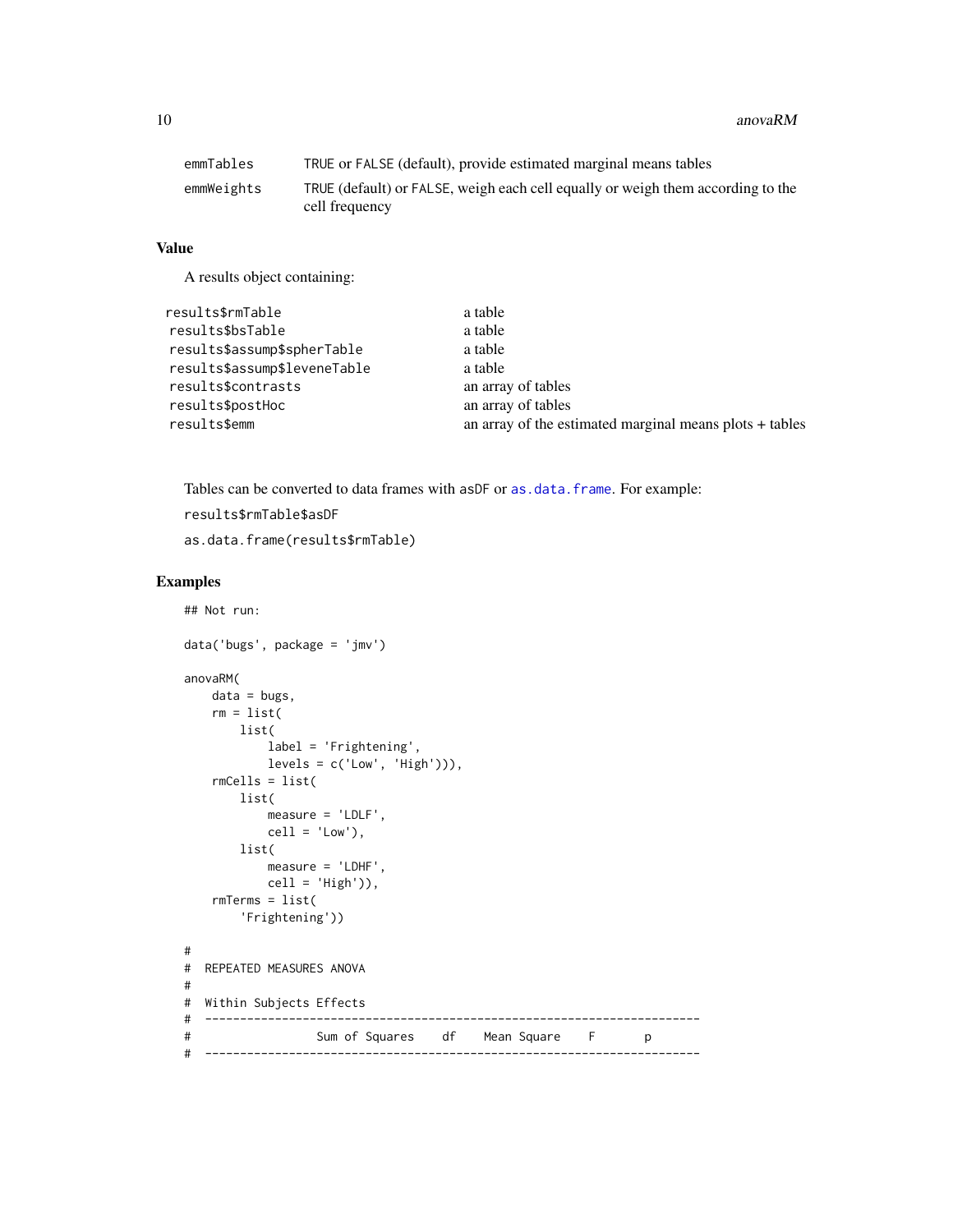### <span id="page-10-0"></span>anovaRMNP 11

| #<br>#<br>#           | Frightening<br>Residual                                  | 126<br>257                      | $\overline{1}$<br>90 | 126.11 44.2<br>2.85 |   | < .001 |
|-----------------------|----------------------------------------------------------|---------------------------------|----------------------|---------------------|---|--------|
| #<br>#<br>#<br>#<br># | Note. Type 3 Sums of Squares<br>Between Subjects Effects |                                 |                      |                     |   |        |
| #<br>#<br>#           |                                                          | Sum of Squares df Mean Square F |                      |                     | D |        |
| #<br>#                | Residual                                                 | 954                             | 90                   | 10.6                |   |        |
| #<br>#                | Note. Type 3 Sums of Squares                             |                                 |                      |                     |   |        |
|                       | ## End(Not run)                                          |                                 |                      |                     |   |        |

anovaRMNP *Repeated Measures ANOVA (Non-parametric)*

## Description

Friedman

### Usage

```
anovaRMNP(data, measures, pairs = FALSE, desc = FALSE, plots = FALSE,
 plotType = "means")
```
### Arguments

| data     | the data as a data frame                                          |
|----------|-------------------------------------------------------------------|
| measures | a vector of strings naming the repeated measures variables        |
| pairs    | TRUE or FALSE (default), perform pairwise comparisons             |
| desc     | TRUE or FALSE (default), provide descriptive statistics           |
| plots    | TRUE or FALSE (default), provide a descriptive plot               |
| plotType | 'means' (default) or 'medians', the error bars to use in the plot |

### Value

A results object containing:

| results\$table | a table of the Friedman test results |
|----------------|--------------------------------------|
| results\$comp  | a table of the pairwise comparisons  |
| results\$desc  | a table containing the descriptives  |
| results\$plot  | a descriptives plot                  |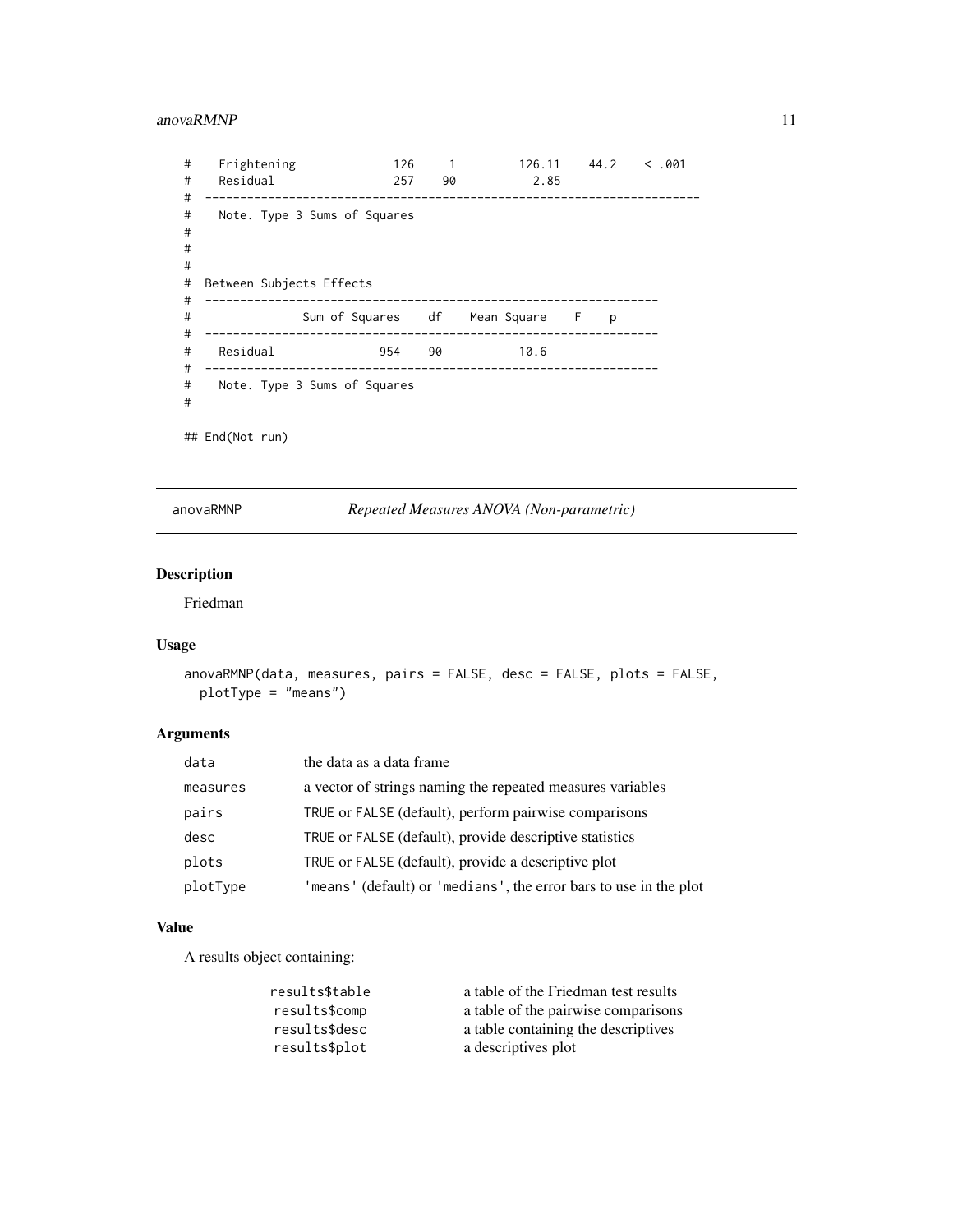<span id="page-11-0"></span>Tables can be converted to data frames with asDF or [as.data.frame](#page-0-0). For example:

results\$table\$asDF

as.data.frame(results\$table)

### Examples

```
data('bugs', package = 'jmv')
anovaRMNP(bugs, measures = c('LDLF', 'LDHF', 'HDLF', 'HDHF'))
#
# REPEATED MEASURES ANOVA (NON-PARAMETRIC)
#
# Friedman
# ------------------------
# X² df p
# ------------------------
# 55.8 3 < .001
# ------------------------
#
```

| bugs | data sets |
|------|-----------|
|      |           |

### Description

data sets

### Author(s)

Ryan, Wilde & Crist (2013)

### References

[http://faculty.kutztown.edu/rryan/RESEARCH/PUBS/Ryan,%20Wilde,%20%26%20Crist%202](http://faculty.kutztown.edu/rryan/RESEARCH/PUBS/Ryan,%20Wilde,%20%26%20Crist%202013%20Web%20exp%20vs%20lab.pdf)013% [20Web%20exp%20vs%20lab.pdf](http://faculty.kutztown.edu/rryan/RESEARCH/PUBS/Ryan,%20Wilde,%20%26%20Crist%202013%20Web%20exp%20vs%20lab.pdf)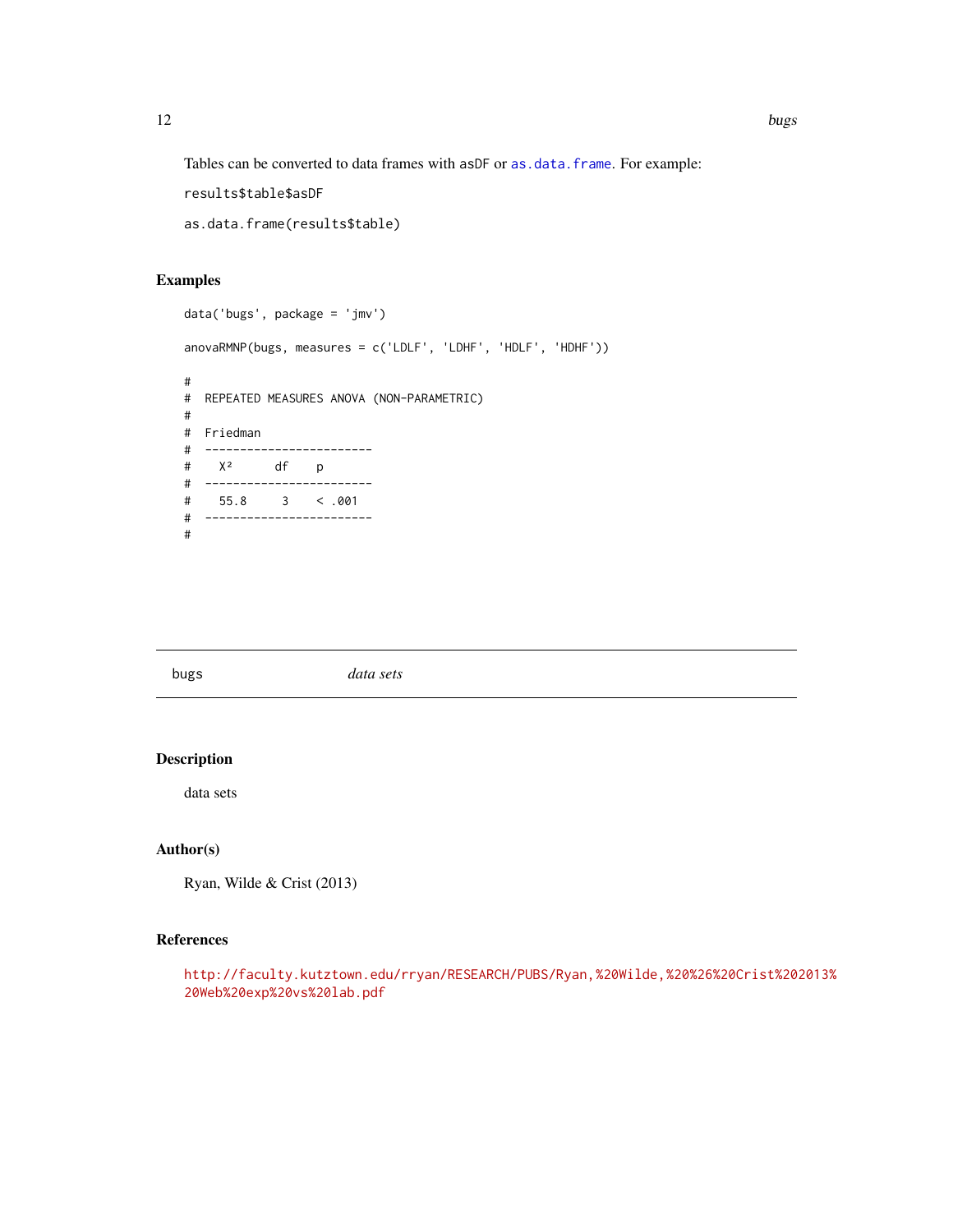### Description

Confirmatory Factor Analysis

### Usage

```
cfa(data, factors = list(list(label = "Factor 1", vars = list())), resCov,
 miss = "fiml", constrain = "facVar", estTest = TRUE, ci = FALSE,
 ciWidth = 95, stdEst = FALSE, factCovEst = TRUE,
  factInterceptEst = FALSE, resCovEst = FALSE, resInterceptEst = FALSE,
  fitMeasures = list("cfi", "tli", "rmsea"), modelTest = TRUE,
  pathDiagram = FALSE, corRes = FALSE, hlCorRes = 0.1, mi = FALSE,
  h1MI = 3)
```
### Arguments

| data             | the data as a data frame                                                                                                                                                                                                  |  |  |
|------------------|---------------------------------------------------------------------------------------------------------------------------------------------------------------------------------------------------------------------------|--|--|
| factors          | a list containing named lists that define the label of the factor and the vars that<br>belong to that factor                                                                                                              |  |  |
| resCov           | a list of lists specifying the residual covariances that need to be estimated                                                                                                                                             |  |  |
| miss             | 'listwise' or 'fiml', how to handle missing values; 'listwise' excludes a<br>row from all analyses if one of its entries is missing, 'fiml' uses a full infor-<br>mation maximum likelihood method to estimate the model. |  |  |
| constrain        | 'facVar' or 'facInd', how to contrain the model; 'facVar' fixes the factor<br>variances to one, 'facInd' fixes each factor to the scale of its first indicator.                                                           |  |  |
| estTest          | TRUE (default) or FALSE, provide 'Z' and 'p' values for the model estimates                                                                                                                                               |  |  |
| сi               | TRUE or FALSE (default), provide a confidence interval for the model estimates                                                                                                                                            |  |  |
| ciWidth          | a number between 50 and 99.9 (default: 95) specifying the confidence interval<br>width that is used as 'ci'                                                                                                               |  |  |
| stdEst           | TRUE or FALSE (default), provide a standardized estimate for the model estimates                                                                                                                                          |  |  |
| factCovEst       | TRUE (default) or FALSE, provide estimates for the factor (co)variances                                                                                                                                                   |  |  |
| factInterceptEst |                                                                                                                                                                                                                           |  |  |
|                  | TRUE or FALSE (default), provide estimates for the factor intercepts                                                                                                                                                      |  |  |
| resCovEst        | TRUE (default) or FALSE, provide estimates for the residual (co)variances                                                                                                                                                 |  |  |
| resInterceptEst  |                                                                                                                                                                                                                           |  |  |
|                  | TRUE or FALSE (default), provide estimates for the residual intercepts                                                                                                                                                    |  |  |
| fitMeasures      | one or more of 'cfi', 'tli', 'srmr', 'rmsea', 'aic', or 'bic'; use CFI, TLI,<br>SRMR, RMSEA + 90% confidence interval, adjusted AIC, and BIC model fit<br>measures, respectively                                          |  |  |

<span id="page-12-0"></span> $cfa$  13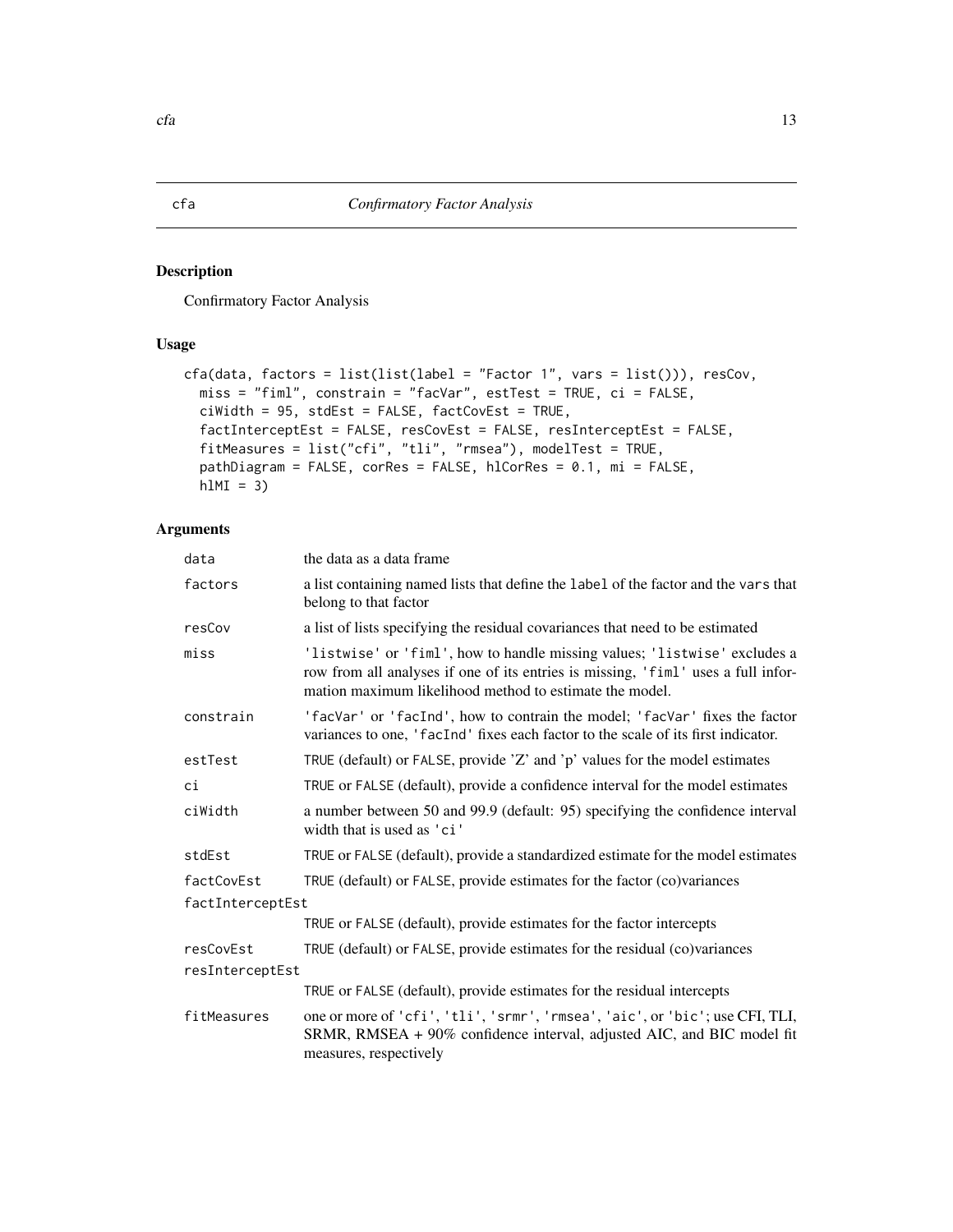<span id="page-13-0"></span>

| modelTest   | TRUE (default) or FALSE, provide a chi-square test for exact fit that compares the<br>model with the perfect fitting model                                                                      |
|-------------|-------------------------------------------------------------------------------------------------------------------------------------------------------------------------------------------------|
| pathDiagram | TRUE or FALSE (default), provide a path diagram of the model                                                                                                                                    |
| corRes      | TRUE or FALSE (default), provide the residuals for the observed correlation ma-<br>trix (i.e., the difference between the expected correlation matrix and the ob-<br>served correlation matrix) |
| hlCorRes    | a number (default: 0.1), highlight values in the 'corRes' table above this value                                                                                                                |
| mi          | TRUE or FALSE (default), provide modification indices for the parameters not<br>included in the model                                                                                           |
| hlMI        | a number (default: 3), highlight values in the 'modIndices' tables above this<br>value                                                                                                          |

### Value

A results object containing:

| results\$factorLoadings               | a table containing the factor loadings                           |
|---------------------------------------|------------------------------------------------------------------|
| results\$factorEst\$factorCov         | a table containing factor covariances estimates                  |
| results\$factorEst\$factorIntercept   | a table containing factor intercept estimates                    |
| results\$resEst\$resCov               | a table containing residual covariances estimates                |
| results\$resEst\$resIntercept         | a table containing residual intercept estimates                  |
| results\$modelFit\$test               | a table containing the chi-square test for exact fit             |
| results\$modelFit\$fitMeasures        | a table containing fit measures                                  |
| results\$modelPerformance\$corRes     | a table containing residuals for the observed correlation matrix |
| results\$modelPerformance\$modIndices | a group                                                          |
| results\$pathDiagram                  | an image containing the model path diagram                       |
| results\$modelSyntax                  | the lavaan syntax used to fit the model                          |
|                                       |                                                                  |

Tables can be converted to data frames with asDF or [as.data.frame](#page-0-0). For example:

```
results$factorLoadings$asDF
```
as.data.frame(results\$factorLoadings)

### Examples

data <- lavaan::HolzingerSwineford1939

```
jmv::cfa(
   data = data,
   factors = list(
        list(label="Visual", vars=c("x1", "x2", "x3")),
        list(label="Textual", vars=c("x4", "x5", "x6")),
        list(label="Speed", vars=c("x7", "x8", "x9"))),
   resCov = NULL)
#
# CONFIRMATORY FACTOR ANALYSIS
```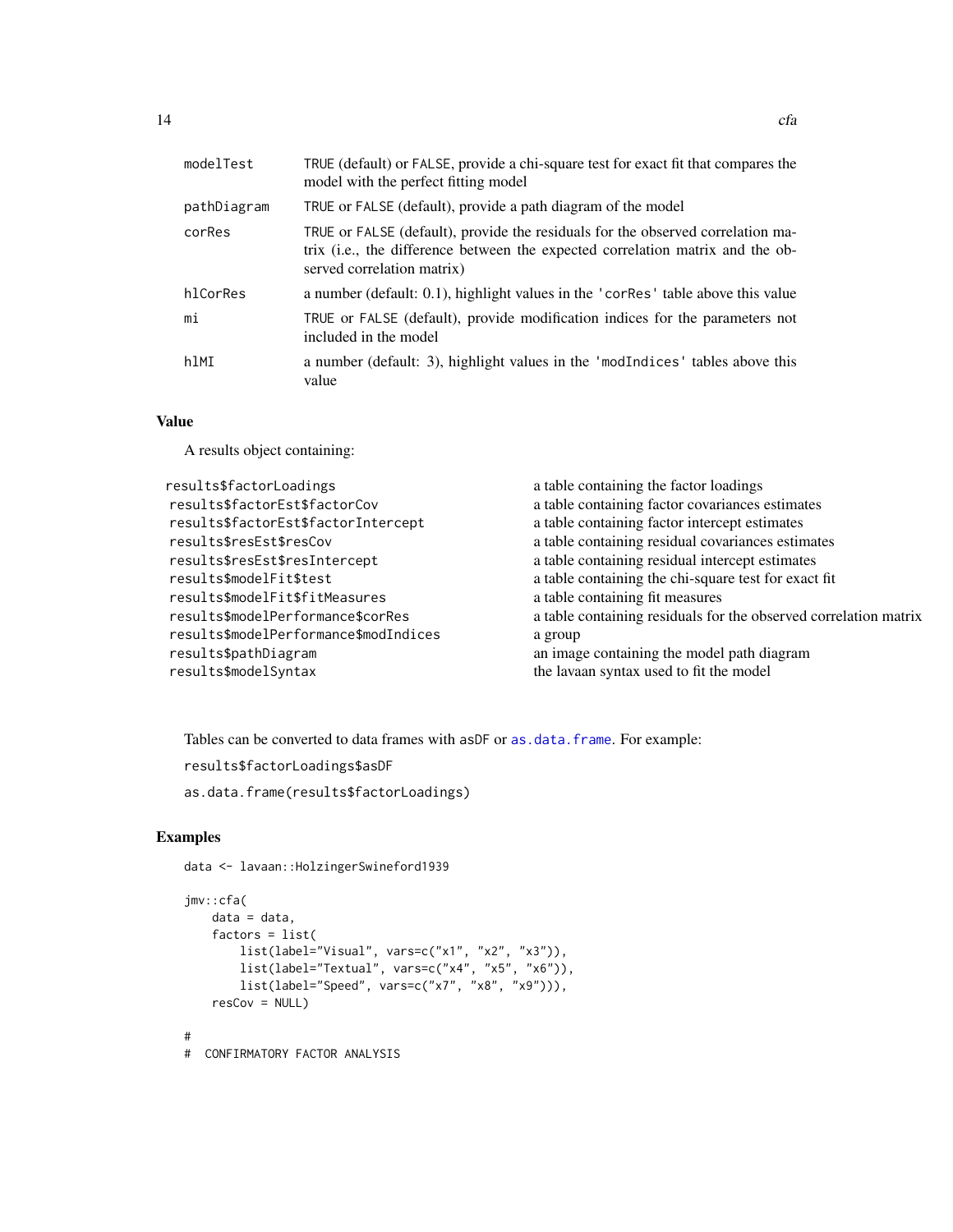```
#
# Factor Loadings
# -----------------------------------------------------------------
# Factor Indicator Estimate SE Z p
# -----------------------------------------------------------------
# Visual x1 0.900 0.0832 10.81 < .001
# x2 0.498 0.0808 6.16 < .001
# x3 0.656 0.0776 8.46 < .001
# Textual x4 0.990 0.0567 17.46 < .001
# x5 1.102 0.0626 17.60 < .001
# x6 0.917 0.0538 17.05 < .001
# Speed x7 0.619 0.0743 8.34 < .001
# x8 0.731 0.0755 9.68 < .001
# x9 0.670 0.0775 8.64 < .001
# -----------------------------------------------------------------
#
#
# FACTOR ESTIMATES
#
# Factor Covariances
# --------------------------------------------------------------
# Estimate SE Z p
# --------------------------------------------------------------
# Visual Visual 1.000 a
# Textual 0.459 0.0635 7.22 < .001
# Speed 0.471 0.0862 5.46 < .001
# Textual Textual 1.000 a
# Speed 0.283 0.0715 3.96 < .001
# Speed Speed 1.000 a
# --------------------------------------------------------------
# a fixed parameter
#
#
# MODEL FIT
#
# Test for Exact Fit
# ------------------------
# X² df p
# ------------------------
# 85.3 24 < .001
# ------------------------
#
#
# Fit Measures
# -----------------------------------------------
# CFI TLI RMSEA Lower Upper
# -----------------------------------------------
# 0.931 0.896 0.0921 0.0714 0.114
# -----------------------------------------------
#
```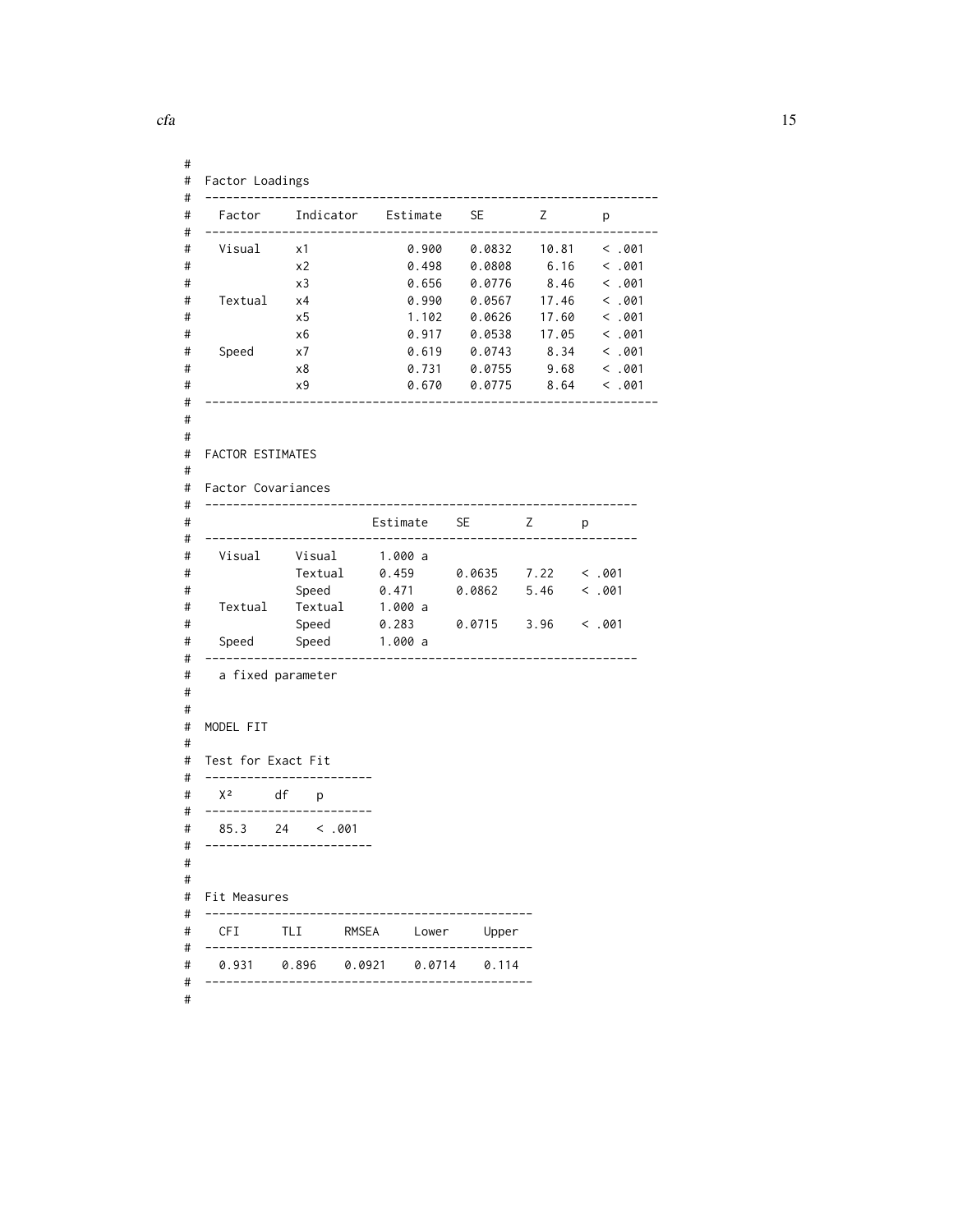<span id="page-15-0"></span>

### Description

X² test of association

### Usage

```
contTables(data, rows, cols, counts = NULL, layers = NULL, chiSq = TRUE,
 chiSqCorr = FALSE, likeRat = FALSE, fisher = FALSE, contCoef = FALSE,
 phiCra = FALSE, logOdds = FALSE, odds = FALSE, relRisk = FALSE,
 ci = TRUE, ciWidth = 95, gamma = FALSE, taub = FALSE, exp = FALSE,
 pcRow = FALSE, pcCol = FALSE, pcTot = FALSE)
```

| data      | the data as a data frame                                                                              |  |  |
|-----------|-------------------------------------------------------------------------------------------------------|--|--|
| rows      | a string naming the variable to use as the rows in the contingency table                              |  |  |
| cols      | a string naming the variable to use as the columns in the contingency table                           |  |  |
| counts    | a string naming the variable to use as counts, or NULL if each row represents a<br>single observation |  |  |
| layers    | a character vector naming variables to split the contingency table across                             |  |  |
| chiSq     | TRUE (default) or FALSE, provide $X^2$                                                                |  |  |
| chiSqCorr | TRUE or FALSE (default), provide $X^2$ with continuity correction                                     |  |  |
| likeRat   | TRUE or FALSE (default), provide the likelihood ratio                                                 |  |  |
| fisher    | TRUE or FALSE (default), provide Fisher's exact test                                                  |  |  |
| contCoef  | TRUE or FALSE (default), provide the contingency coefficient                                          |  |  |
| phiCra    | TRUE or FALSE (default), provide Phi and Cramer's V                                                   |  |  |
| log0dds   | TRUE or FALSE (default), provide the log odds ratio (only available for 2x2 tables)                   |  |  |
| odds      | TRUE or FALSE (default), provide the odds ratio (only available for $2x2$ tables)                     |  |  |
| relRisk   | TRUE or FALSE (default), provide the relative risk (only available for $2x2$ tables)                  |  |  |
| сi        | TRUE or FALSE (default), provide confidence intervals for the comparative mea-<br>sures               |  |  |
| ciWidth   | a number between 50 and 99.9 (default: 95), width of the confidence intervals<br>to provide           |  |  |
| gamma     | TRUE or FALSE (default), provide gamma                                                                |  |  |
| taub      | TRUE or FALSE (default), provide Kendall's tau-b                                                      |  |  |
| exp       | TRUE or FALSE (default), provide the expected counts                                                  |  |  |
| pcRow     | TRUE or FALSE (default), provide row percentages                                                      |  |  |
| pcCol     | TRUE or FALSE (default), provide column percentages                                                   |  |  |
| pcTot     | TRUE or FALSE (default), provide total percentages                                                    |  |  |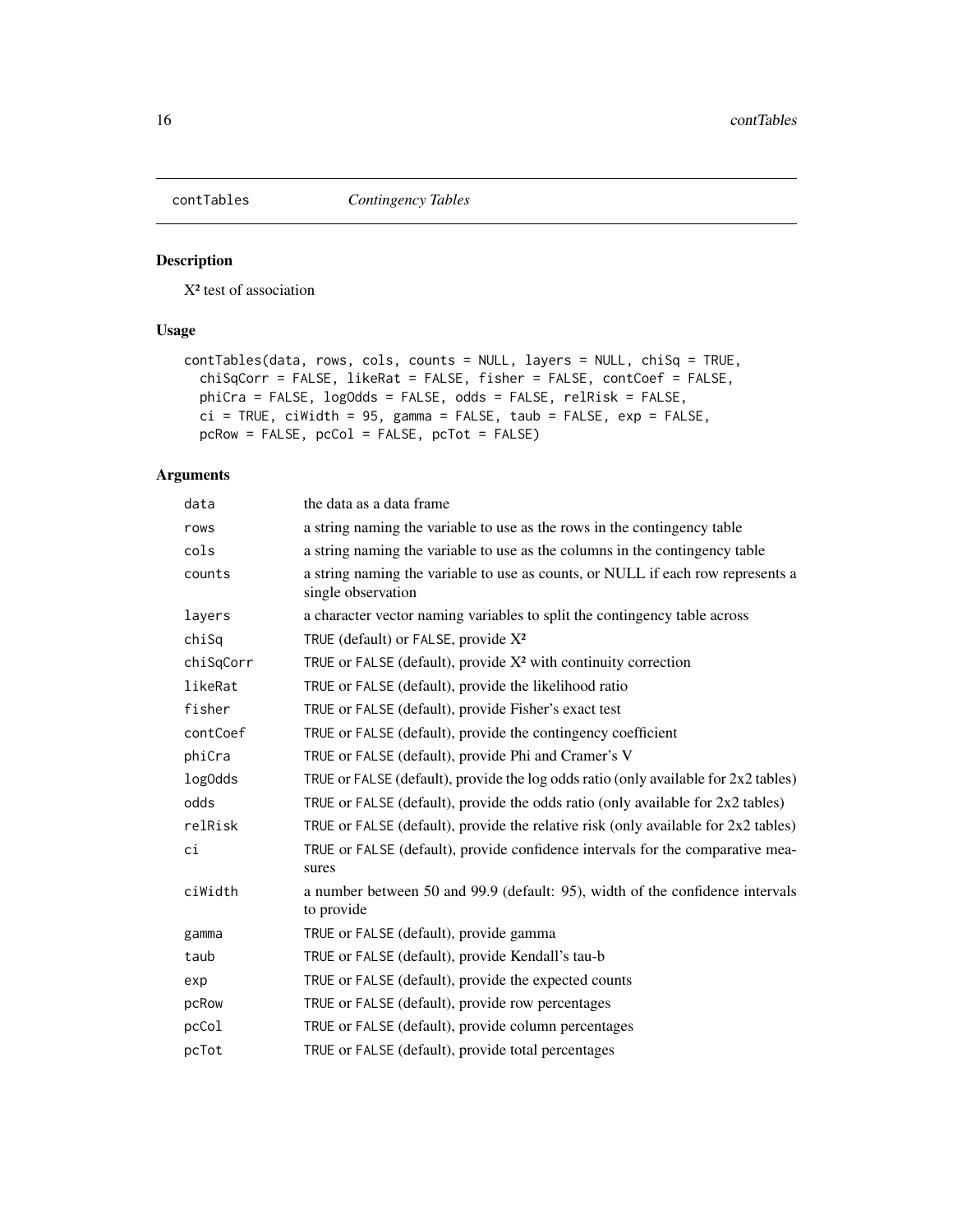#### <span id="page-16-0"></span>contTables 17

### Value

A results object containing:

| results\$freqs | a table of proportions                      |
|----------------|---------------------------------------------|
| results\$chiSq | a table of $X^2$ test results               |
| results\$odds  | a table of comparative measures             |
| results\$nom   | a table of the 'nominal' test results       |
| results\$gamma | a table of the gamma test results           |
| results\$taub  | a table of the Kendall's tau-b test results |

Tables can be converted to data frames with asDF or [as.data.frame](#page-0-0). For example:

results\$freqs\$asDF

as.data.frame(results\$freqs)

```
data('HairEyeColor')
dat <- as.data.frame(HairEyeColor)
contTables(dat, rows = 'Hair', cols = 'Eye', counts = 'Freq')
#
# CONTINGENCY TABLES
#
# Contingency Tables
# -----------------------------------------------------
# Hair Brown Blue Hazel Green Total
# -----------------------------------------------------
# Black 68 20 15 5 108
# Brown 119 84 54 29 286
# Red 26 17 14 14 71
# Blond 7 94 10 16 127
# Total 220 215 93 64 592
# -----------------------------------------------------
#
#
# X² Tests
# -------------------------------
# Value df p
# -------------------------------
# X² 138 9 < .001
# N 592
# -------------------------------
#
```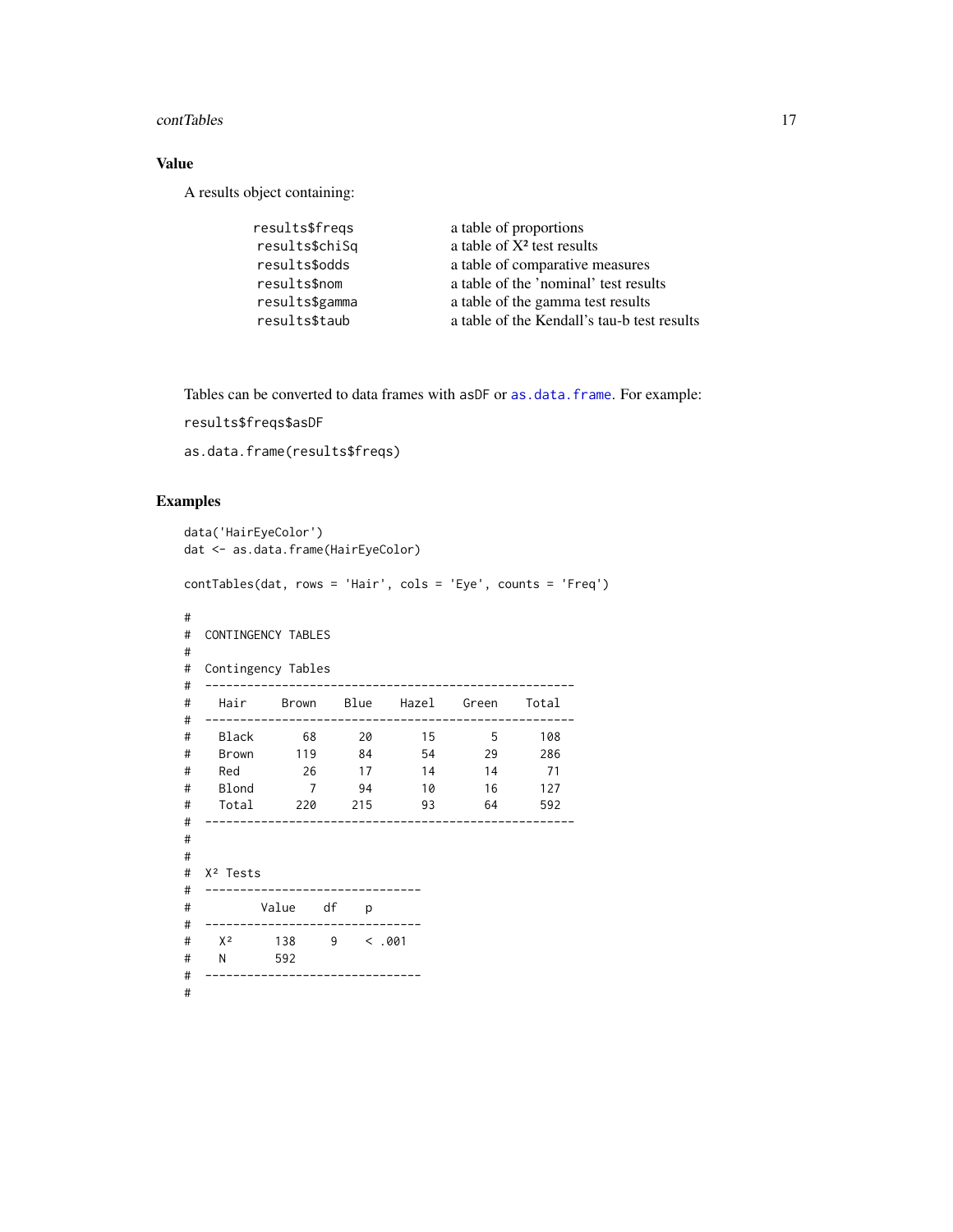<span id="page-17-0"></span>

### Description

McNemar test

### Usage

```
contTablesPaired(data, rows, cols, counts = NULL, chiSq = TRUE,
  chiSqCorr = FALSE, exact = FALSE, pcRow = FALSE, pcCol = FALSE)
```
### Arguments

| data      | the data as a data frame                                                                              |
|-----------|-------------------------------------------------------------------------------------------------------|
| rows      | a string naming the variable to use as the rows in the contingency table                              |
| cols      | a string naming the variable to use as the columns in the contingency table                           |
| counts    | a string naming the variable to use as counts, or NULL if each row represents a<br>single observation |
| chiSq     | TRUE (default) or FALSE, provide $X^2$                                                                |
| chiSqCorr | TRUE or FALSE (default), provide $X^2$ with continuity correction                                     |
| exact     | TRUE or FALSE (default), provide an exact log odds ratio (requires exact $2x^2$ to<br>be installed)   |
| pcRow     | TRUE or FALSE (default), provide row percentages                                                      |
| pcCol     | TRUE or FALSE (default), provide column percentages                                                   |
|           |                                                                                                       |

### Value

A results object containing:

| results\$freqs | a proportions table     |
|----------------|-------------------------|
| results\$test  | a table of test results |

Tables can be converted to data frames with asDF or [as.data.frame](#page-0-0). For example:

```
results$freqs$asDF
```
as.data.frame(results\$freqs)

```
dat <- data.frame(
    `1st survey` = c('Approve', 'Approve', 'Disapprove', 'Disapprove'),
    `2nd survey` = c('Approve', 'Disapprove', 'Approve', 'Disapprove'),
    `Counts` = c(794, 150, 86, 570),
```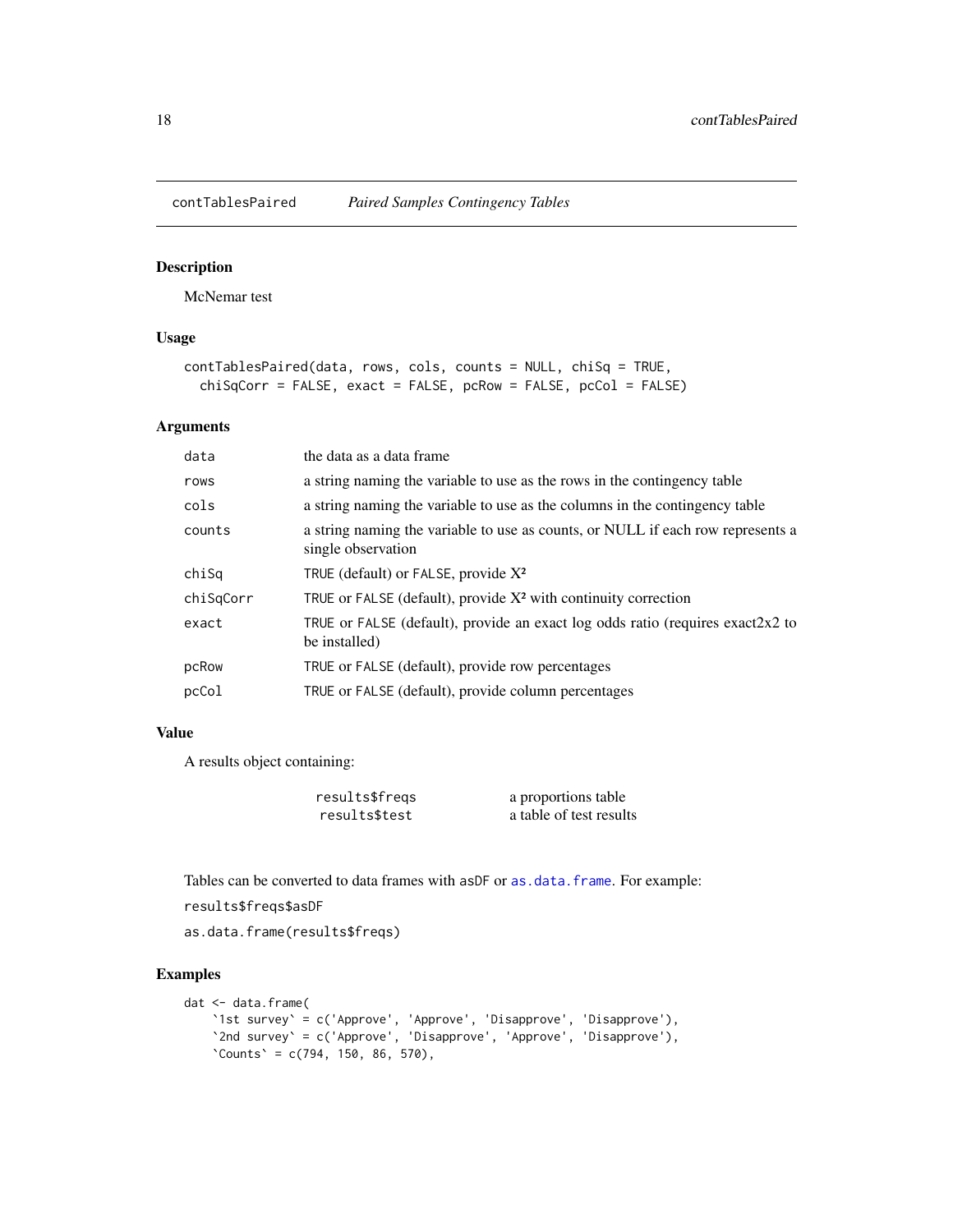#### <span id="page-18-0"></span>corrMatrix 19

check.names=FALSE) contTablesPaired(dat, rows = '1st survey', cols = '2nd survey', counts = 'Counts') # # PAIRED SAMPLES CONTINGENCY TABLES # # Contingency Tables # ------------------------------------------------ # 1st survey Approve Disapprove Total # ------------------------------------------------ # Approve 794 150 944 # Disapprove 86 570 656 # Total 880 720 1600 # ------------------------------------------------ # # # McNemar Test # ----------------------------------------------------- # Value df p # ----------------------------------------------------- # X² 17.4 1 < .001 # X² continuity correction 16.8 1 < .001 # ----------------------------------------------------- #

corrMatrix *Correlation Matrix*

### Description

Correlation Matrix

### Usage

```
corrMatrix(data, vars, pearson = TRUE, spearman = FALSE, kendall = FALSE,
  sig = TRUE, flag = FALSE, ci = FALSE, ciWidth = 95, plots = FALSE,plotDens = FALSE, plotStats = FALSE, hypothesis = "corr")
```

| data     | the data as a data frame                                      |
|----------|---------------------------------------------------------------|
| vars     | a vector of strings naming the variables to correlate in data |
| pearson  | TRUE (default) or FALSE, provide Pearson's R                  |
| spearman | TRUE or FALSE (default), provide Spearman's rho               |
| kendall  | TRUE or FALSE (default), provide Kendall's tau-b              |
| sig      | TRUE (default) or FALSE, provide significance levels          |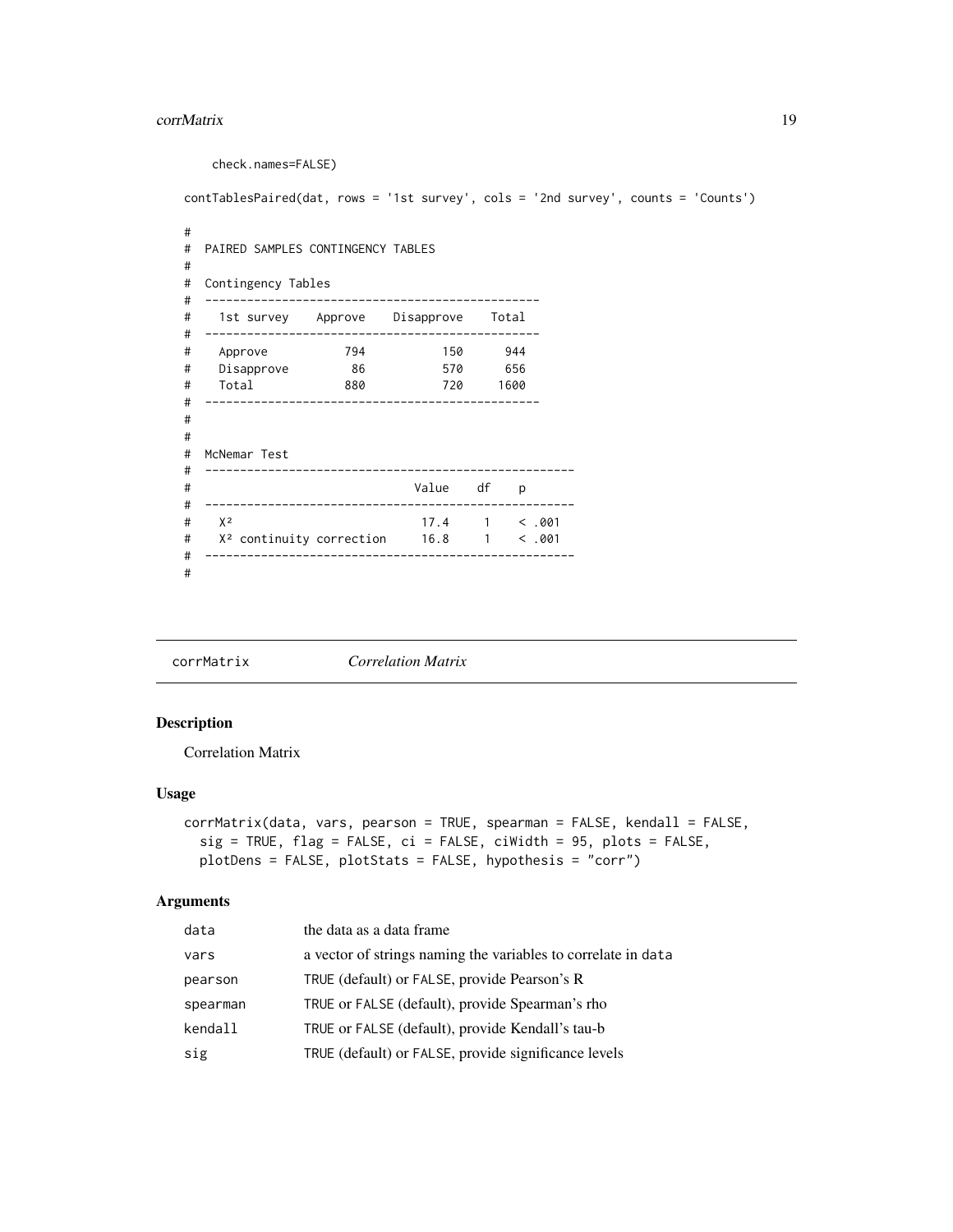<span id="page-19-0"></span>

| flag       | TRUE or FALSE (default), flag significant correlations                                                                                                  |
|------------|---------------------------------------------------------------------------------------------------------------------------------------------------------|
| сi         | TRUE or FALSE (default), provide confidence intervals                                                                                                   |
| ciWidth    | a number between 50 and 99.9 (default: 95), the width of confidence intervals<br>to provide                                                             |
| plots      | TRUE or FALSE (default), provide a correlation matrix plot                                                                                              |
| plotDens   | TRUE or FALSE (default), provide densities in the correlation matrix plot                                                                               |
| plotStats  | TRUE or FALSE (default), provide statistics in the correlation matrix plot                                                                              |
| hypothesis | one of 'corr' (default), 'pos', 'neg' specifying the alernative hypothesis; cor-<br>related, correlated positively, correlated negatively respectively. |

### Value

A results object containing:

| results\$matrix | a correlation matrix table |
|-----------------|----------------------------|
| results\$plot   | a correlation matrix plot  |

Tables can be converted to data frames with asDF or [as.data.frame](#page-0-0). For example:

```
results$matrix$asDF
```

```
as.data.frame(results$matrix)
```

```
## Not run:
data('mtcars')
corrMatrix(mtcars, vars = c('mpg', 'cyl', 'disp', 'hp'))
#
# CORRELATION MATRIX
#
# Correlation Matrix
# --------------------------------------------------------------
# mpg cyl disp hp
# --------------------------------------------------------------
# mpg Pearson's r -0.852 -0.848 -0.776
# p-value < .001 < .001 < .001
#
# cyl Pearson's r 0.902 0.832
# p-value < .001 < .001
#
# disp Pearson's r 0.791
# p-value < .001
#
# hp Pearson's r
# p-value
 # --------------------------------------------------------------
```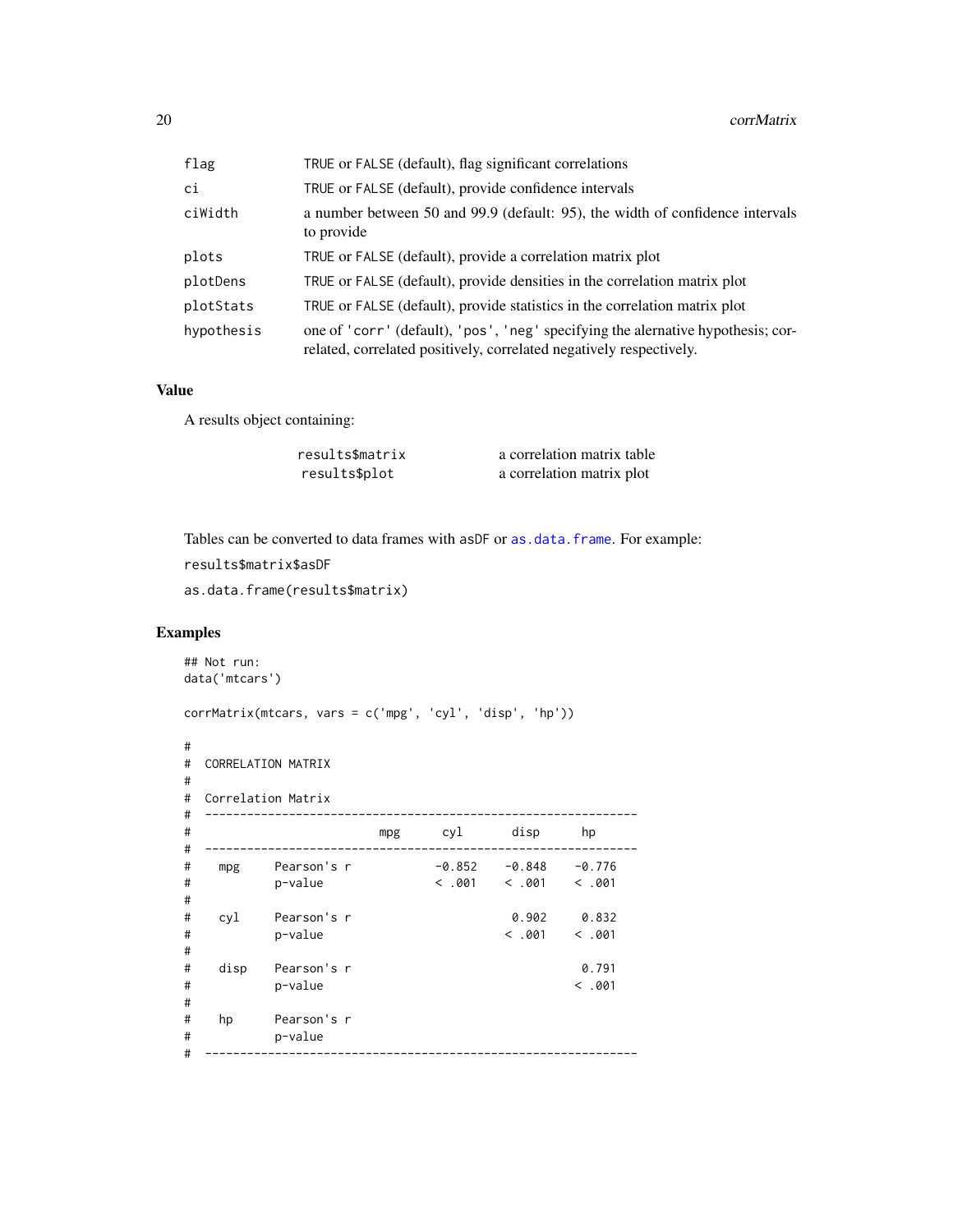### <span id="page-20-0"></span>descriptives 21

#

## End(Not run)

descriptives *Descriptives*

### Description

Provides a range of descriptive statistics

### Usage

```
descriptives(data, vars, splitBy = NULL, freq = FALSE, hist = FALSE,
  dens = FALSE, bar = FALSE, barCounts = FALSE, box = FALSE,
 violin = FALSE, dot = FALSE, dotType = "jitter", qq = FALSE,
 n = TRUE, missing = TRUE, mean = TRUE, median = TRUE, mode = FALSE,
  sum = FALSE, sd = FALSE, variance = FALSE, range = FALSE,
 min = TRUE, max = TRUE, se = FALSE, skew = FALSE, kurt = FALSE,
 sw = FALSE, quart = FALSE, pcEqGr = FALSE, pcNEqGr = 4)
```

| data      | the data as a data frame                                                               |
|-----------|----------------------------------------------------------------------------------------|
| vars      | a vector of strings naming the variables of interest in data                           |
| splitBy   | a vector of strings naming the variables used to split vars                            |
| freq      | TRUE or FALSE (default), provide frequency tables (nominal, ordinal variables<br>only) |
| hist      | TRUE or FALSE (default), provide histograms (continuous variables only)                |
| dens      | TRUE or FALSE (default), provide density plots (continuous variables only)             |
| bar       | TRUE or FALSE (default), provide bar plots (nominal, ordinal variables only)           |
| barCounts | TRUE or FALSE (default), add counts to the bar plots                                   |
| box       | TRUE or FALSE (default), provide box plots (continuous variables only)                 |
| violin    | TRUE or FALSE (default), provide violin plots (continuous variables only)              |
| dot       | TRUE or FALSE (default), provide dot plots (continuous variables only)                 |
| dotType   |                                                                                        |
| qq        | TRUE or FALSE (default), provide Q-Q plots (continuous variables only)                 |
| n         | TRUE (default) or FALSE, provide the sample size                                       |
| missing   | TRUE (default) or FALSE, provide the number of missing values                          |
| mean      | TRUE (default) or FALSE, provide the mean                                              |
| median    | TRUE (default) or FALSE, provide the median                                            |
| mode      | TRUE or FALSE (default), provide the mode                                              |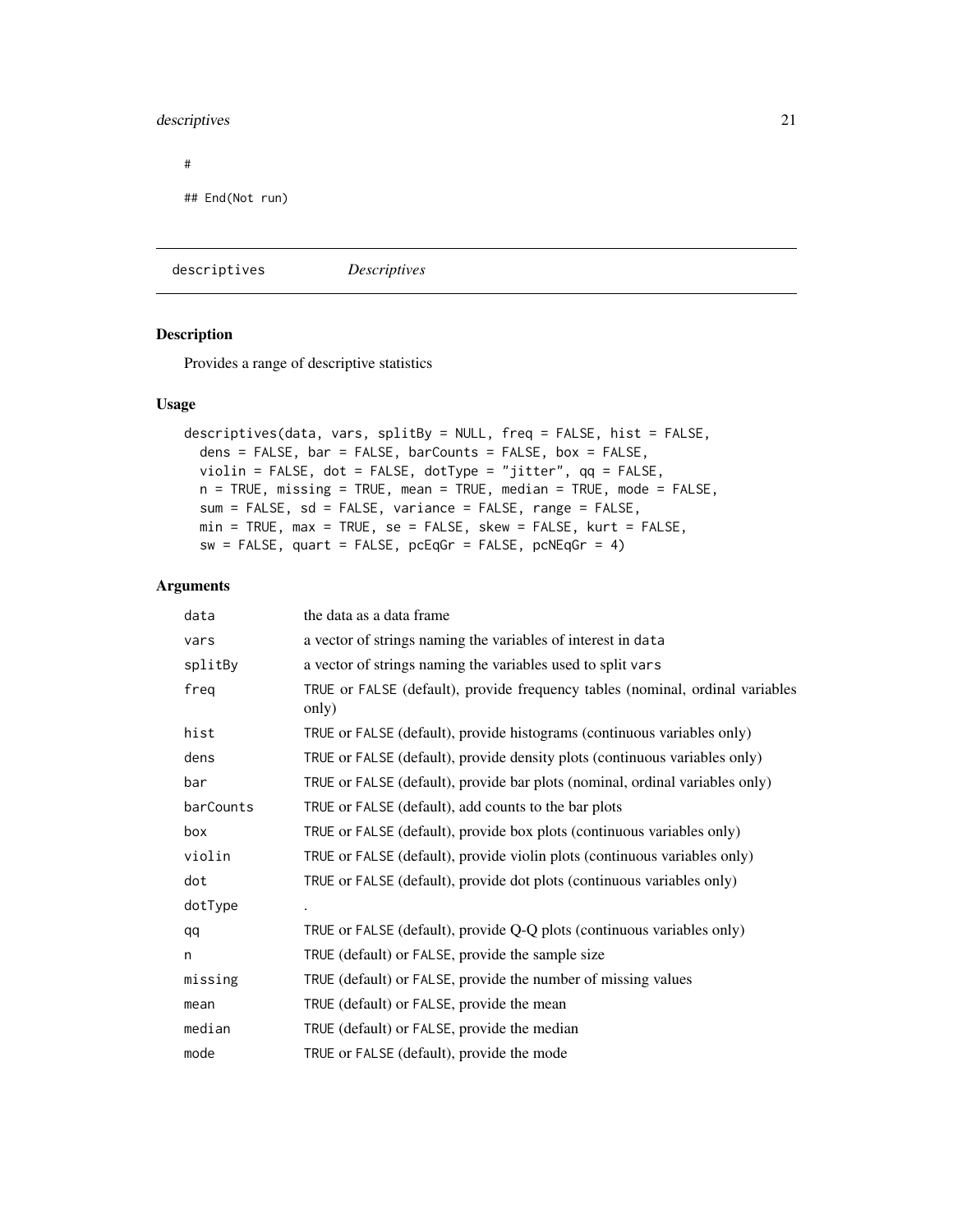<span id="page-21-0"></span>

| sum      | TRUE or FALSE (default), provide the sum                      |
|----------|---------------------------------------------------------------|
| sd       | TRUE or FALSE (default), provide the standard deviation       |
| variance | TRUE or FALSE (default), provide the variance                 |
| range    | TRUE or FALSE (default), provide the range                    |
| min      | TRUE or FALSE (default), provide the minimum                  |
| max      | TRUE or FALSE (default), provide the maximum                  |
| se       | TRUE or FALSE (default), provide the standard error           |
| skew     | TRUE or FALSE (default), provide the skewness                 |
| kurt     | TRUE or FALSE (default), provide the kurtosis                 |
| SW       | TRUE or FALSE (default), provide Shapiro-Wilk p-value         |
| quart    | TRUE or FALSE (default), provide quartiles                    |
| pcEqGr   | TRUE or FALSE (default), provide quantiles                    |
| pcNEqGr  | an integer (default: 4) specifying the number of equal groups |

### Value

A results object containing:

results\$descriptives a table of the descriptive statistics results\$frequencies an array of frequency tables results\$plots an array of descriptive plots

Tables can be converted to data frames with asDF or [as.data.frame](#page-0-0). For example:

```
results$descriptives$asDF
```

```
as.data.frame(results$descriptives)
```

```
## Not run:
data('mtcars')
dat <- mtcars
# frequency tables can be provided for factors
dat$gear <- as.factor(dat$gear)
descriptives(dat, vars = c('mpg', 'cyl', 'disp', 'gear'), freq = TRUE)
#
# DESCRIPTIVES
#
# Descriptives
# -------------------------------------------
# mpg cyl disp gear
# -------------------------------------------
```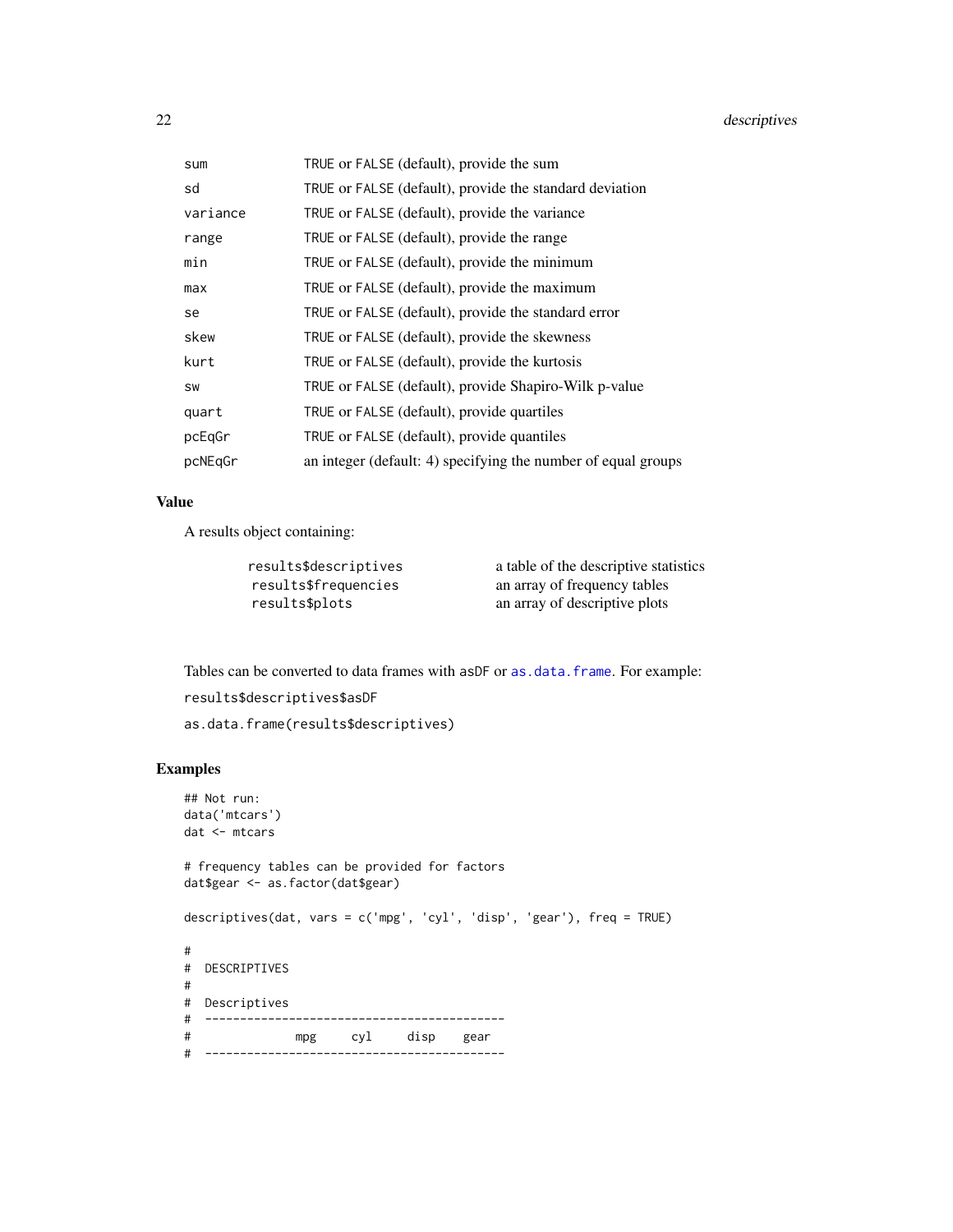<span id="page-22-0"></span>efa 23

| # | N                        | 32        | 32 | 32       | 32       |
|---|--------------------------|-----------|----|----------|----------|
| # | Missing                  | 0         | 0  | 0        | 0        |
| # | Mean                     | 20.1 6.19 |    | 231 3.69 |          |
| # | Median 19.2 6.00         |           |    |          | 196 4.00 |
| # | Minimum 10.4 4.00 71.1   |           |    |          | 3        |
|   |                          |           |    |          |          |
| # | Maximum 33.9 8.00 472    |           |    |          | 5        |
| # |                          |           |    |          |          |
| # |                          |           |    |          |          |
| # |                          |           |    |          |          |
| # | FREQUENCIES              |           |    |          |          |
| # |                          |           |    |          |          |
| # | Frequencies of gear      |           |    |          |          |
| # |                          |           |    |          |          |
| # | Levels Counts            |           |    |          |          |
| # |                          |           |    |          |          |
| # | $\overline{\phantom{a}}$ | 15        |    |          |          |
| # | $\overline{4}$           | 12        |    |          |          |
| # | $-5$                     | 5         |    |          |          |
| # |                          |           |    |          |          |
| # |                          |           |    |          |          |
|   |                          |           |    |          |          |
|   | ## End(Not run)          |           |    |          |          |
|   |                          |           |    |          |          |

### efa *Exploratory Factor Analysis*

### Description

Exploratory Factor Analysis

### Usage

```
efa(data, vars, nFactorMethod = "parallel", nFactors = 1, minEigen = 1,
 extraction = "minres", rotation = "oblimin", hideLoadings = 0.3,
  sortLoadings = FALSE, screePlot = FALSE, eigen = FALSE,
  factorCor = FALSE, factorSummary = FALSE, modelFit = FALSE,
 kmo = FALSE, bartlett = FALSE)
```

| data          | the data as a data frame                                                                  |
|---------------|-------------------------------------------------------------------------------------------|
| vars          | a vector of strings naming the variables of interest in data                              |
| nFactorMethod | 'parallel' (default), 'eigen' or 'fixed', the way to determine the number<br>of factors   |
| nFactors      | an integer (default: 1), the number of factors in the model                               |
| minEigen      | a number (default: 1), the minimal eigenvalue for a factor to be included in the<br>model |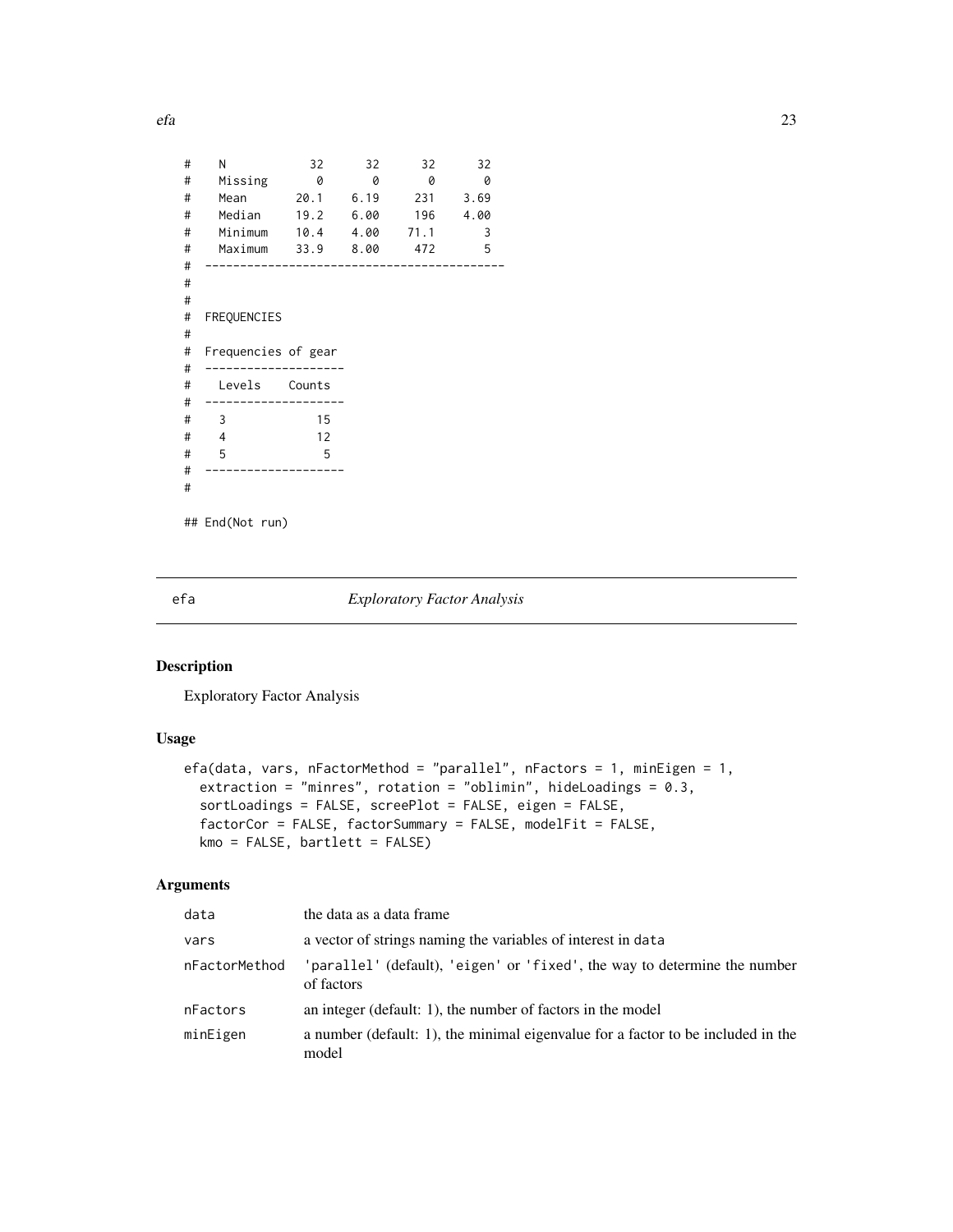extraction 'minres' (default), 'ml', or 'pa' use respectively 'minimum residual', 'maximum likelihood', or 'prinicipal axis' as the factor extraction method

| rotation      | 'none', 'varimax', 'quartimax', 'promax', 'oblimin' (default), or 'simplimax',<br>the rotation to use in estimation |
|---------------|---------------------------------------------------------------------------------------------------------------------|
| hideLoadings  | a number (default: 0.3), hide factor loadings below this value                                                      |
| sortLoadings  | TRUE or FALSE (default), sort the factor loadings by size                                                           |
| screePlot     | TRUE or FALSE (default), show scree plot                                                                            |
| eigen         | TRUE or FALSE (default), show eigenvalue table                                                                      |
| factorCor     | TRUE or FALSE (default), show factor correlations                                                                   |
| factorSummary | TRUE or FALSE (default), show factor summary                                                                        |
| modelFit      | TRUE or FALSE (default), show model fit measures and test                                                           |
| kmo           | TRUE or FALSE (default), show Kaiser-Meyer-Olkin (KMO) measure of sampling<br>adequacy (MSA) results                |
| bartlett      | TRUE or FALSE (default), show Bartlett's test of sphericity results                                                 |

### Value

A results object containing:

results\$text a preformatted

```
data('iris')
efa(iris, vars = c('Sepal.Length', 'Sepal.Width', 'Petal.Length', 'Petal.Width'))
#
# EXPLORATORY FACTOR ANALYSIS
#
# Factor Loadings
# ------------------------------------------------
# 1 2 Uniqueness
# ------------------------------------------------
# Sepal.Length 0.993 0.10181
# Sepal.Width 0.725 0.42199
# Petal.Length 0.933 0.00483
# Petal.Width 0.897 0.07088
# ------------------------------------------------
# Note. 'oblimin' rotation was used
#
```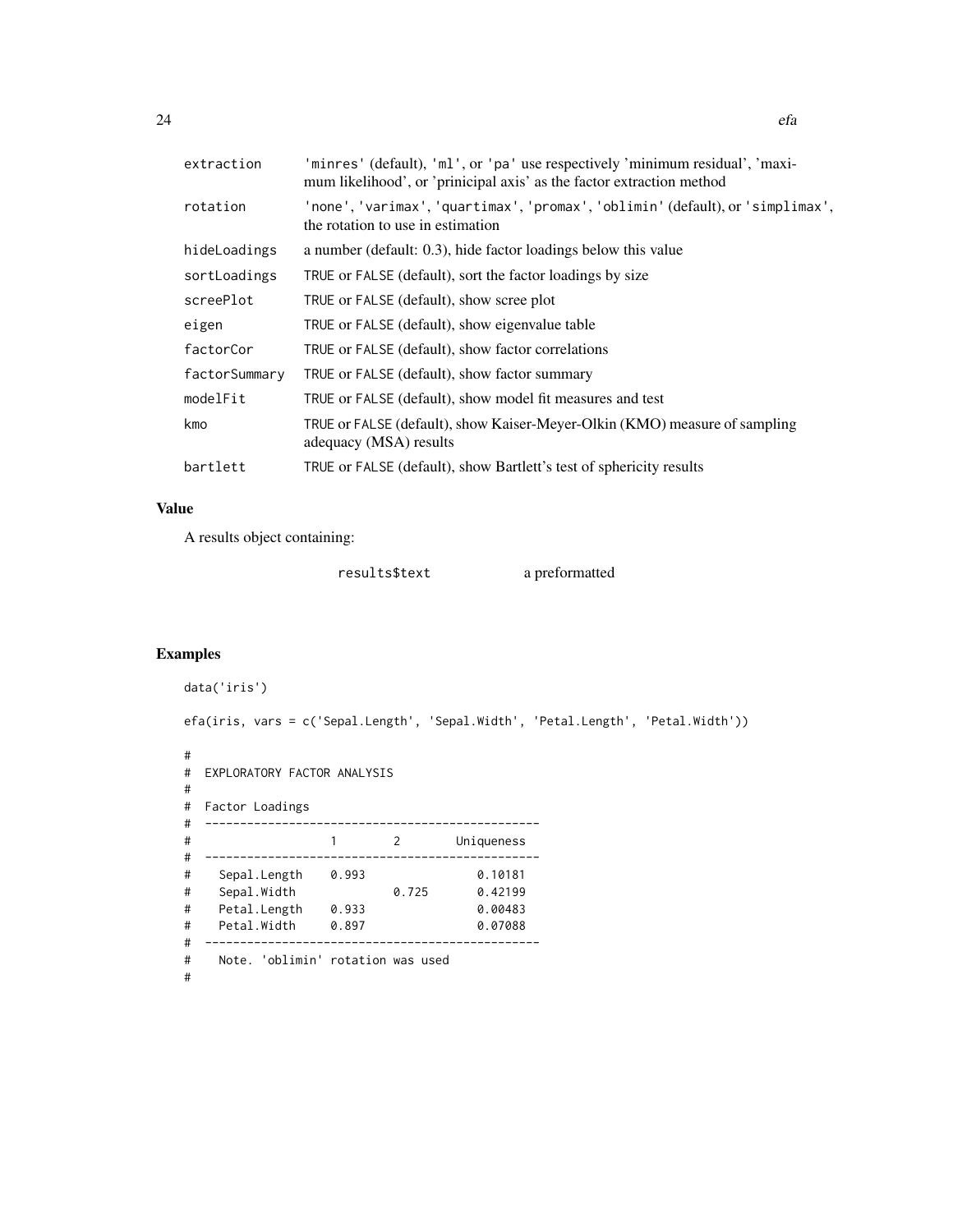<span id="page-24-0"></span>

### Description

Linear Regression

### Usage

```
linReg(data, dep, covs = NULL, factors = NULL, blocks = list(list()),
  reflevels = NULL, r = TRUE, r2 = TRUE, r2Adj = FALSE, aic = FALSE,bic = FALSE, rmse = FALSE, modelTest = FALSE, anova = FALSE,
 ci = FALSE, ciWidth = 95, stdEst = FALSE, ciStdEst = FALSE,
 ciWidthStdEst = 95, coefPlot = FALSE, qqPlot = FALSE,
  resPlots = FALSE, durbin = FALSE, collin = FALSE, cooks = FALSE,
 emMeans = list(list()), ciEmm = TRUE, ciWidthEmm = 95,
  emmPlots = TRUE, emmTables = FALSE, emmWeights = TRUE)
```

| data      | the data as a data frame                                                                                                                                               |
|-----------|------------------------------------------------------------------------------------------------------------------------------------------------------------------------|
| dep       | a string naming the dependent variable from data, variable must be numeric                                                                                             |
| covs      | a vector of strings naming the covariates from data                                                                                                                    |
| factors   | a vector of strings naming the fixed factors from data                                                                                                                 |
| blocks    | a list containing vectors of strings that name the predictors that are added to the<br>model. The elements are added to the model according to their order in the list |
| refLevels | a list of lists specifying reference levels of the dependent variable and all the<br>factors                                                                           |
| r         | TRUE (default) or FALSE, provide the statistical measure R for the models                                                                                              |
| r2        | TRUE (default) or FALSE, provide the statistical measure R-squared for the mod-<br>els                                                                                 |
| r2Adj     | TRUE or FALSE (default), provide the statistical measure adjusted R-squared<br>for the models                                                                          |
| aic       | TRUE or FALSE (default), provide Aikaike's Information Criterion (AIC) for the<br>models                                                                               |
| bic       | TRUE or FALSE (default), provide Bayesian Information Criterion (BIC) for the<br>models                                                                                |
| rmse      | TRUE or FALSE (default), provide RMSE for the models                                                                                                                   |
| modelTest | TRUE (default) or FALSE, provide the model comparison between the models and<br>the NULL model                                                                         |
| anova     | TRUE or FALSE (default), provide the omnibus ANOVA test for the predictors                                                                                             |
| сi        | TRUE or FALSE (default), provide a confidence interval for the model coefficients                                                                                      |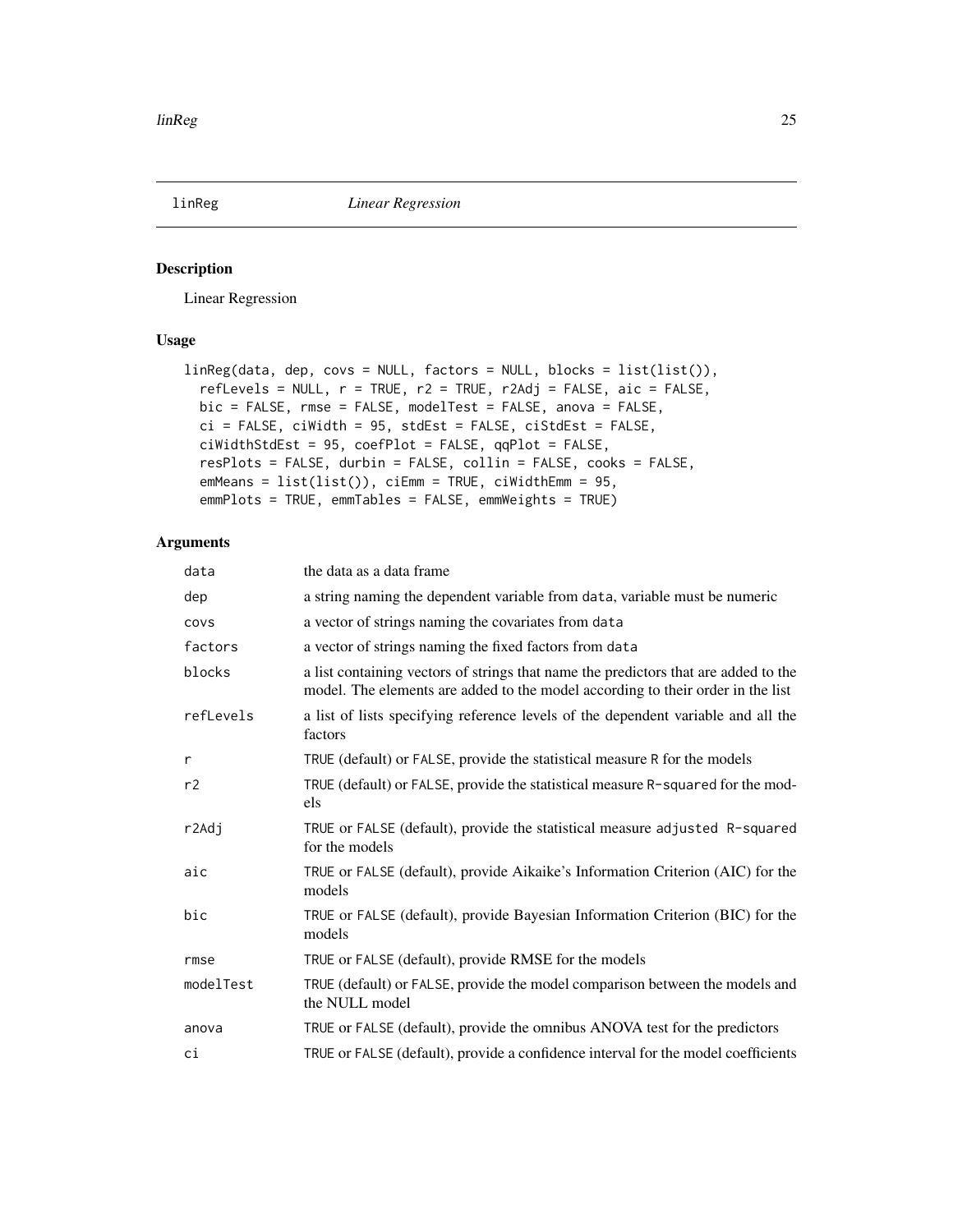<span id="page-25-0"></span>

| ciWidth       | a number between 50 and 99.9 (default: 95) specifying the confidence interval<br>width                                                            |
|---------------|---------------------------------------------------------------------------------------------------------------------------------------------------|
| stdEst        | TRUE or FALSE (default), provide a standardized estimate for the model coeffi-<br>cients                                                          |
| ciStdEst      | TRUE or FALSE (default), provide a confidence interval for the model coefficient<br>standardized estimates                                        |
| ciWidthStdEst | a number between 50 and 99.9 (default: 95) specifying the confidence interval<br>width                                                            |
| coefPlot      | TRUE or FALSE (default), provide a coefficient plot where for each predictor the<br>estimated coefficient and confidence intervals are plotted.   |
| qqPlot        | TRUE or FALSE (default), provide a Q-Q plot of residuals                                                                                          |
| resPlots      | TRUE or FALSE (default), provide residual plots where the dependent variable<br>and each covariate is plotted against the standardized residuals. |
| durbin        | TRUE or FALSE (default), provide results of the Durbin-Watson test for autocor-<br>relation                                                       |
| collin        | TRUE or FALSE (default), provide VIF and tolerence collinearity statistics                                                                        |
| cooks         | TRUE or FALSE (default), provide summary statistics for the Cook's distance                                                                       |
| emMeans       | a list of lists specifying the variables for which the estimated marginal means<br>need to be calculate. Supports up to three variables per term. |
| ciEmm         | TRUE (default) or FALSE, provide a confidence interval for the estimated marginal<br>means                                                        |
| ciWidthEmm    | a number between 50 and 99.9 (default: 95) specifying the confidence interval<br>width for the estimated marginal means                           |
| emmPlots      | TRUE (default) or FALSE, provide estimated marginal means plots                                                                                   |
| emmTables     | TRUE or FALSE (default), provide estimated marginal means tables                                                                                  |
| emmWeights    | TRUE (default) or FALSE, weigh each cell equally or weigh them according to the<br>cell frequency                                                 |

### Value

A results object containing:

| results\$modelFit  | a table                            |
|--------------------|------------------------------------|
| results\$modelComp | a table                            |
| results\$models    | an array of model specific results |

Tables can be converted to data frames with asDF or [as.data.frame](#page-0-0). For example: results\$modelFit\$asDF as.data.frame(results\$modelFit)

### Examples

data('Prestige', package='carData')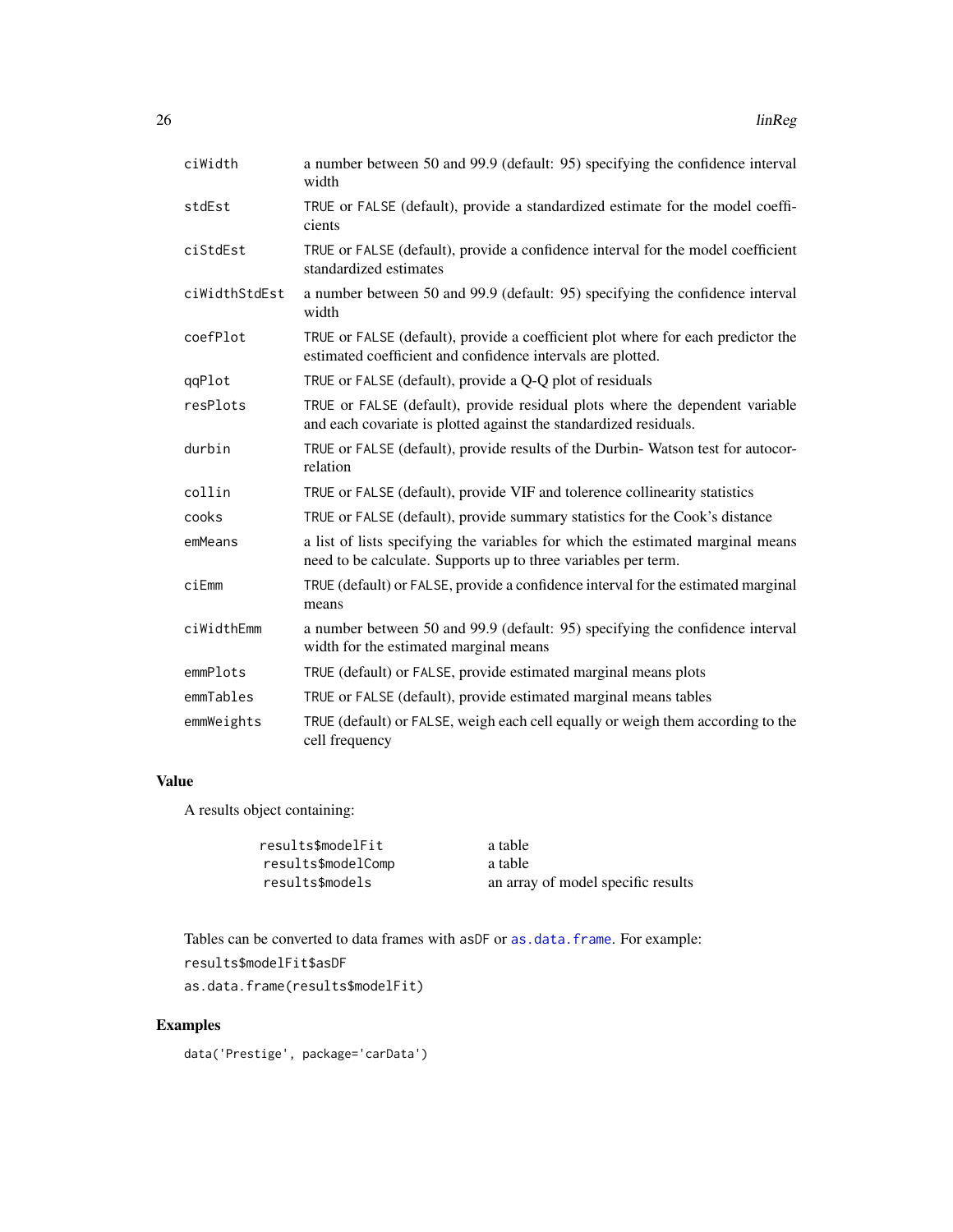```
linReg(data = Prestige, dep = 'income',
     covs = c('education', 'prestige', 'women'),
     blocks = list(list('education', 'prestige', 'women')))
#
# LINEAR REGRESSION
#
# Model Fit Measures
# ---------------------------
# Model R R²
# ---------------------------
# 1 0.802 0.643
# ---------------------------
#
#
# MODEL SPECIFIC RESULTS
#
# MODEL 1
#
#
# Model Coefficients
# --------------------------------------------------------
# Predictor Estimate SE t p
# --------------------------------------------------------
# Intercept -253.8 1086.16 -0.234 0.816
# women -50.9 8.56 -5.948 < .001
# prestige 141.4 29.91 4.729 < .001
# education 177.2 187.63 0.944 0.347
# --------------------------------------------------------
#
```
logLinear *Log-Linear Regression*

#### Description

Log-Linear Regression

### Usage

```
logLinear(data, factors = NULL, counts = NULL, blocks = list(list()),
  refLevels = NULL, modelTest = FALSE, dev = TRUE, aic = TRUE,
 bic = FALSE, pseudoR2 = list("r2mf"), omni = FALSE, ci = FALSE,
 cividth = 95, RR = FALSE, cirR = FALSE, cividthRR = 95,
  emMeans = list(list()), ciEmm = TRUE, ciWidthEmm = 95,
  emmPlots = TRUE, emmTables = FALSE, emmWeights = TRUE)
```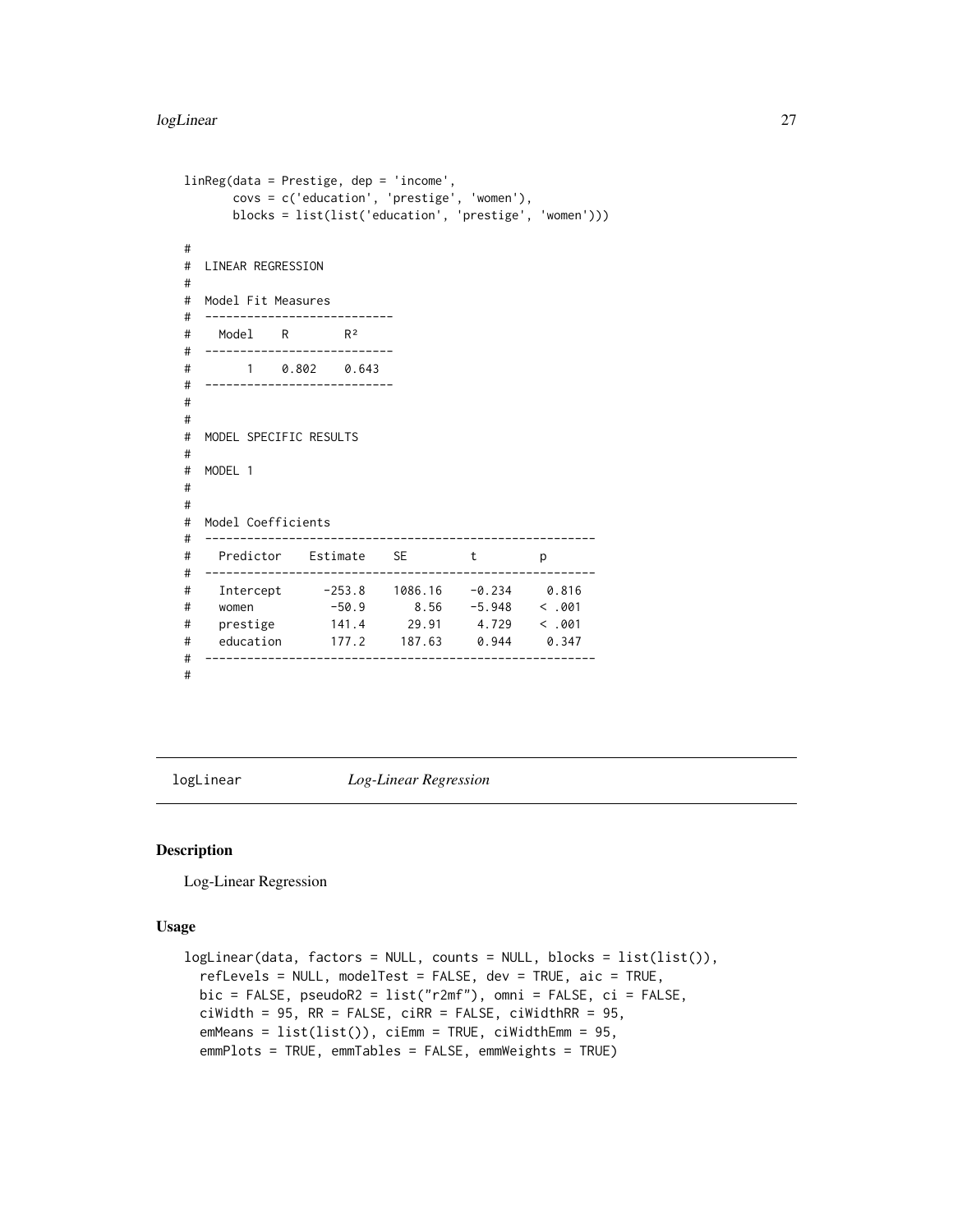| data       | the data as a data frame                                                                                                                                               |
|------------|------------------------------------------------------------------------------------------------------------------------------------------------------------------------|
| factors    | a vector of strings naming the factors from data                                                                                                                       |
| counts     | a string naming a variable in data containing counts, or NULL if each row<br>represents a single observation                                                           |
| blocks     | a list containing vectors of strings that name the predictors that are added to the<br>model. The elements are added to the model according to their order in the list |
| refLevels  | a list of lists specifying reference levels of the dependent variable and all the<br>factors                                                                           |
| modelTest  | TRUE or FALSE (default), provide the model comparison between the models and<br>the NULL model                                                                         |
| dev        | TRUE (default) or FALSE, provide the deviance (or -2LogLikelihood) for the mod-<br>els                                                                                 |
| aic        | TRUE (default) or FALSE, provide Aikaike's Information Criterion (AIC) for the<br>models                                                                               |
| bic        | TRUE or FALSE (default), provide Bayesian Information Criterion (BIC) for the<br>models                                                                                |
| pseudoR2   | one or more of 'r2mf', 'r2cs', or 'r2n'; use McFadden's, Cox & Snell, and<br>Nagelkerke pseudo-R <sup>2</sup> , respectively                                           |
| omni       | TRUE or FALSE (default), provide the omnibus likelihood ratio tests for the pre-<br>dictors                                                                            |
| сi         | TRUE or FALSE (default), provide a confidence interval for the model coefficient<br>estimates                                                                          |
| ciWidth    | a number between 50 and 99.9 (default: 95) specifying the confidence interval<br>width                                                                                 |
| <b>RR</b>  | TRUE or FALSE (default), provide the exponential of the log-rate ratio estimate,<br>or the rate ratio estimate                                                         |
| ciRR       | TRUE or FALSE (default), provide a confidence interval for the model coefficient<br>rate ratio estimates                                                               |
| ciWidthRR  | a number between 50 and 99.9 (default: 95) specifying the confidence interval<br>width                                                                                 |
| emMeans    | a list of lists specifying the variables for which the estimated marginal means<br>need to be calculate. Supports up to three variables per term.                      |
| ciEmm      | TRUE (default) or FALSE, provide a confidence interval for the estimated marginal<br>means                                                                             |
| ciWidthEmm | a number between 50 and 99.9 (default: 95) specifying the confidence interval<br>width for the estimated marginal means                                                |
| emmPlots   | TRUE (default) or FALSE, provide estimated marginal means plots                                                                                                        |
| emmTables  | TRUE or FALSE (default), provide estimated marginal means tables                                                                                                       |
| emmWeights | TRUE (default) or FALSE, weigh each cell equally or weigh them according to the<br>cell frequency                                                                      |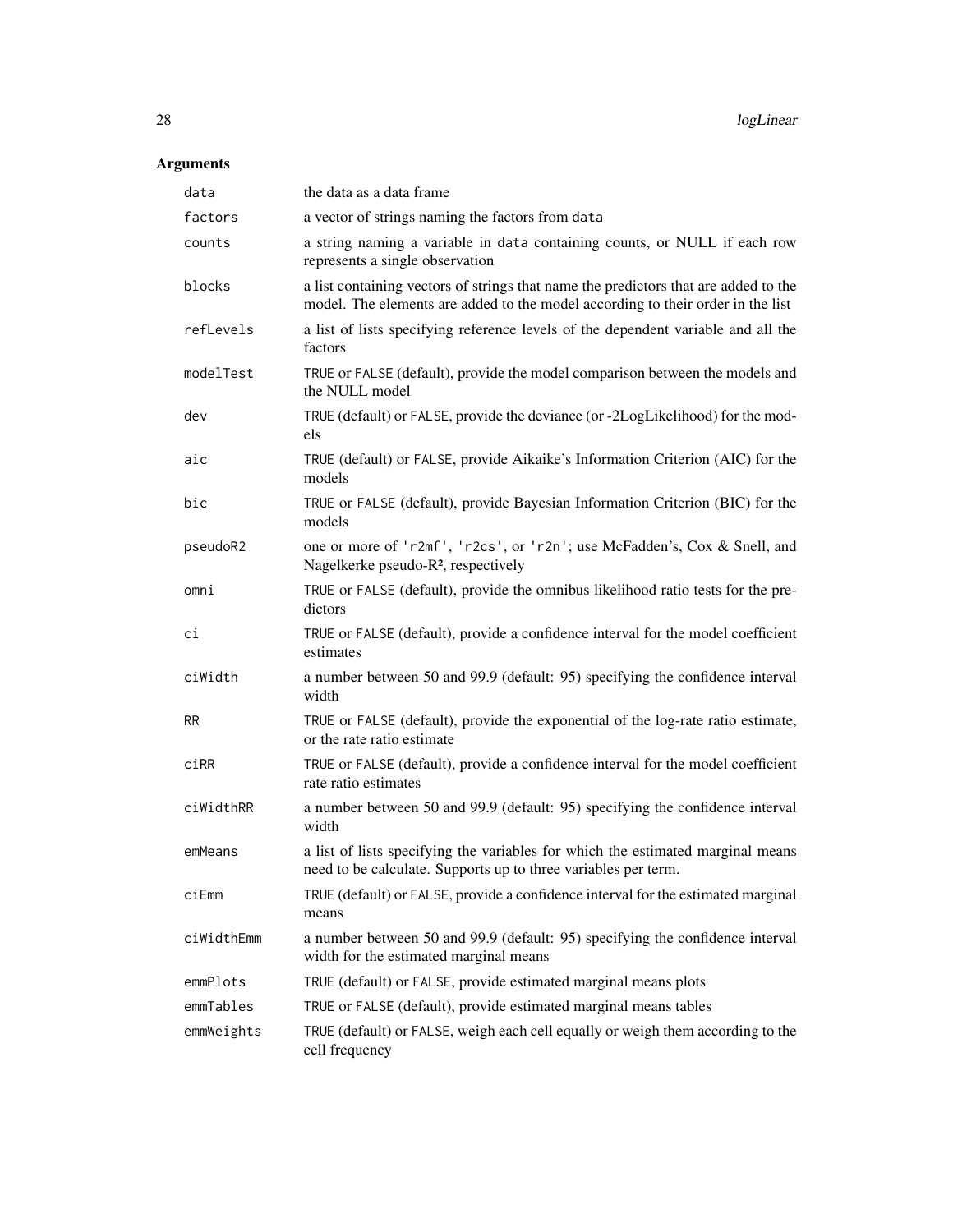#### logLinear 29

### Value

A results object containing: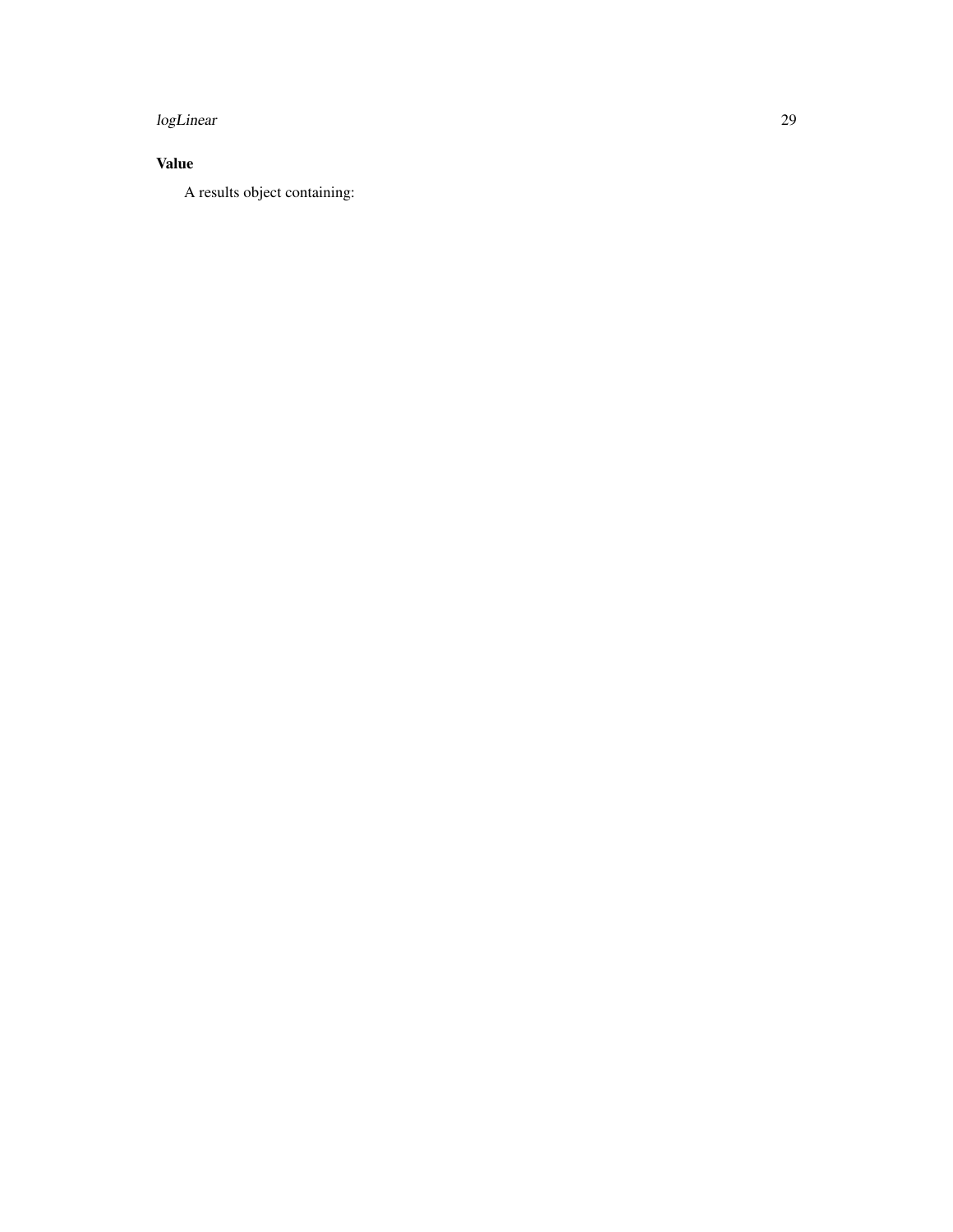#### <span id="page-29-0"></span>30 logLinear to the control of the control of the control of the control of the control of the control of the control of the control of the control of the control of the control of the control of the control of the control

```
results$modelFit a table
results$modelComp a table
results$models an array of model specific results
```
Tables can be converted to data frames with asDF or [as.data.frame](#page-0-0). For example: results\$modelFit\$asDF

```
as.data.frame(results$modelFit)
```

```
data('mtcars')
tab <- table('gear'=mtcars$gear, 'cyl'=mtcars$cyl)
dat <- as.data.frame(tab)
logLinear(data = dat, factors = c("gear", "cyl"), counts = "Freq",blocks = list(list("gear", "cyl", c("gear", "cyl"))),
       refLevels = list(
          list(var="gear", ref="3"),
          list(var="cyl", ref="4")))
#
# LOG-LINEAR REGRESSION
#
# Model Fit Measures
# ---------------------------------------
# Model Deviance AIC R²-McF
# ---------------------------------------
# 1 4.12e-10 41.4 1.000
# ---------------------------------------
#
#
# MODEL SPECIFIC RESULTS
#
# MODEL 1
#
# Model Coefficients
# ------------------------------------------------------------------
# Predictor Estimate SE Z p
# ------------------------------------------------------------------
# Intercept -4.71e-16 1.00 -4.71e-16 1.000
# gear:
# 4 3 2.079 1.06 1.961 0.050
# 5 3 0.693 1.22 0.566 0.571
# cyl:
# 6 4 0.693 1.22 0.566 0.571
# 8 4 2.485 1.04 2.387 0.017
# gear:cyl:
# (4 3):(6 4) -1.386 1.37 -1.012 0.311
# (5 3):(6 4) -1.386 1.73 -0.800 0.423
```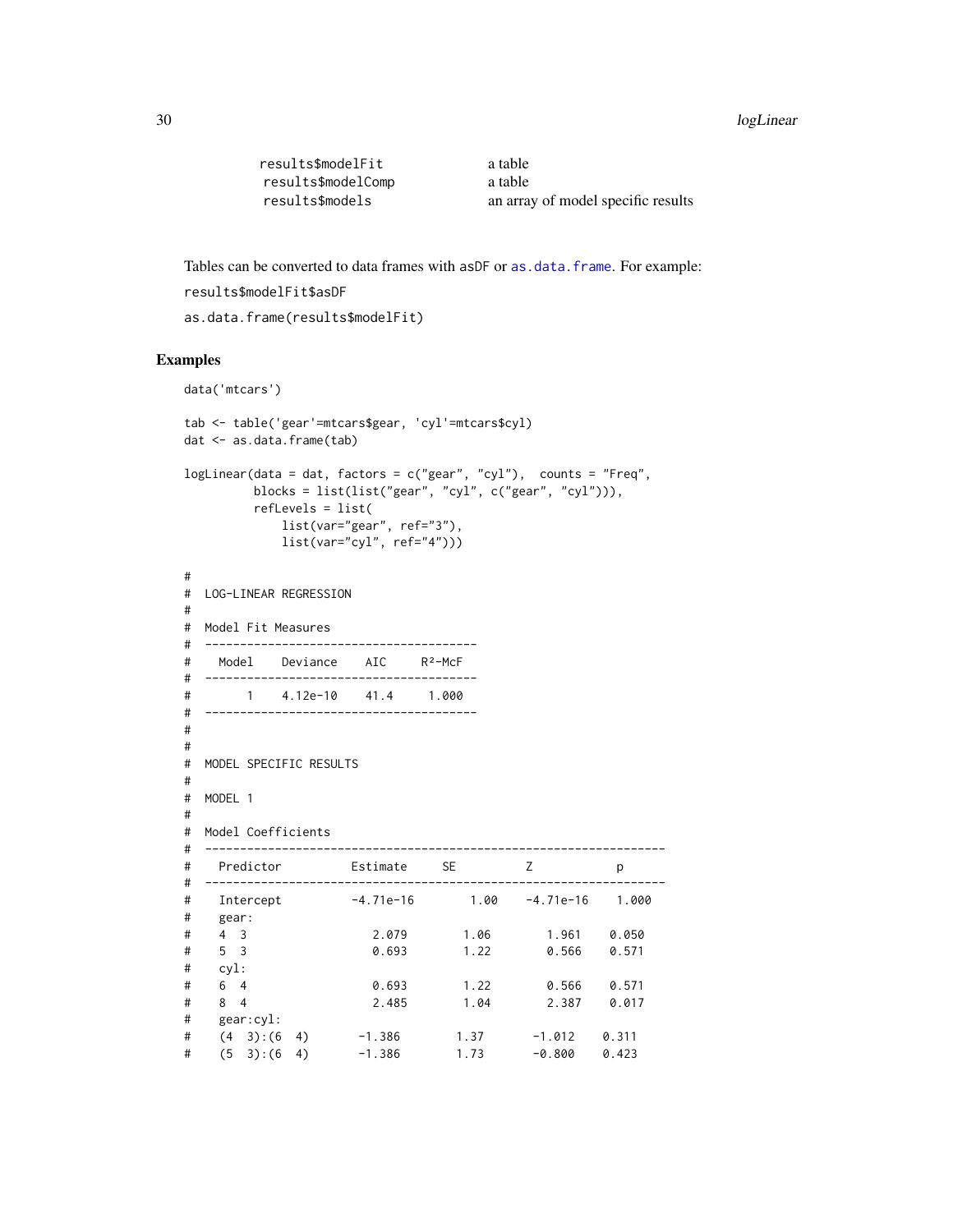### <span id="page-30-0"></span>logRegBin 31

# (4 3):(8 4) -26.867 42247.17 -6.36e -4 0.999 # (5 3):(8 4) -2.485 1.44 -1.722 0.085 # ------------------------------------------------------------------ # #

logRegBin *Binomial Logistic Regression*

### Description

Binomial Logistic Regression

#### Usage

```
logRegBin(data, dep, covs = NULL, factors = NULL, blocks = list(list()),
 refLevels = NULL, modelTest = FALSE, dev = TRUE, aic = TRUE,
 bic = FALSE, pseudoR2 = list("r2mf"), omni = FALSE, ci = FALSE,
 ciWidth = 95, OR = FALSE, ciOR = FALSE, ciWidthOR = 95,
 emMeans = list(list()), ciEmm = TRUE, ciWidthEmm = 95,
 emmPlots = TRUE, emmTables = FALSE, emmWeights = TRUE, class = FALSE,
 acc = FALSE, spec = FALSE, sens = FALSE, aux = FALSE,rocPlot = FALSE, cutOff = 0.5, cutOffPlot = FALSE, collin = FALSE,
 boxTidwell = FALSE, cooks = FALSE)
```

| data      | the data as a data frame                                                                                                                                               |
|-----------|------------------------------------------------------------------------------------------------------------------------------------------------------------------------|
| dep       | a string naming the dependent variable from data, variable must be a factor                                                                                            |
| covs      | a vector of strings naming the covariates from data                                                                                                                    |
| factors   | a vector of strings naming the fixed factors from data                                                                                                                 |
| blocks    | a list containing vectors of strings that name the predictors that are added to the<br>model. The elements are added to the model according to their order in the list |
| refLevels | a list of lists specifying reference levels of the dependent variable and all the<br>factors                                                                           |
| modelTest | TRUE or FALSE (default), provide the model comparison between the models and<br>the NULL model                                                                         |
| dev       | TRUE (default) or FALSE, provide the deviance (or -2LogLikelihood) for the mod-<br>els                                                                                 |
| aic       | TRUE (default) or FALSE, provide Aikaike's Information Criterion (AIC) for the<br>models                                                                               |
| bic       | TRUE or FALSE (default), provide Bayesian Information Criterion (BIC) for the<br>models                                                                                |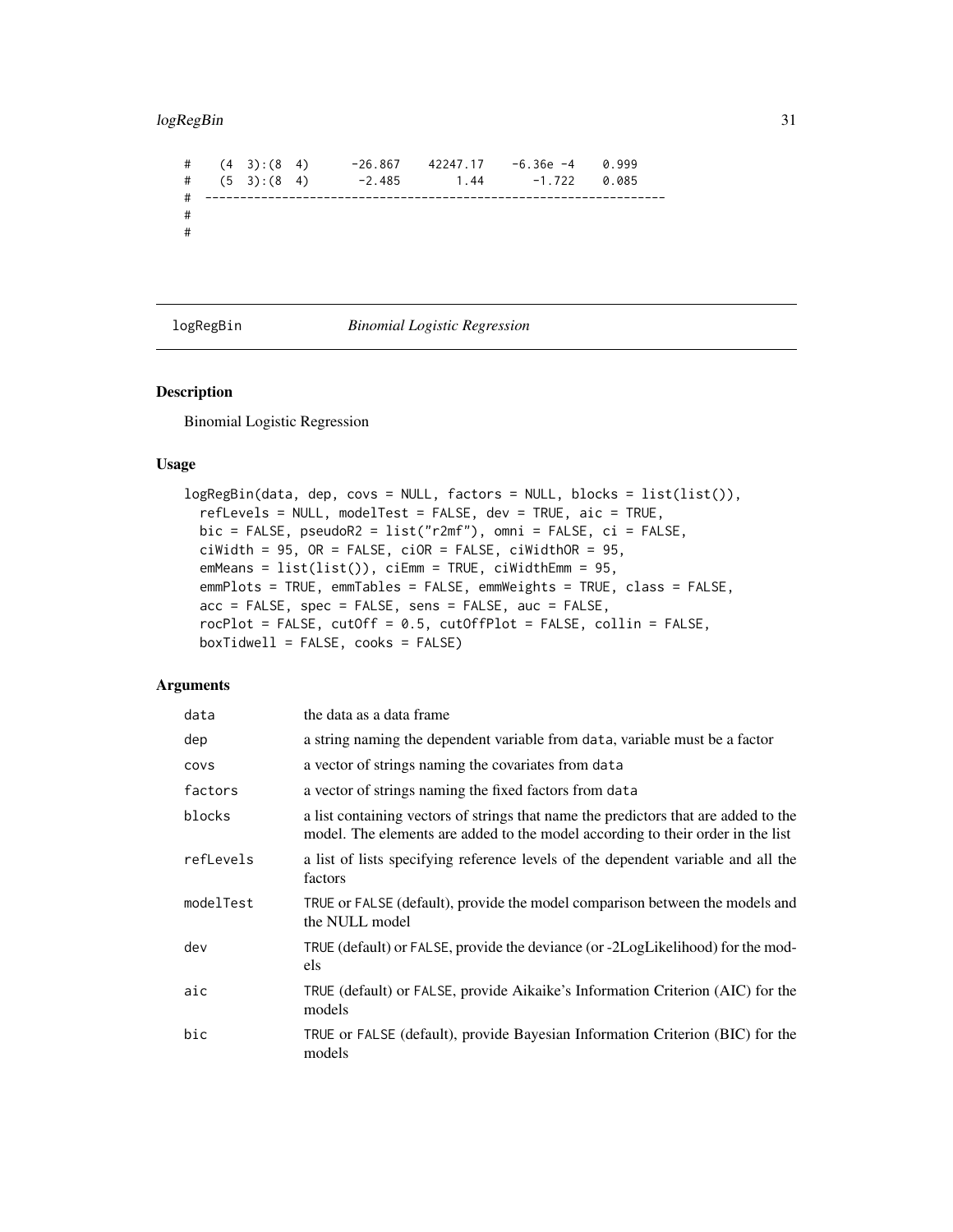| pseudoR2   | one or more of 'r2mf', 'r2cs', or 'r2n'; use McFadden's, Cox & Snell, and<br>Nagelkerke pseudo-R <sup>2</sup> , respectively                      |
|------------|---------------------------------------------------------------------------------------------------------------------------------------------------|
| omni       | TRUE or FALSE (default), provide the omnibus likelihood ratio tests for the pre-<br>dictors                                                       |
| сi         | TRUE or FALSE (default), provide a confidence interval for the model coefficient<br>estimates                                                     |
| ciWidth    | a number between 50 and 99.9 (default: 95) specifying the confidence interval<br>width                                                            |
| 0R         | TRUE or FALSE (default), provide the exponential of the log-odds ratio estimate,<br>or the odds ratio estimate                                    |
| ci0R       | TRUE or FALSE (default), provide a confidence interval for the model coefficient<br>odds ratio estimates                                          |
| ciWidthOR  | a number between 50 and 99.9 (default: 95) specifying the confidence interval<br>width                                                            |
| emMeans    | a list of lists specifying the variables for which the estimated marginal means<br>need to be calculate. Supports up to three variables per term. |
| ciEmm      | TRUE (default) or FALSE, provide a confidence interval for the estimated marginal<br>means                                                        |
| ciWidthEmm | a number between 50 and 99.9 (default: 95) specifying the confidence interval<br>width for the estimated marginal means                           |
| emmPlots   | TRUE (default) or FALSE, provide estimated marginal means plots                                                                                   |
| emmTables  | TRUE or FALSE (default), provide estimated marginal means tables                                                                                  |
| emmWeights | TRUE (default) or FALSE, weigh each cell equally or weigh them according to the<br>cell frequency                                                 |
| class      | TRUE or FALSE (default), provide a predicted classification table (or confusion<br>matrix)                                                        |
| acc        | TRUE or FALSE (default), provide the predicted accuracy of outcomes grouped<br>by the cut-off value                                               |
| spec       | TRUE or FALSE (default), provide the predicted specificity of outcomes grouped<br>by the cut-off value                                            |
| sens       | TRUE or FALSE (default), provide the predicted sensitivity of outcomes grouped<br>by the cut-off value                                            |
| auc        |                                                                                                                                                   |
|            | TRUE or FALSE (default), provide the rea under the ROC curve (AUC)                                                                                |
| rocPlot    | TRUE or FALSE (default), provide a ROC curve plot                                                                                                 |
| cut0ff     | TRUE or FALSE (default), set a cut-off used for the predictions                                                                                   |
| cutOffPlot | TRUE or FALSE (default), provide a cut-off plot                                                                                                   |
| collin     | TRUE or FALSE (default), provide VIF and tolerence collinearity statistics                                                                        |
| boxTidwell | TRUE or FALSE (default), provide Box-Tidwell test for linearity of the logit                                                                      |

### Value

A results object containing: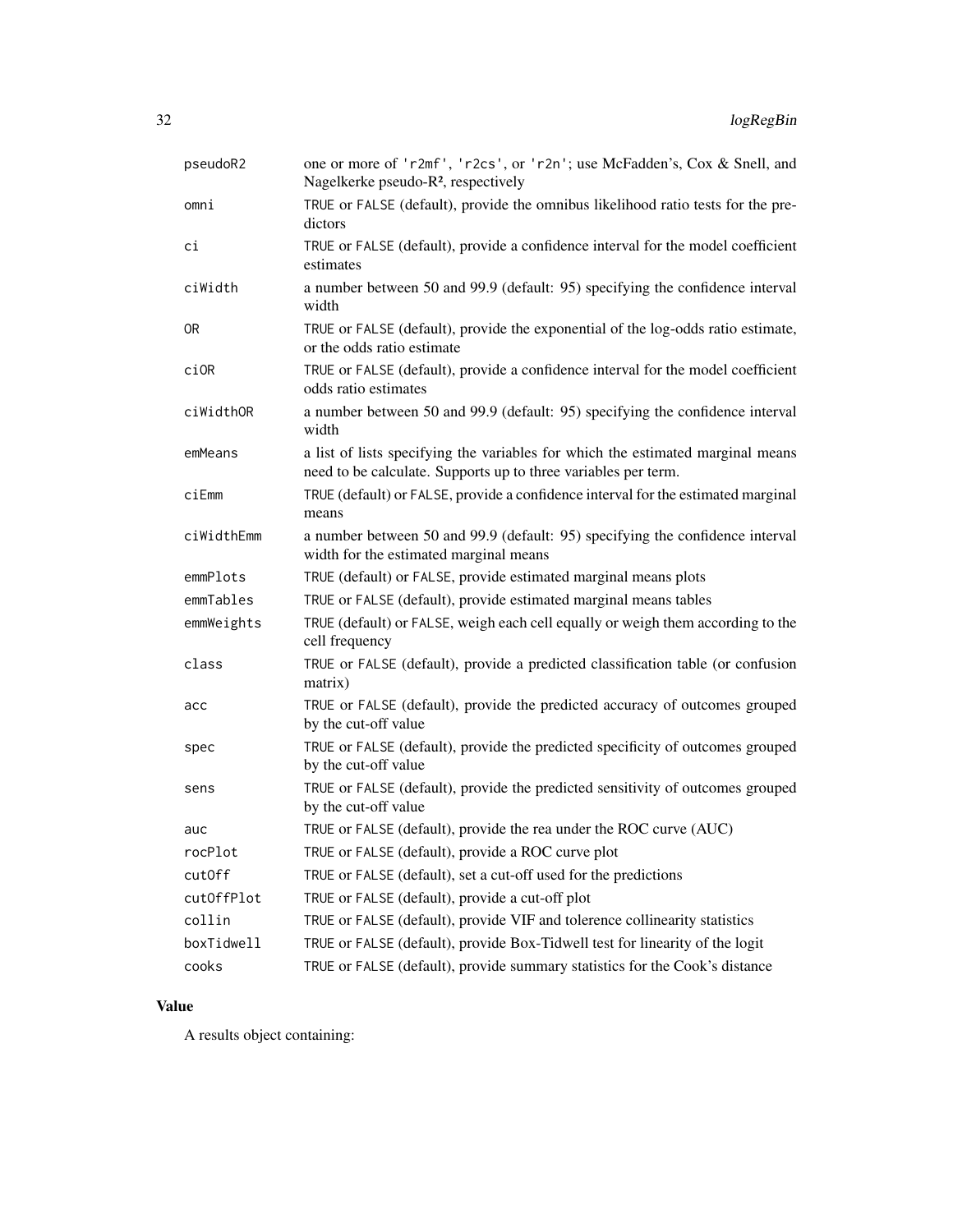<span id="page-32-0"></span>

| results\$modelFit  | a table                            |
|--------------------|------------------------------------|
| results\$modelComp | a table                            |
| results\$models    | an array of model specific results |

Tables can be converted to data frames with asDF or [as.data.frame](#page-0-0). For example: results\$modelFit\$asDF

```
as.data.frame(results$modelFit)
```

```
data('birthwt', package='MASS')
dat <- data.frame(
          low = factor(birthwt$low),
          age = birthwt$age,
          bwt = birthwt$bwt)
logRegBin(data = dat, dep = "low",
        covs = c("age", "bwt"),blocks = list(list("age", "bwt")),
        refLevels = list(list(var="low", ref="0")))
#
# BINOMIAL LOGISTIC REGRESSION
#
# Model Fit Measures
# ---------------------------------------
# Model Deviance AIC R²-McF
# ---------------------------------------
# 1 4.97e-7 6.00 1.000
# ---------------------------------------
#
#
# MODEL SPECIFIC RESULTS
#
# MODEL 1
#
# Model Coefficients
# ------------------------------------------------------------
# Predictor Estimate SE Z p
# ------------------------------------------------------------
# Intercept 2974.73225 218237.2 0.0136 0.989
# age -0.00653 482.7 -1.35e-5 1.000
# bwt -1.18532 87.0 -0.0136 0.989
# ------------------------------------------------------------
# Note. Estimates represent the log odds of "low = 1"
# vs. "low = 0"
#
#
```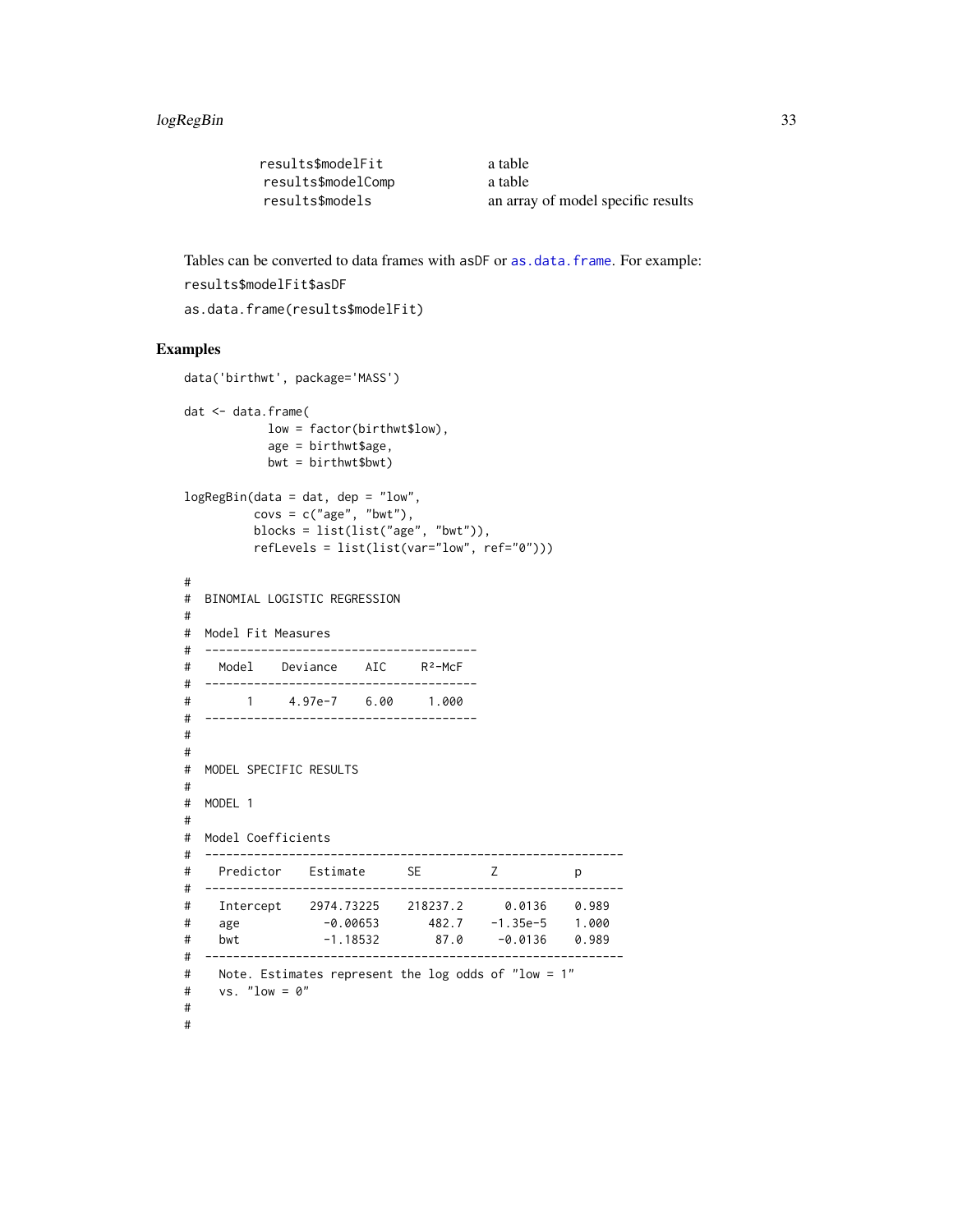<span id="page-33-0"></span>

### Description

Multinomial Logistic Regression

### Usage

```
logRegMulti(data, dep, covs = NULL, factors = NULL, blocks = list(list()),
  refLevels = NULL, modelTest = FALSE, dev = TRUE, aic = TRUE,
 bic = FALSE, pseudoR2 = list("r2mf"), omni = FALSE, ci = FALSE,
 cividth = 95, OR = FALSE, ciOR = FALSE, ciWidthOR = 95,
 emMeans = list(list()), ciEmm = TRUE, ciWidthEmm = 95,
 emmPlots = TRUE, emmTables = FALSE, emmWeights = TRUE)
```

| data      | the data as a data frame                                                                                                                                               |
|-----------|------------------------------------------------------------------------------------------------------------------------------------------------------------------------|
| dep       | a string naming the dependent variable from data, variable must be a factor                                                                                            |
| COVS      | a vector of strings naming the covariates from data                                                                                                                    |
| factors   | a vector of strings naming the fixed factors from data                                                                                                                 |
| blocks    | a list containing vectors of strings that name the predictors that are added to the<br>model. The elements are added to the model according to their order in the list |
| refLevels | a list of lists specifying reference levels of the dependent variable and all the<br>factors                                                                           |
| modelTest | TRUE or FALSE (default), provide the model comparison between the models and<br>the NULL model                                                                         |
| dev       | TRUE (default) or FALSE, provide the deviance (or -2LogLikelihood) for the mod-<br>els                                                                                 |
| aic       | TRUE (default) or FALSE, provide Aikaike's Information Criterion (AIC) for the<br>models                                                                               |
| bic       | TRUE or FALSE (default), provide Bayesian Information Criterion (BIC) for the<br>models                                                                                |
| pseudoR2  | one or more of 'r2mf', 'r2cs', or 'r2n'; use McFadden's, Cox & Snell, and<br>Nagelkerke pseudo-R <sup>2</sup> , respectively                                           |
| omni      | TRUE or FALSE (default), provide the omnibus likelihood ratio tests for the pre-<br>dictors                                                                            |
| сi        | TRUE or FALSE (default), provide a confidence interval for the model coefficient<br>estimates                                                                          |
| ciWidth   | a number between 50 and 99.9 (default: 95) specifying the confidence interval<br>width                                                                                 |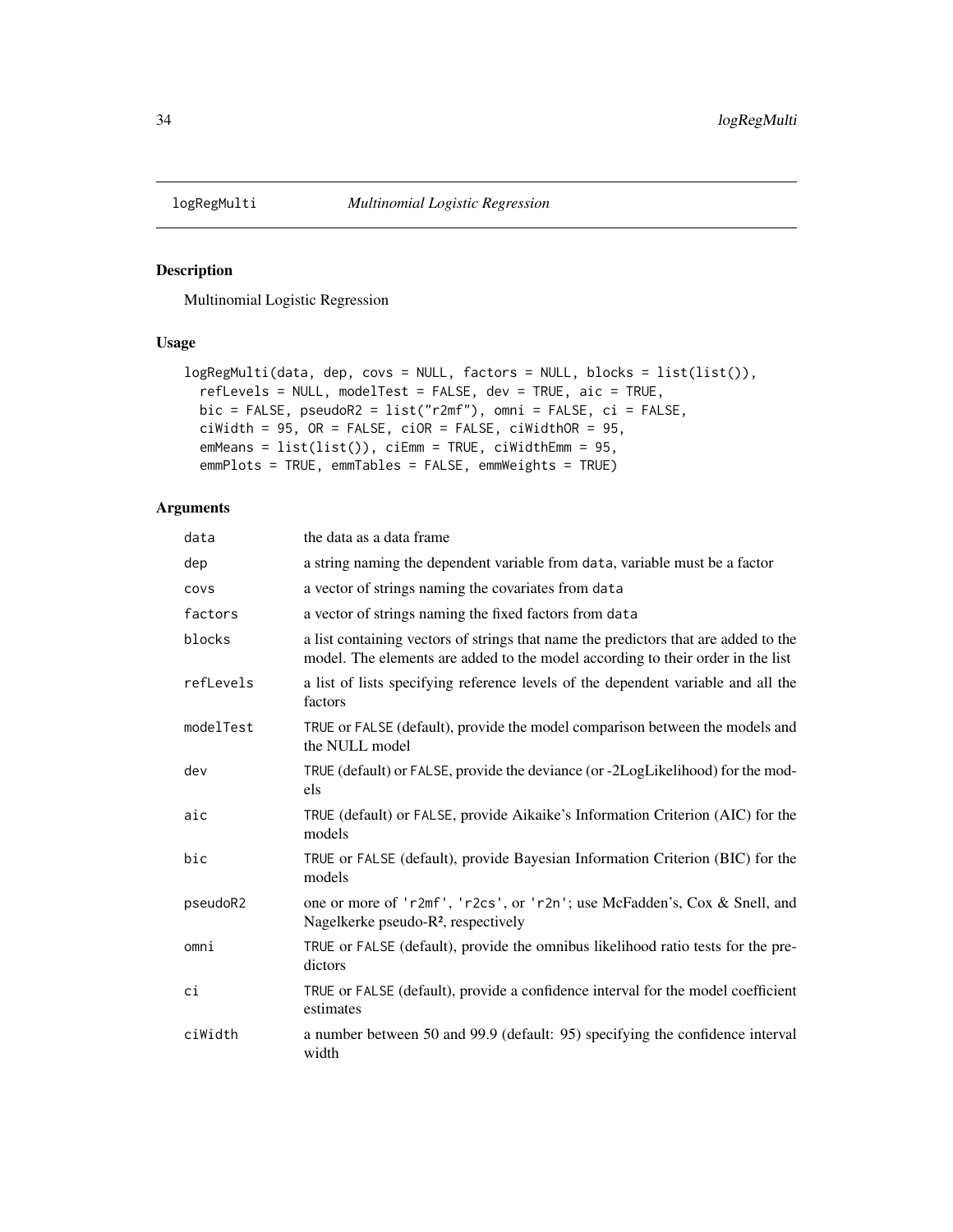<span id="page-34-0"></span>

| 0R         | TRUE or FALSE (default), provide the exponential of the log-odds ratio estimate,<br>or the odds ratio estimate                                    |
|------------|---------------------------------------------------------------------------------------------------------------------------------------------------|
| ci0R       | TRUE or FALSE (default), provide a confidence interval for the model coefficient<br>odds ratio estimates                                          |
| ciWidthOR  | a number between 50 and 99.9 (default: 95) specifying the confidence interval<br>width                                                            |
| emMeans    | a list of lists specifying the variables for which the estimated marginal means<br>need to be calculate. Supports up to three variables per term. |
| ciEmm      | TRUE (default) or FALSE, provide a confidence interval for the estimated marginal<br>means                                                        |
| ciWidthEmm | a number between 50 and 99.9 (default: 95) specifying the confidence interval<br>width for the estimated marginal means                           |
| emmPlots   | TRUE (default) or FALSE, provide estimated marginal means plots                                                                                   |
| emmTables  | TRUE or FALSE (default), provide estimated marginal means tables                                                                                  |
| emmWeights | TRUE (default) or FALSE, weigh each cell equally or weigh them according to the<br>cell frequency                                                 |

### Value

A results object containing:

| results\$modelFit  | a table                            |
|--------------------|------------------------------------|
| results\$modelComp | a table                            |
| results\$models    | an array of model specific results |

Tables can be converted to data frames with asDF or [as.data.frame](#page-0-0). For example: results\$modelFit\$asDF as.data.frame(results\$modelFit)

### Examples

```
data('birthwt', package='MASS')
dat <- data.frame(
           race = factor(birthwt$race),
           age = birthwt$age,
           low = factor(birthwt$low))
logRegMulti(data = dat, dep = "race",
            covs = "age", factors = "low",
            blocks = list(list("age", "low")),
            refLevels = list(
               list(var="race", ref="1"),
                list(var="low", ref="0")))
```
#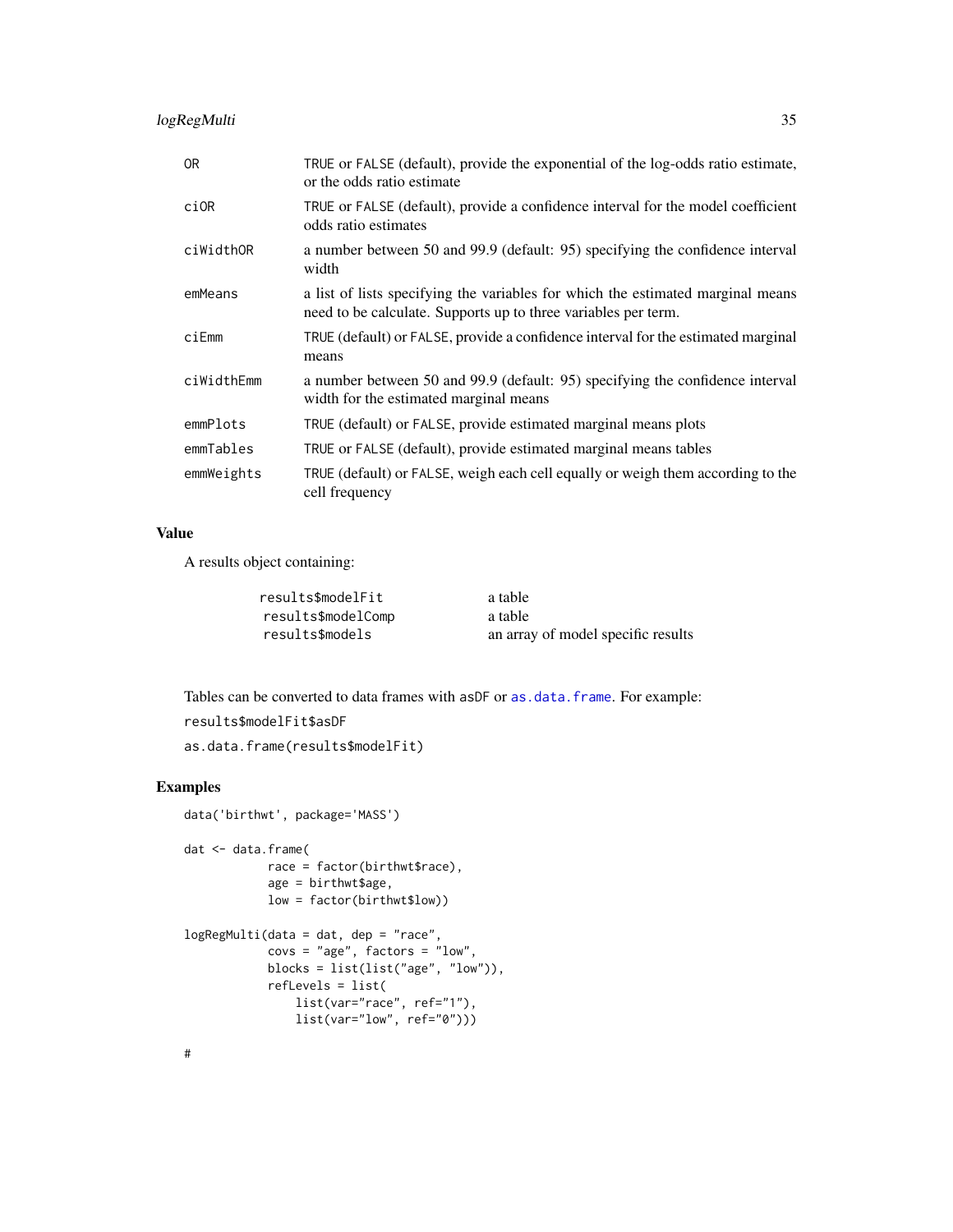```
# MULTINOMIAL LOGISTIC REGRESSION
#
# Model Fit Measures
# --------------------------------------
# Model Deviance AIC R²-McF
# --------------------------------------
# 1 360 372 0.0333
# --------------------------------------
#
#
# MODEL SPECIFIC RESULTS
#
# MODEL 1
#
# Model Coefficients
# ---------------------------------------------------------------
# race Predictor Estimate SE Z p
# ---------------------------------------------------------------
# 2 - 1 Intercept 0.8155 1.1186 0.729 0.466
# age -0.1038 0.0487 -2.131 0.033
\frac{1}{4} low:<br>\frac{1}{1} 0
# 1 0 0.7527 0.4700 1.601 0.109
# 3 - 1 Intercept 1.0123 0.7798 1.298 0.194
# age -0.0663 0.0324 -2.047 0.041
# low:
# 1 0 0.5677 0.3522 1.612 0.107
# ---------------------------------------------------------------
#
#
```
logRegOrd *Ordinal Logistic Regression*

#### Description

Ordinal Logistic Regression

### Usage

```
logRegOrd(data, dep, covs = NULL, factors = NULL, blocks = list(list()),
  refLevels = NULL, modelTest = FALSE, dev = TRUE, aic = TRUE,
 bic = FALSE, pseudoR2 = list("r2mf"), omni = FALSE, thres = FALSE,
 ci = FALSE, ciWidth = 95, OR = FALSE, ciOR = FALSE, ciWidthOR = 95)
```

| data | the data as a data frame                                                    |
|------|-----------------------------------------------------------------------------|
| dep  | a string naming the dependent variable from data, variable must be a factor |

<span id="page-35-0"></span>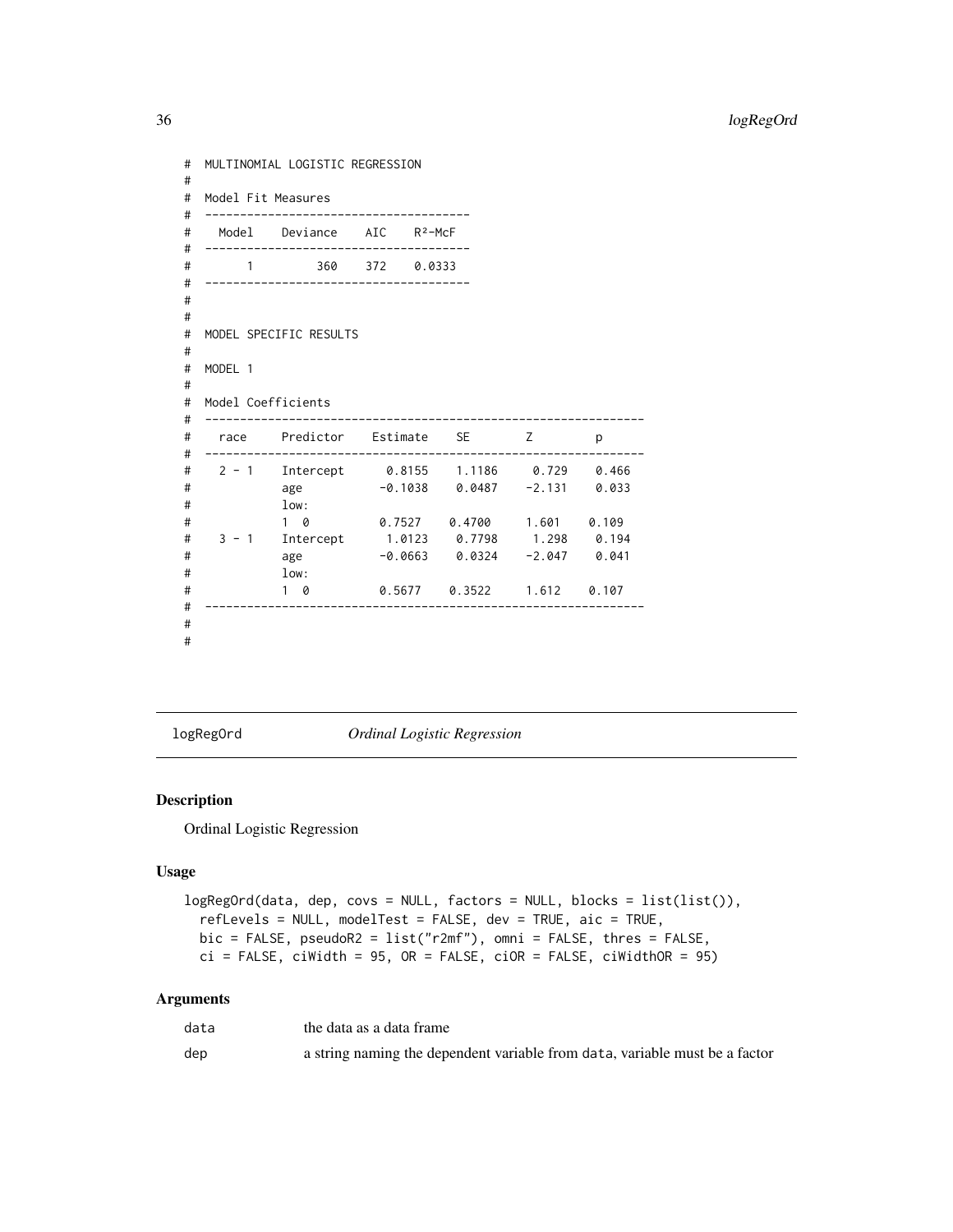### <span id="page-36-0"></span>logRegOrd 37

| covs      | a vector of strings naming the covariates from data                                                                                                                    |
|-----------|------------------------------------------------------------------------------------------------------------------------------------------------------------------------|
| factors   | a vector of strings naming the fixed factors from data                                                                                                                 |
| blocks    | a list containing vectors of strings that name the predictors that are added to the<br>model. The elements are added to the model according to their order in the list |
| refLevels | a list of lists specifying reference levels of the dependent variable and all the<br>factors                                                                           |
| modelTest | TRUE or FALSE (default), provide the model comparison between the models and<br>the NULL model                                                                         |
| dev       | TRUE (default) or FALSE, provide the deviance (or -2LogLikelihood) for the mod-<br>els                                                                                 |
| aic       | TRUE (default) or FALSE, provide Aikaike's Information Criterion (AIC) for the<br>models                                                                               |
| bic       | TRUE or FALSE (default), provide Bayesian Information Criterion (BIC) for the<br>models                                                                                |
| pseudoR2  | one or more of 'r2mf', 'r2cs', or 'r2n'; use McFadden's, Cox & Snell, and<br>Nagelkerke pseudo-R <sup>2</sup> , respectively                                           |
| omni      | TRUE or FALSE (default), provide the omnibus likelihood ratio tests for the pre-<br>dictors                                                                            |
| thres     | TRUE or FALSE (default), provide the thresholds that are used as cut-off scores<br>for the levels of the dependent variable                                            |
| ci        | TRUE or FALSE (default), provide a confidence interval for the model coefficient<br>estimates                                                                          |
| ciWidth   | a number between 50 and 99.9 (default: 95) specifying the confidence interval<br>width                                                                                 |
| 0R        | TRUE or FALSE (default), provide the exponential of the log-odds ratio estimate,<br>or the odds ratio estimate                                                         |
| ci0R      | TRUE or FALSE (default), provide a confidence interval for the model coefficient<br>odds ratio estimates                                                               |
| ciWidthOR | a number between 50 and 99.9 (default: 95) specifying the confidence interval<br>width                                                                                 |

### Value

A results object containing:

| results\$modelFit  | a table                            |
|--------------------|------------------------------------|
| results\$modelComp | a table                            |
| results\$models    | an array of model specific results |

Tables can be converted to data frames with asDF or [as.data.frame](#page-0-0). For example: results\$modelFit\$asDF as.data.frame(results\$modelFit)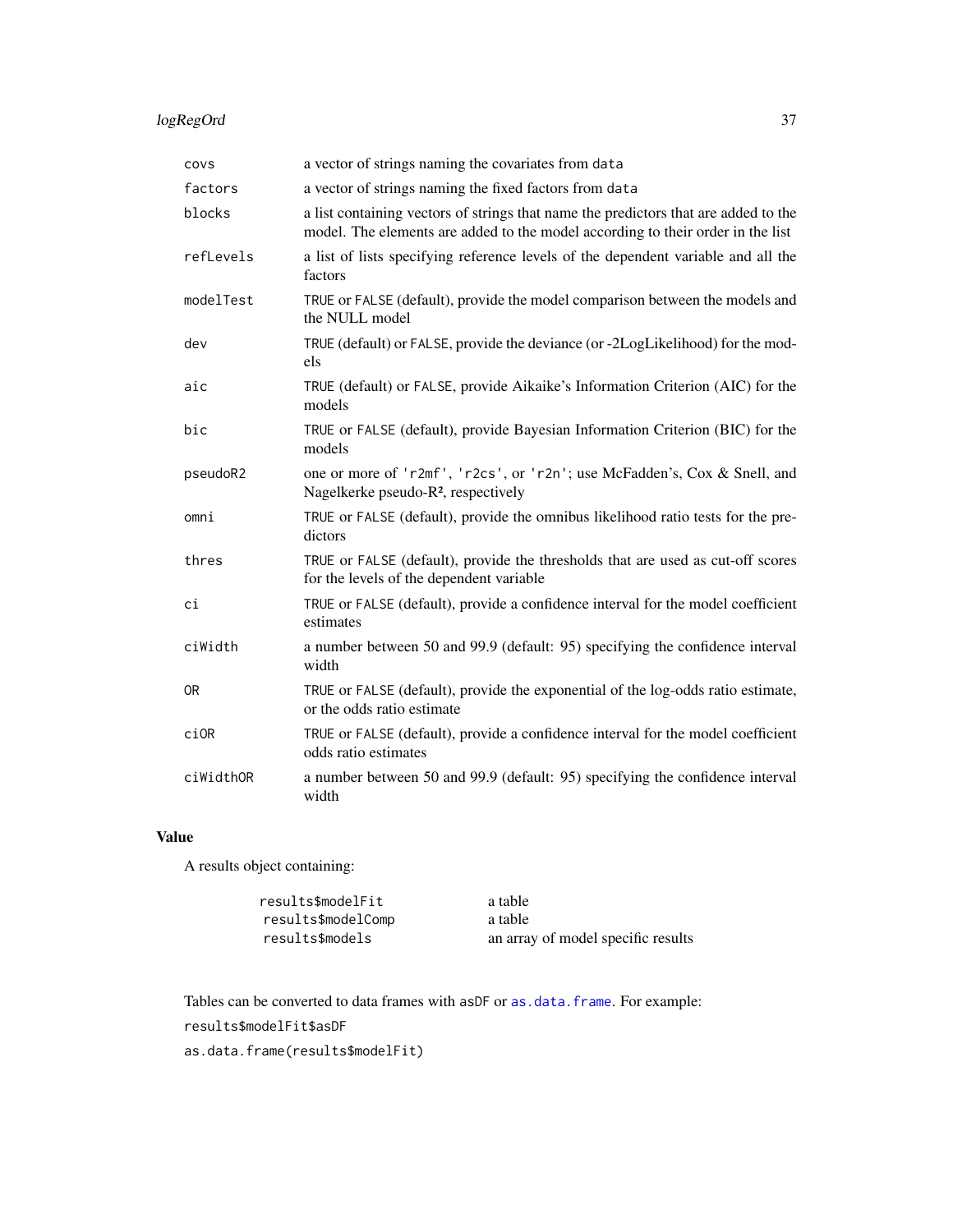### Examples

```
set.seed(1337)
y \leftarrow factor(sample(1:3, 100, replace = TRUE))
x1 <- rnorm(100)x2 < - rnorm(100)
df \le data.frame(y=y, x1=x1, x2=x2)
logRegOrd(data = df, dep = "y",covs = c("x1", "x2"),blocks = list(list("x1", "x2")))
#
# ORDINAL LOGISTIC REGRESSION
#
# Model Fit Measures
# ---------------------------------------
# Model Deviance AIC R²-McF
# ---------------------------------------
# 1 218 226 5.68e-4
# ---------------------------------------
#
#
# MODEL SPECIFIC RESULTS
#
# MODEL 1
#
# Model Coefficients
# ----------------------------------------------------
# Predictor Estimate SE Z p
# ----------------------------------------------------
# x1 0.0579 0.193 0.300 0.764
# x2 0.0330 0.172 0.192 0.848
# ----------------------------------------------------
#
#
```
mancova *MANCOVA*

### Description

Multivariate Analysis of Covariance

#### Usage

```
mancova(data, deps, factors = NULL, covs = NULL, multivar = list("pillai",
  "wilks", "hotel", "roy"), boxM = FALSE, shapiro = FALSE, qqPlot = FALSE)
```
<span id="page-37-0"></span>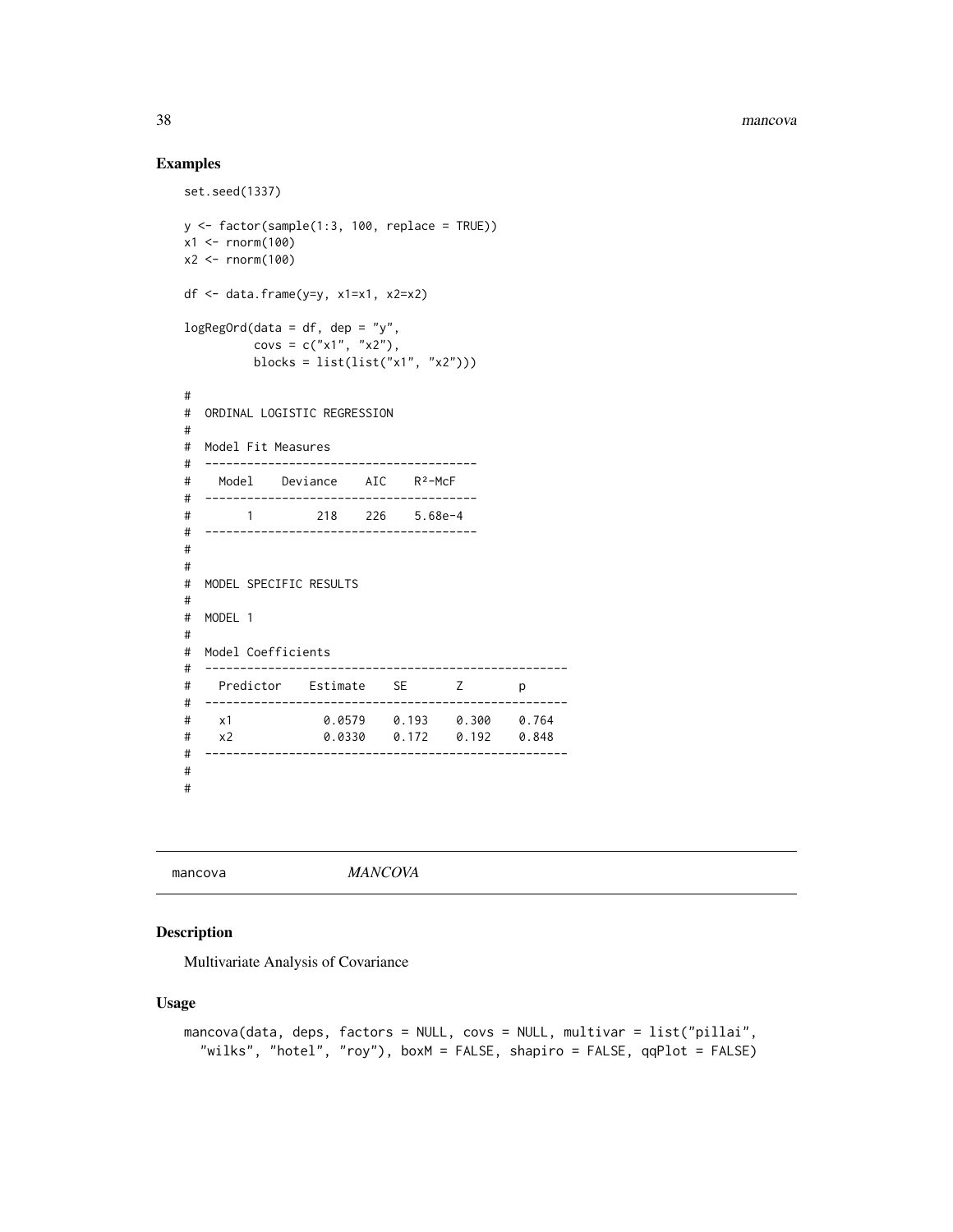#### <span id="page-38-0"></span>mancova 39

#### Arguments

| data     | the data as a data frame                                                                                                                                                        |
|----------|---------------------------------------------------------------------------------------------------------------------------------------------------------------------------------|
| deps     | a string naming the dependent variable from data, variable must be numeric                                                                                                      |
| factors  | a vector of strings naming the factors from data                                                                                                                                |
| COVS     | a vector of strings naming the covariates from data                                                                                                                             |
| multivar | one or more of 'pillai', 'wilks', 'hotel', or 'roy'; use Pillai's Trace,<br>Wilks' Lambda, Hotelling's Trace, and Roy's Largest Root multivariate statis-<br>tics, respectively |
| boxM     | TRUE or FALSE (default), provide Box's M test                                                                                                                                   |
| shapiro  | TRUE or FALSE (default), provide Shapiro-Wilk test                                                                                                                              |
| qqPlot   | TRUE or FALSE (default), provide a $Q-Q$ plot of multivariate normality                                                                                                         |

### Value

A results object containing:

| results\$multivar        | a table  |
|--------------------------|----------|
| results\$univar          | a table  |
| results\$assump\$boxM    | a table  |
| results\$assump\$shapiro | a table  |
| results\$assump\$qqPlot  | an image |

Tables can be converted to data frames with asDF or [as.data.frame](#page-0-0). For example: results\$multivar\$asDF as.data.frame(results\$multivar)

```
data('iris')
mancova(data = iris,
   deps = c('Sepal.Length', 'Sepal.Width', 'Petal.Length', 'Petal.Width'),
   factors = 'Species')
#
# MANCOVA
#
# Multivariate Tests
# ---------------------------------------------------------------------------
# value F df1 df2 p
# ---------------------------------------------------------------------------
# Species Pillai's Trace 1.19 53.5 8 290 < .001
# Wilks' Lambda 0.0234 199 8 288 < .001
# Hotelling's Trace 32.5 581 8 286 < .001
# Roy's Largest Root 32.2 1167 4 145 < .001
# ---------------------------------------------------------------------------
```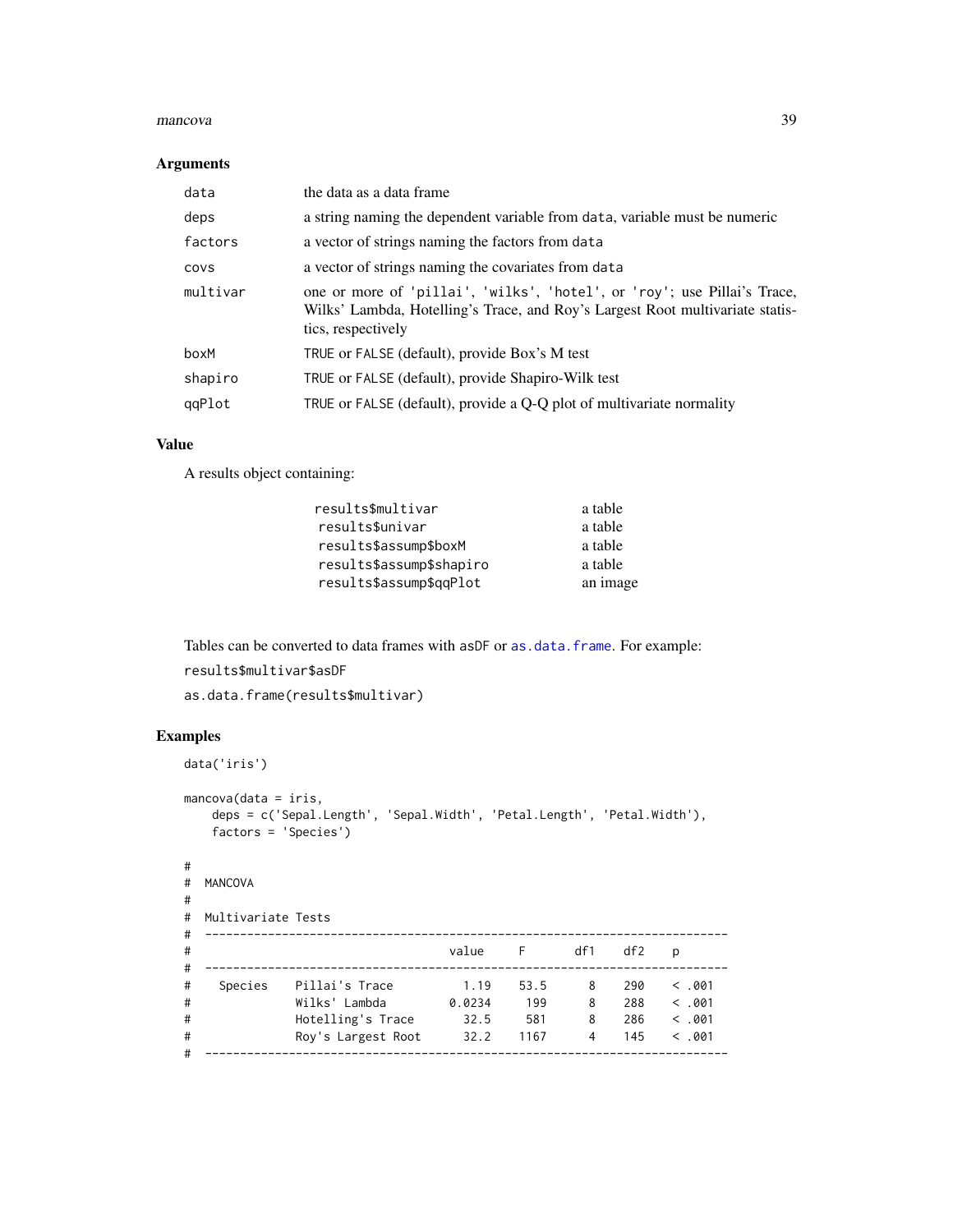|           | Univariate Tests   |                |               |                   |        |       |
|-----------|--------------------|----------------|---------------|-------------------|--------|-------|
|           | Dependent Variable | Sum of Squares |               | df<br>Mean Square | - F    | p     |
| Species   | Sepal.Length       | 63.21          | 2             | 31.6061           | 119.3  | <.001 |
|           | Sepal.Width        | 11.34          | 2             | 5.6725            | 49.2   | <.001 |
|           | Petal.Length       | 437.10         | 2             | 218.5514          | 1180.2 | <.001 |
|           | Petal. Width       | 80.41          | $\mathcal{P}$ | 40.2067           | 960.0  | <.001 |
| Residuals | Sepal.Length       | 38.96          |               | 147               | 0.2650 |       |
|           | Sepal.Width        | 16.96          |               | 147               | 0.1154 |       |
|           | Petal.Length       | 27.22          |               | 147               | 0.1852 |       |
|           | Petal. Width       | 6.16           |               | 147               | 0.0419 |       |

#

pca *Principal Component Analysis*

### Description

Principal Component Analysis

### Usage

```
pca(data, vars, nFactorMethod = "parallel", nFactors = 1, minEigen = 1,
  rotation = "varimax", hideLoadings = 0.3, sortLoadings = FALSE,
  screePlot = FALSE, eigen = FALSE, factorCor = FALSE,
  factorSummary = FALSE, kmo = FALSE, bartlett = FALSE)
```

| data          | the data as a data frame                                                                                     |
|---------------|--------------------------------------------------------------------------------------------------------------|
| vars          | a vector of strings naming the variables of interest in data                                                 |
| nFactorMethod | 'parallel' (default), 'eigen' or 'fixed', the way to determine the number<br>of factors                      |
| nFactors      | an integer (default: 1), the number of components in the model                                               |
| minEigen      | a number (default: 1), the minimal eigenvalue for a component to be included<br>in the model                 |
| rotation      | 'none','varimax'(default),'quartimax','promax','oblimin',or'simplimax',<br>the rotation to use in estimation |
| hideLoadings  | a number (default: 0.3), hide loadings below this value                                                      |
| sortLoadings  | TRUE or FALSE (default), sort the factor loadings by size                                                    |
| screePlot     | TRUE or FALSE (default), show scree plot                                                                     |

<span id="page-39-0"></span>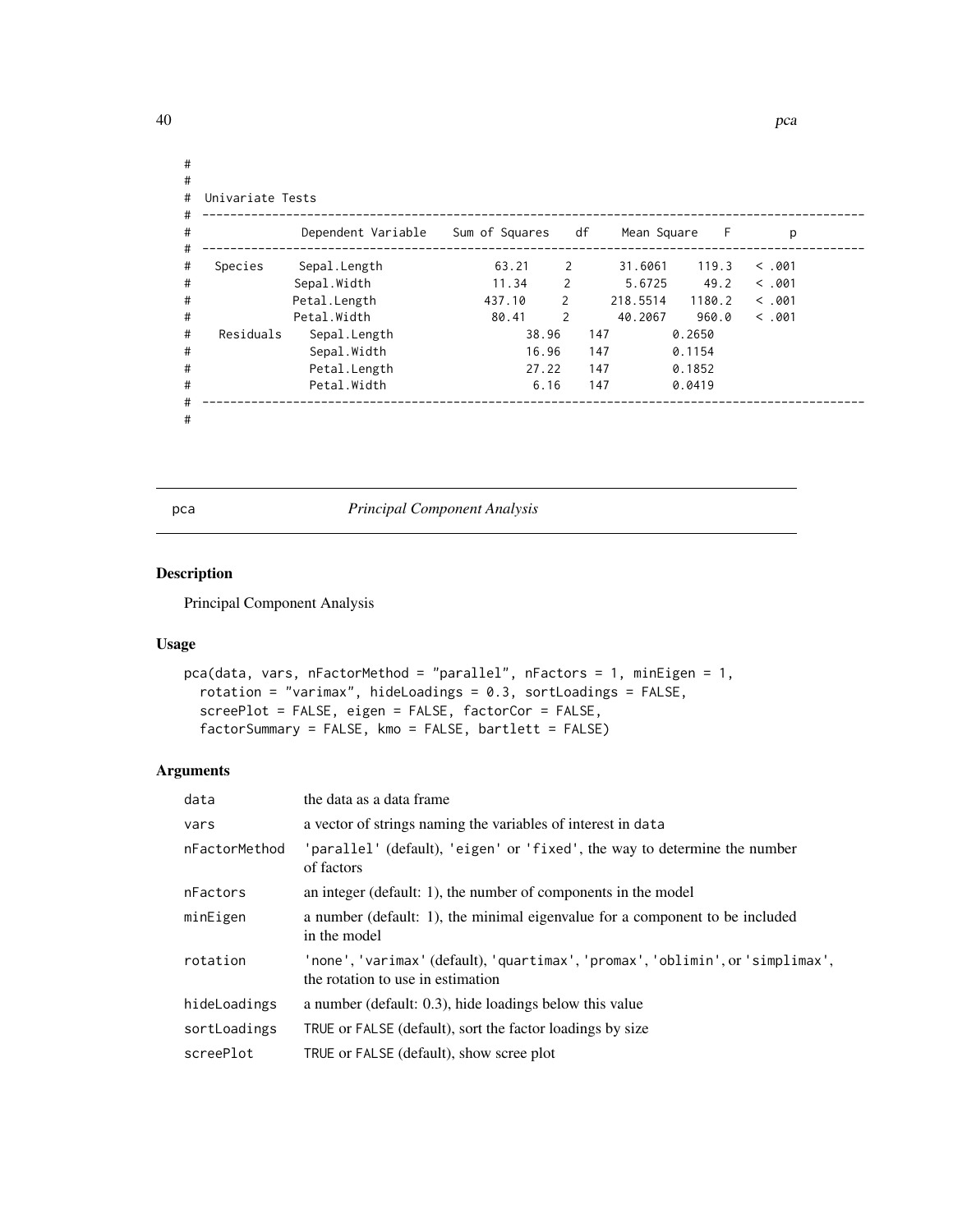<span id="page-40-0"></span> $pca$  and  $q1$ 

| eigen         | TRUE or FALSE (default), show eigenvalue table                                                       |
|---------------|------------------------------------------------------------------------------------------------------|
| factorCor     | TRUE or FALSE (default), show factor correlations                                                    |
| factorSummary | TRUE or FALSE (default), show factor summary                                                         |
| kmo           | TRUE or FALSE (default), show Kaiser-Meyer-Olkin (KMO) measure of sampling<br>adequacy (MSA) results |
| bartlett      | TRUE or FALSE (default), show Bartlett's test of sphericity results                                  |

### Value

A results object containing:

| results\$loadings                   | a table  |
|-------------------------------------|----------|
| results\$factorStats\$factorSummary | a table  |
| results\$factorStats\$factorCor     | a table  |
| results\$modelFit\$fit              | a table  |
| results\$assump\$bartlett           | a table  |
| results\$assump\$kmo                | a table  |
| results\$eigen\$initEigen           | a table  |
| results\$eigen\$screePlot           | an image |
|                                     |          |

Tables can be converted to data frames with asDF or [as.data.frame](#page-0-0). For example:

results\$loadings\$asDF

as.data.frame(results\$loadings)

```
data('iris')
pca(iris, vars = c('Sepal.Length', 'Sepal.Width', 'Petal.Length', 'Petal.Width'))
#
# PRINCIPAL COMPONENT ANALYSIS
#
# Component Loadings
# ----------------------------------------
# 1 Uniqueness
# ----------------------------------------
# Sepal.Length 0.890 0.2076
# Sepal.Width -0.460 0.7883
# Petal.Length 0.992 0.0168
# Petal.Width 0.965 0.0688
# ----------------------------------------
# Note. 'varimax' rotation was used
#
```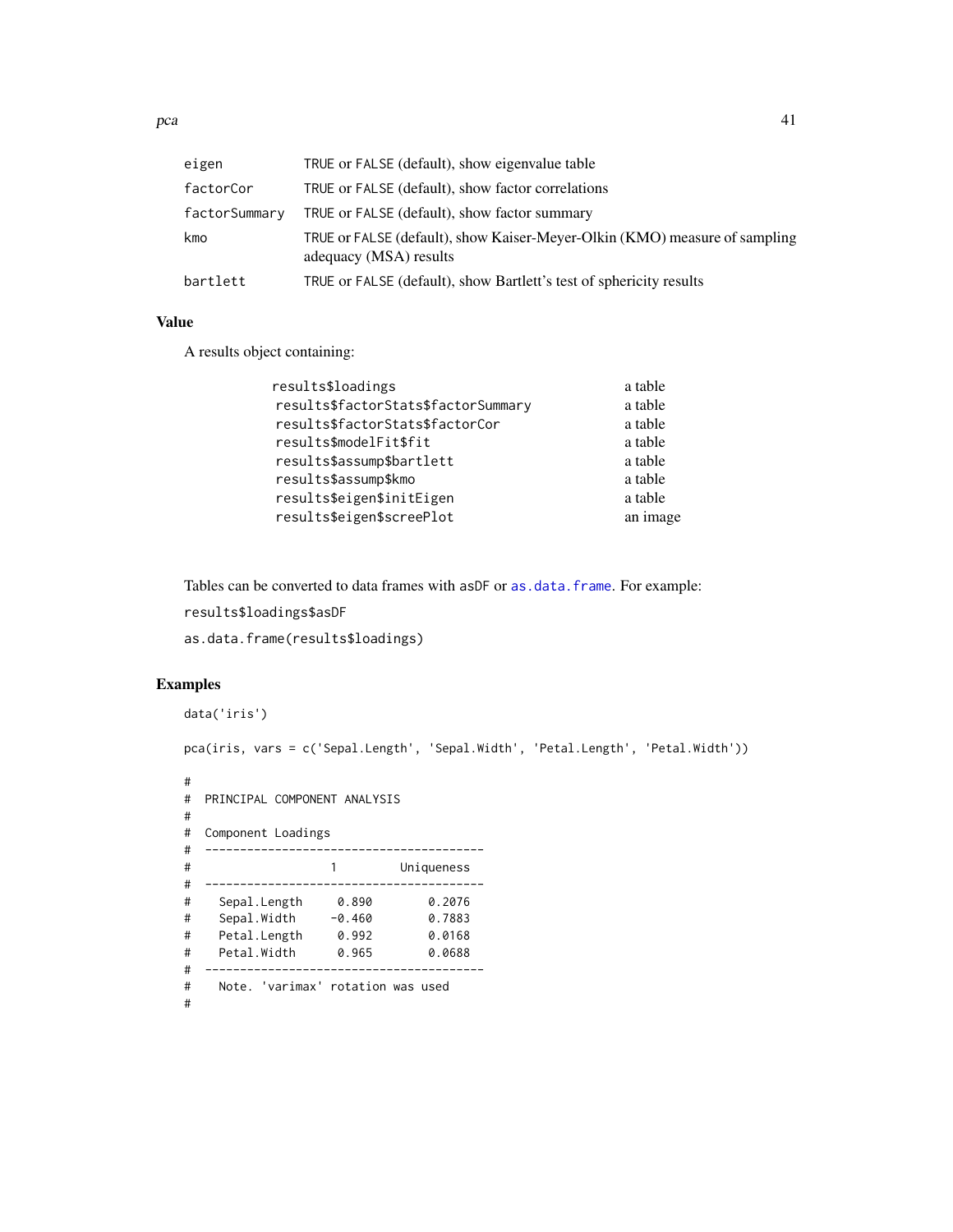<span id="page-41-0"></span>

### Description

Binomial test

### Usage

```
propTest2(data, vars, areCounts = FALSE, testValue = 0.5,
 hypothesis = "notequal", ci = FALSE, ciWidth = 95, bf = FALSE,
 priorA = 1, priorB = 1, ciBayes = FALSE, ciBayesWidth = 95,
 postPlots = FALSE)
```
### Arguments

| data         | the data as a data frame                                                  |
|--------------|---------------------------------------------------------------------------|
| vars         | a vector of strings naming the variables of interest in data              |
| areCounts    | TRUE or FALSE (default), the variables are counts                         |
| testValue    | a number (default: 0.5), the value for the null hypothesis                |
| hypothesis   | 'notequal' (default), 'greater' or 'less', the alternative hypothesis     |
| сi           | TRUE or FALSE (default), provide confidence intervals                     |
| ciWidth      | a number between 50 and 99.9 (default: 95), the confidence interval width |
| bf           | TRUE or FALSE (default), provide Bayes factors                            |
| priorA       | a number (default: 1), the beta prior 'a' parameter                       |
| priorB       | a number (default: 1), the beta prior 'b' parameter                       |
| ciBayes      | TRUE or FALSE (default), provide Bayesian credible intervals              |
| ciBayesWidth | a number between 50 and 99.9 (default: 95), the credible interval width   |
| postPlots    | TRUE or FALSE (default), provide posterior plots                          |

### Value

A results object containing:

| results\$table     | a table of the proportions and test results |
|--------------------|---------------------------------------------|
| results\$postPlots | an array of the posterior plots             |

Tables can be converted to data frames with asDF or [as.data.frame](#page-0-0). For example: results\$table\$asDF

as.data.frame(results\$table)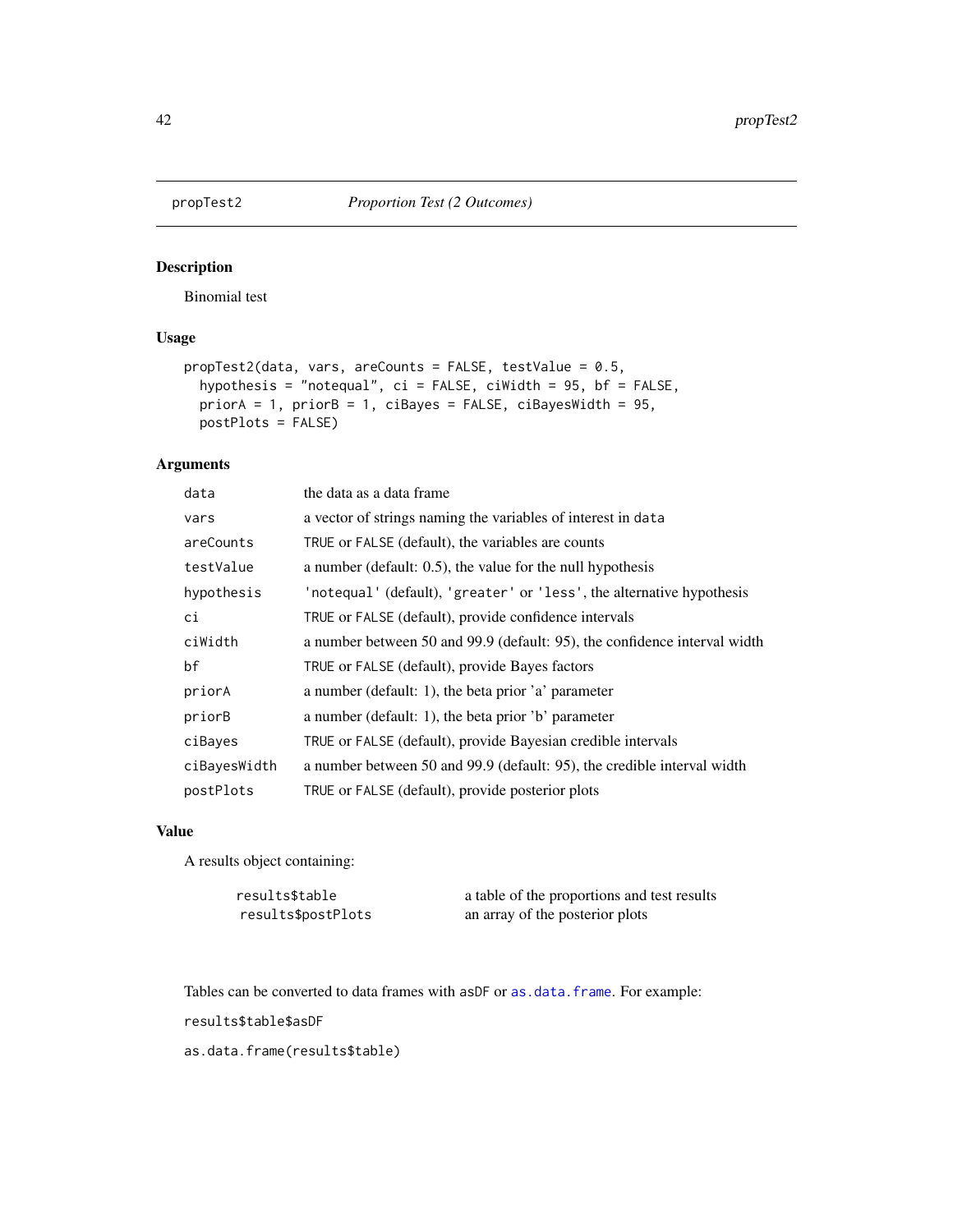### <span id="page-42-0"></span>propTestN 43

### Examples

```
## Not run:
dat <- data.frame(x=c(8, 15))
propTest2(dat, vars = 'x', areCounts = TRUE)
#
# PROPORTION TEST (2 OUTCOMES)
#
# Binomial Test
# -------------------------------------------------------
# Level Count Total Proportion p
# -------------------------------------------------------
# x 1 8 23 0.348 0.210
# 2 15 23 0.652 0.210
# -------------------------------------------------------
# Note. Ha is proportion != 0.5
#
## End(Not run)
```
propTestN *Proportion Test (N Outcomes)*

### Description

X² Goodness of fit

#### Usage

```
propTestN(data, var, counts = NULL, expected = FALSE, ratio = NULL)
```
### Arguments

| data     | the data as a data frame                                                                                     |
|----------|--------------------------------------------------------------------------------------------------------------|
| var      | a string naming the variable of interest in data                                                             |
| counts   | a string naming a variable in data containing counts, or NULL if each row<br>represents a single observation |
| expected | TRUE or FALSE (default), whether expected counts should be displayed                                         |
| ratio    | a vector of numbers: the expected proportions                                                                |
|          |                                                                                                              |

### Value

A results object containing:

| results\$props | a table of the proportions  |
|----------------|-----------------------------|
| results\$tests | a table of the test results |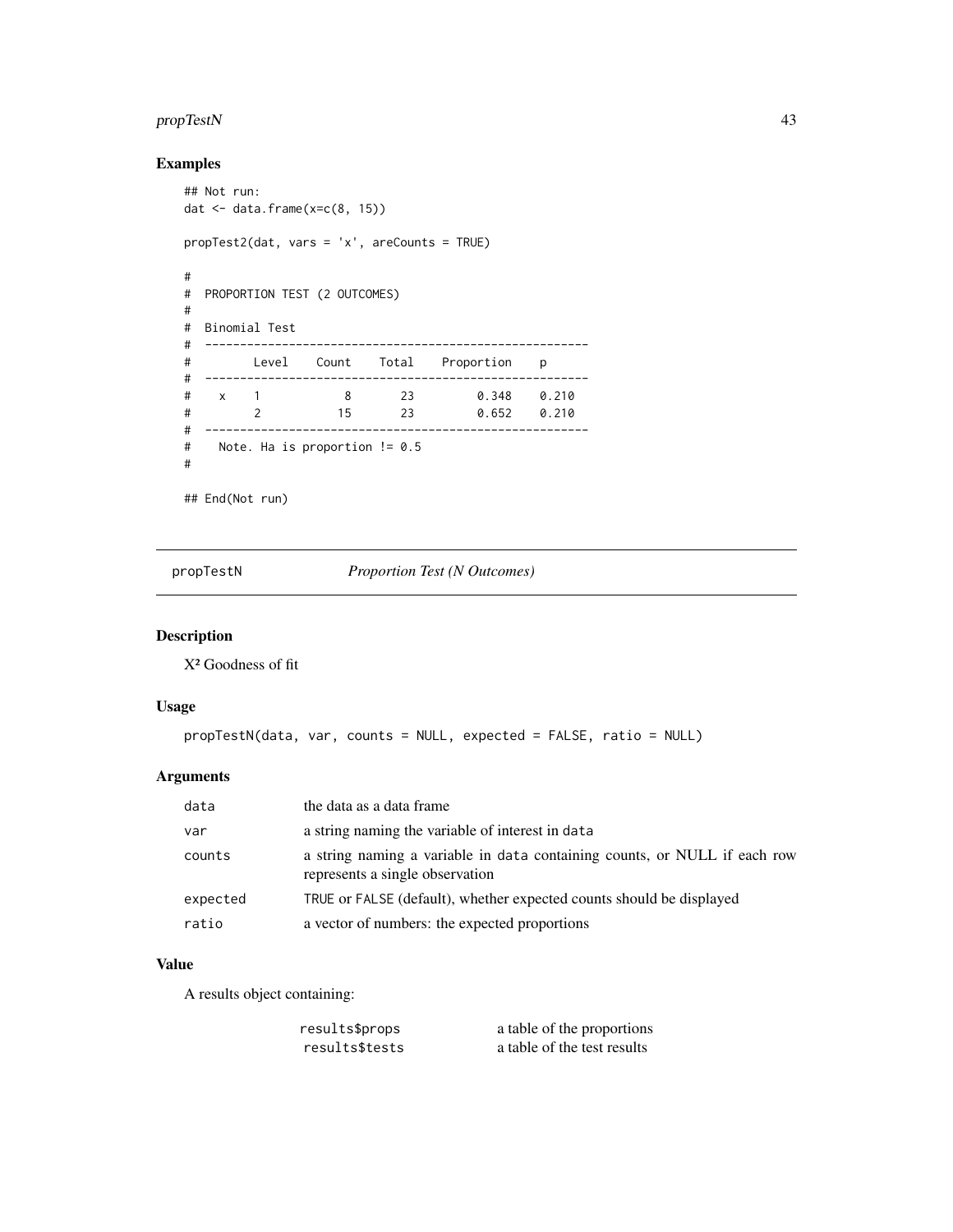Tables can be converted to data frames with asDF or [as.data.frame](#page-0-0). For example:

results\$props\$asDF

as.data.frame(results\$props)

#### Examples

```
data('HairEyeColor')
dat <- as.data.frame(HairEyeColor)
propTestN(data, var = 'Eye', counts = 'Freq', ratio = c(1,1,1,1))#
# PROPORTION TEST (N OUTCOMES)
#
# Proportions
# --------------------------------
# Level Count Proportion
# --------------------------------
# Brown 220 0.372
# Blue 215 0.363
# Hazel 93 0.157
# Green 64 0.108
# --------------------------------
#
#
# X² Goodness of Fit
# -----------------------
# X² df p
# -----------------------
# 133 3 < .001
# -----------------------
#
```
reliability *Reliability Analysis*

### Description

Reliability Analysis

#### Usage

```
reliability(data, vars, alphaScale = TRUE, omegaScale = FALSE,
  meanScale = FALSE, sdScale = FALSE, corPlot = FALSE,
  alphaItems = FALSE, omegaItems = FALSE, meanItems = FALSE,
  sdItems = FALSE, itemRestCor = FALSE, revItems = NULL)
```
<span id="page-43-0"></span>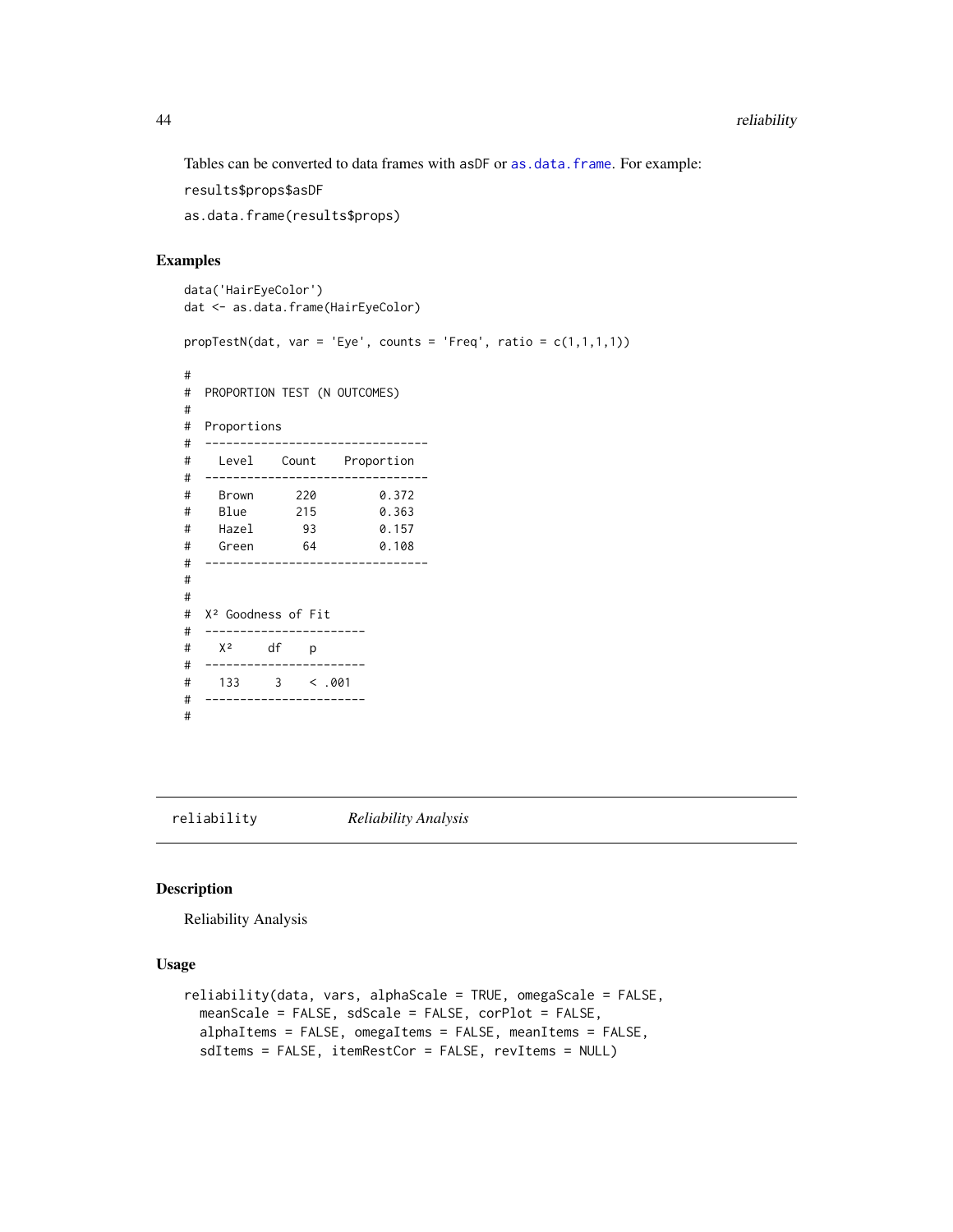#### <span id="page-44-0"></span>reliability and the set of the set of the set of the set of the set of the set of the set of the set of the set of the set of the set of the set of the set of the set of the set of the set of the set of the set of the set

### Arguments

| data        | the data as a data frame                                                                       |
|-------------|------------------------------------------------------------------------------------------------|
| vars        | a vector of strings naming the variables of interest in data                                   |
| alphaScale  | TRUE (default) or FALSE, provide Cronbach's alpha                                              |
| omegaScale  | TRUE or FALSE (default), provide McDonald's omega                                              |
| meanScale   | TRUE or FALSE (default), provide the mean                                                      |
| sdScale     | TRUE or FALSE (default), provide the standard deviation                                        |
| corPlot     | TRUE or FALSE (default), provide a correlation plot                                            |
| alphaItems  | TRUE or FALSE (default), provide what the Cronbach's alpha would be if the item<br>was dropped |
| omegaItems  | TRUE or FALSE (default), provide what the McDonald's omega would be if the<br>item was dropped |
| meanItems   | TRUE or FALSE (default), provide item means                                                    |
| sdItems     | TRUE or FALSE (default), provide item standard deviations                                      |
| itemRestCor | TRUE or FALSE (default), provide item-rest correlations                                        |
| revItems    | a vector containing strings naming the varibales that are reverse scaled                       |

### Value

A results object containing:

| results\$scale   | a table  |
|------------------|----------|
| results\$items   | a table  |
| results\$corPlot | an image |

Tables can be converted to data frames with asDF or [as.data.frame](#page-0-0). For example:

```
results$scale$asDF
```
as.data.frame(results\$scale)

```
data('iris')
```

```
reliability(iris, vars = c('Sepal.Length', 'Sepal.Width', 'Petal.Length', 'Petal.Width'),
           omegaScale = TRUE)
```

```
#
# RELIABILITY ANALYSIS
#
# Scale Reliability Statistics
# -----------------------------------------
# Cronbach's alpha McDonald's omega
# -----------------------------------------
  # scale 0.708 0.848
```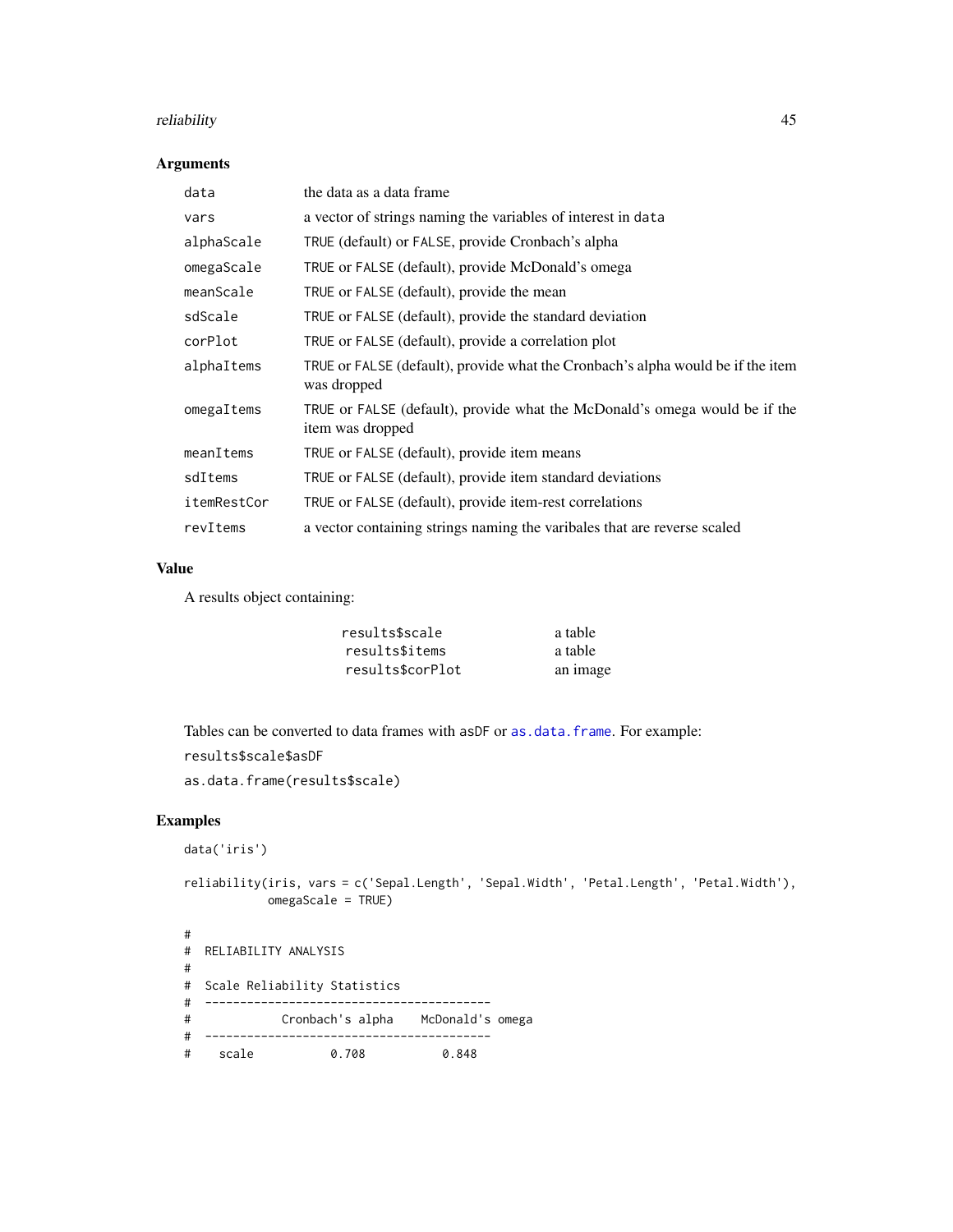46 ttestIS

# ----------------------------------------- #

### ttestIS *Independent Samples T-Test*

### Description

Independent Samples T-Test

### Usage

```
ttestIS(data, vars, group, students = TRUE, bf = FALSE, bfPrior = 0.707,
 welchs = FALSE, mann = FALSE, hypothesis = "different", norm = FALSE,
 qq = FALSE, eqv = FALSE, meanDiff = FALSE, effectSize = FALSE,
 ci = FALSE, ciWidth = 95, desc = FALSE, plots = FALSE,
 miss = "perAnalysis")
```

| data       | the data as a data frame                                                                                                                                                                                                   |
|------------|----------------------------------------------------------------------------------------------------------------------------------------------------------------------------------------------------------------------------|
| vars       | a vector of strings naming the dependent variables                                                                                                                                                                         |
| group      | a string naming the grouping variable, must have 2 levels                                                                                                                                                                  |
| students   | TRUE (default) or FALSE, perform Student's t-tests                                                                                                                                                                         |
| bf         | TRUE or FALSE (default), provide Bayes factors                                                                                                                                                                             |
| bfPrior    | a number between 0.5 and 2 (default 0.707), the prior width to use in calculating<br>Bayes factors                                                                                                                         |
| welchs     | TRUE or FALSE (default), perform Welch's t-tests                                                                                                                                                                           |
| mann       | TRUE or FALSE (default), perform Mann-Whitney U tests                                                                                                                                                                      |
| hypothesis | 'different' (default), 'oneGreater' or 'twoGreater', the alternative hy-<br>pothesis; group 1 different to group 2, group 1 greater than group 2, and group<br>2 greater than group 1 respectively                         |
| norm       | TRUE or FALSE (default), perform Shapiro-Wilk test of normality                                                                                                                                                            |
| qq         | TRUE or FALSE (default), provide a Q-Q plot of residuals                                                                                                                                                                   |
| eqv        | TRUE or FALSE (default), perform Levene's test for equality of variances                                                                                                                                                   |
| meanDiff   | TRUE or FALSE (default), provide means and standard errors                                                                                                                                                                 |
| effectSize | TRUE or FALSE (default), provide effect sizes                                                                                                                                                                              |
| ci         | TRUE or FALSE (default), provide confidence intervals                                                                                                                                                                      |
| ciWidth    | a number between 50 and 99.9 (default: 95), the width of confidence intervals                                                                                                                                              |
| desc       | TRUE or FALSE (default), provide descriptive statistics                                                                                                                                                                    |
| plots      | TRUE or FALSE (default), provide descriptive plots                                                                                                                                                                         |
| miss       | 'perAnalysis' or 'listwise', how to handle missing values; 'perAnalysis'<br>excludes missing values for individual dependent variables, 'listwise' ex-<br>cludes a row from all analyses if one of its entries is missing. |

<span id="page-45-0"></span>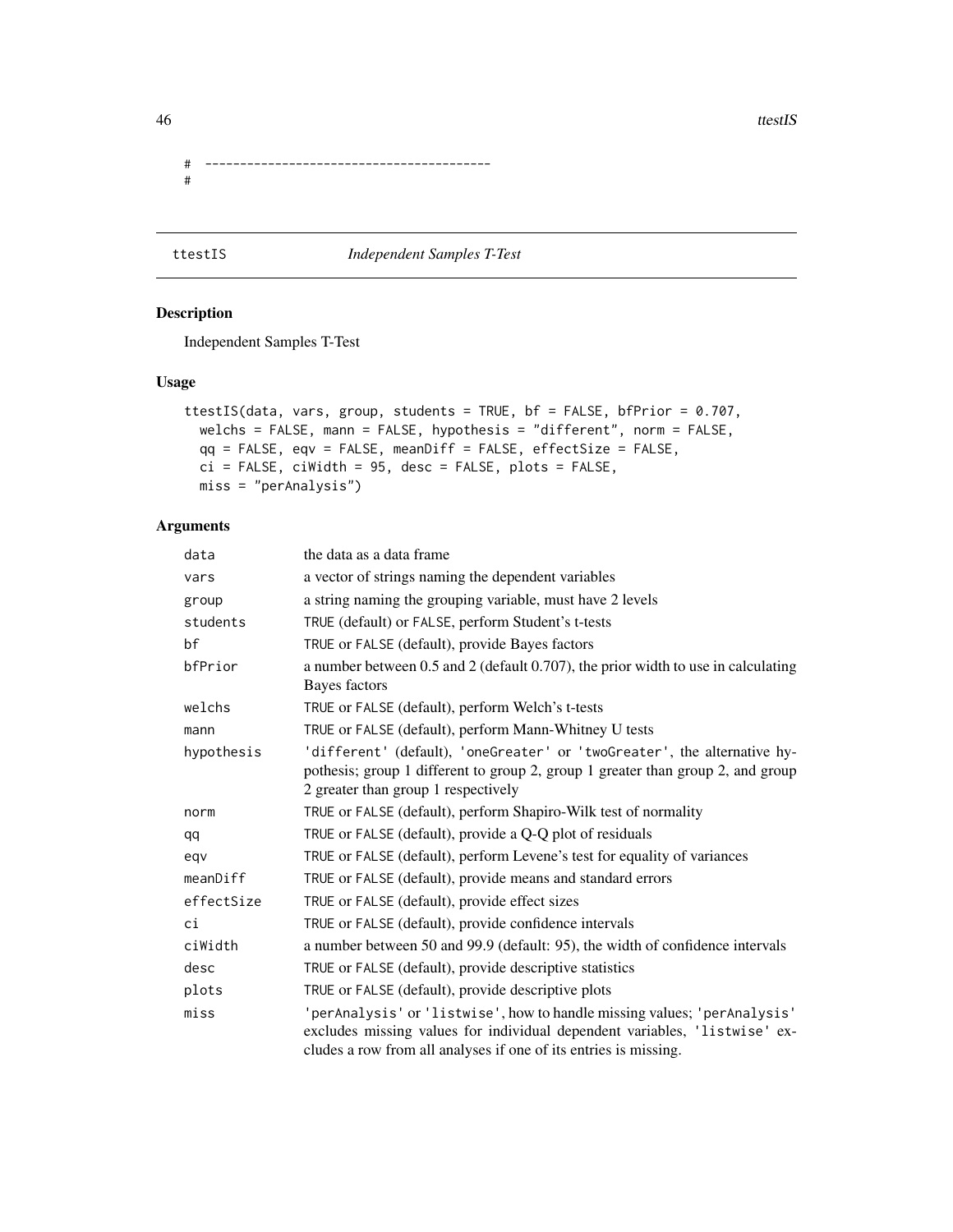#### <span id="page-46-0"></span>ttestOneS 47

### Value

A results object containing:

| results\$ttest       | a table containing the t-test results              |
|----------------------|----------------------------------------------------|
| results\$assum\$norm | a table containing the normality tests             |
| results\$assum\$eqv  | a table containing the equality of variances tests |
| results\$desc        | a table containing the group descriptives          |
| results\$plots       | an array of groups of plots                        |

Tables can be converted to data frames with asDF or [as.data.frame](#page-0-0). For example: results\$ttest\$asDF

as.data.frame(results\$ttest)

### Examples

```
data('ToothGrowth')
```
ttestIS(data = ToothGrowth, vars = 'len', group = 'supp') #

```
# INDEPENDENT SAMPLES T-TEST
#
# Independent Samples T-Test
# ----------------------------------------------------
# statistic df p
# ----------------------------------------------------
# len Student's t 1.92 58.0 0.060
# ----------------------------------------------------
#
```
ttestOneS *One Sample T-Test*

### Description

One Sample T-Test

#### Usage

```
ttestOneS(data, vars, students = TRUE, bf = FALSE, bfPrior = 0.707,
 wilcoxon = FALSE, testValue = 0, hypothesis = "dt", norm = FALSE,
 qq = FALSE, meanDiff = FALSE, effectSize = FALSE, ci = FALSE,
 ciWidth = 95, desc = FALSE, plots = FALSE, miss = "perAnalysis",
 mann = FALSE)
```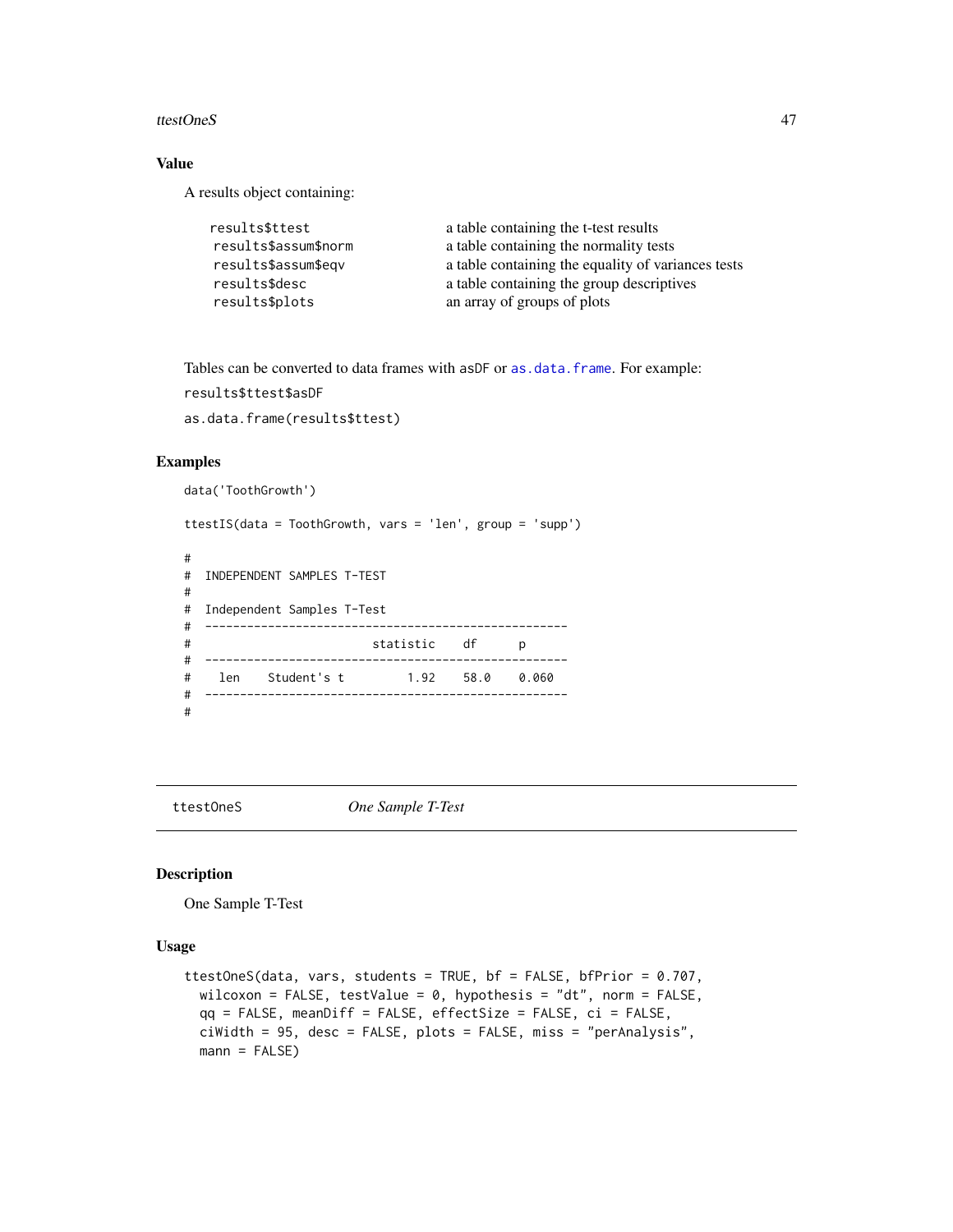### <span id="page-47-0"></span>Arguments

| data       | the data as a data frame                                                                                                                                                                                                   |
|------------|----------------------------------------------------------------------------------------------------------------------------------------------------------------------------------------------------------------------------|
| vars       | a vector of strings naming the variables of interest in data                                                                                                                                                               |
| students   | TRUE (default) or FALSE, perform Student's t-tests                                                                                                                                                                         |
| bf         | TRUE or FALSE (default), provide Bayes factors                                                                                                                                                                             |
| bfPrior    | a number between 0.5 and 2 (default 0.707), the prior width to use in calculating<br>Bayes factors                                                                                                                         |
| wilcoxon   | TRUE or FALSE (default), perform Wilcoxon signed rank tests                                                                                                                                                                |
| testValue  | a number specifying the value of the null hypothesis                                                                                                                                                                       |
| hypothesis | 'dt' (default), 'gt' or 'lt', the alternative hypothesis; different to testValue,<br>greater than testValue, and less than testValue respectively                                                                          |
| norm       | TRUE or FALSE (default), perform Shapiro-wilk tests of normality                                                                                                                                                           |
| qq         | TRUE or FALSE (default), provide a Q-Q plot of residuals                                                                                                                                                                   |
| meanDiff   | TRUE or FALSE (default), provide means and standard deviations                                                                                                                                                             |
| effectSize | TRUE or FALSE (default), provide effect sizes                                                                                                                                                                              |
| сi         | TRUE or FALSE (default), provide confidence intervals for the mean difference                                                                                                                                              |
| ciWidth    | a number between 50 and 99.9 (default: 95), the width of confidence intervals                                                                                                                                              |
| desc       | TRUE or FALSE (default), provide descriptive statistics                                                                                                                                                                    |
| plots      | TRUE or FALSE (default), provide descriptive plots                                                                                                                                                                         |
| miss       | 'perAnalysis' or 'listwise', how to handle missing values; 'perAnalysis'<br>excludes missing values for individual dependent variables, 'listwise' ex-<br>cludes a row from all analyses if one of its entries is missing. |
| mann       | deprecated                                                                                                                                                                                                                 |

### Value

A results object containing:

| results\$ttest        | a table containing the t-test results         |
|-----------------------|-----------------------------------------------|
| results\$normality    | a table containing the normality test results |
| results\$descriptives | a table containing the descriptives           |
| results\$plots        | an image of the descriptive plots             |
| results\$gg           | an array of Q-Q plots                         |
|                       |                                               |

Tables can be converted to data frames with asDF or [as.data.frame](#page-0-0). For example:

```
results$ttest$asDF
```
as.data.frame(results\$ttest)

### Examples

data('ToothGrowth')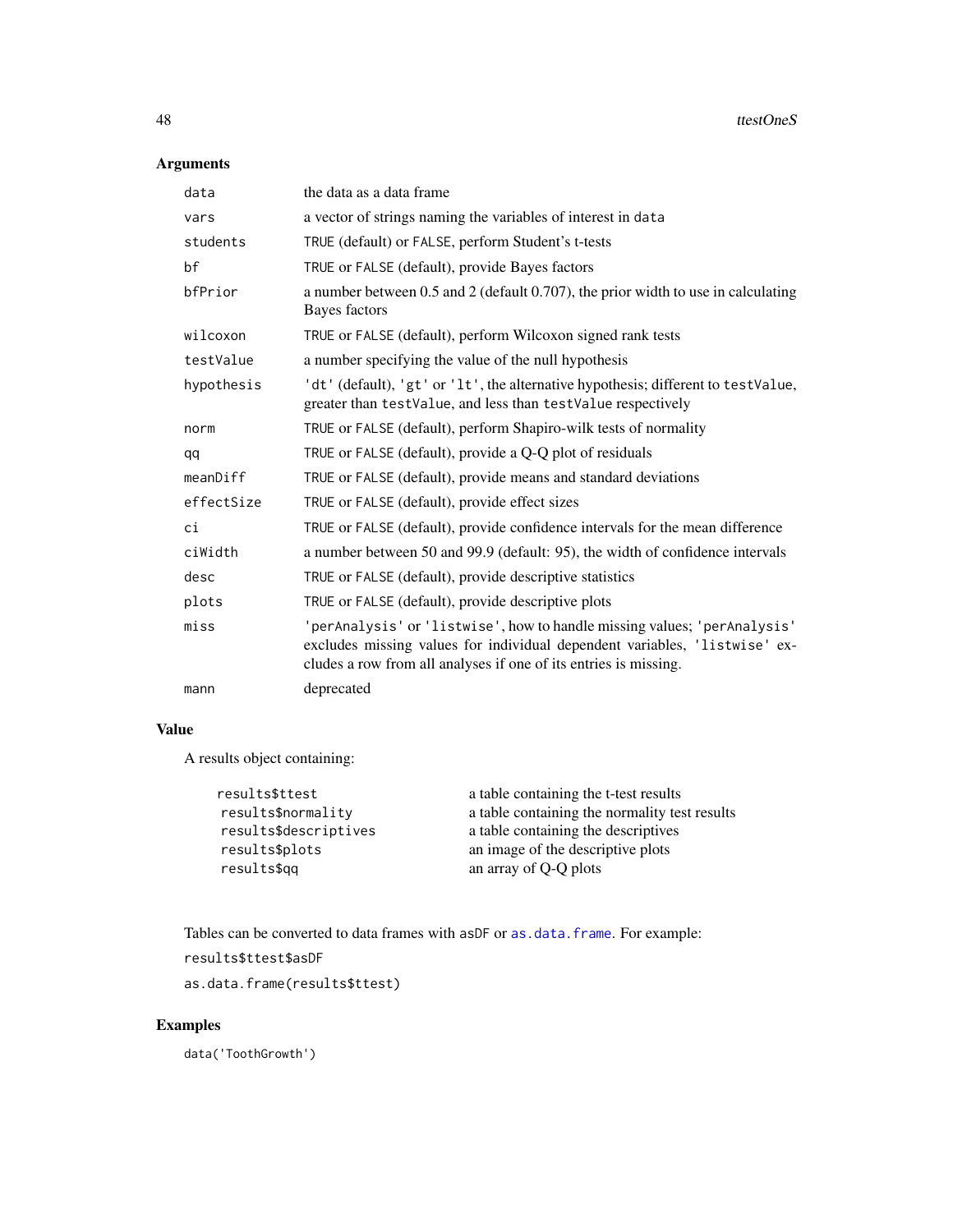#### <span id="page-48-0"></span>ttestPS and the state of the state of the state of the state of the state of the state of the state of the state of the state of the state of the state of the state of the state of the state of the state of the state of th

```
ttestOneS(ToothGrowth, vars = c('len', 'dose'))
#
# ONE SAMPLE T-TEST
#
# One Sample T-Test
# ------------------------------------------------------
# statistic df p
# ------------------------------------------------------
# len Student's t 19.1 59.0 < .001
# dose Student's t 14.4 59.0 < .001
# ------------------------------------------------------
#
```
### ttestPS *Paired Samples T-Test*

### Description

Paired Samples T-Test

### Usage

```
ttestPS(data, pairs, students = TRUE, bf = FALSE, bfPrior = 0.707,
 wilcoxon = FALSE, hypothesis = "different", norm = FALSE, qq = FALSE,
 meanDiff = FALSE, effectSize = FALSE, ci = FALSE, ciWidth = 95,
 desc = FALSE, plots = FALSE, miss = "perAnalysis")
```

| data       | the data as a data frame                                                                                                                                                                           |
|------------|----------------------------------------------------------------------------------------------------------------------------------------------------------------------------------------------------|
| pairs      | a list of lists specifying the pairs of measurement in data                                                                                                                                        |
| students   | TRUE (default) or FALSE, perform Student's t-tests                                                                                                                                                 |
| bf         | TRUE or FALSE (default), provide Bayes factors                                                                                                                                                     |
| bfPrior    | a number between 0.5 and 2 (default $0.707$ ), the prior width to use in calculating<br>Bayes factors                                                                                              |
| wilcoxon   | TRUE or FALSE (default), perform Wilcoxon signed rank tests                                                                                                                                        |
| hypothesis | 'different' (default), 'oneGreater' or 'twoGreater', the alternative hy-<br>pothesis; group 1 different to group 2, group 1 greater than group 2, and group<br>2 greater than group 1 respectively |
| norm       | TRUE or FALSE (default), perform Shapiro-wilk normality tests                                                                                                                                      |
| qq         | TRUE or FALSE (default), provide a Q-Q plot of residuals                                                                                                                                           |
| meanDiff   | TRUE or FALSE (default), provide means and standard errors                                                                                                                                         |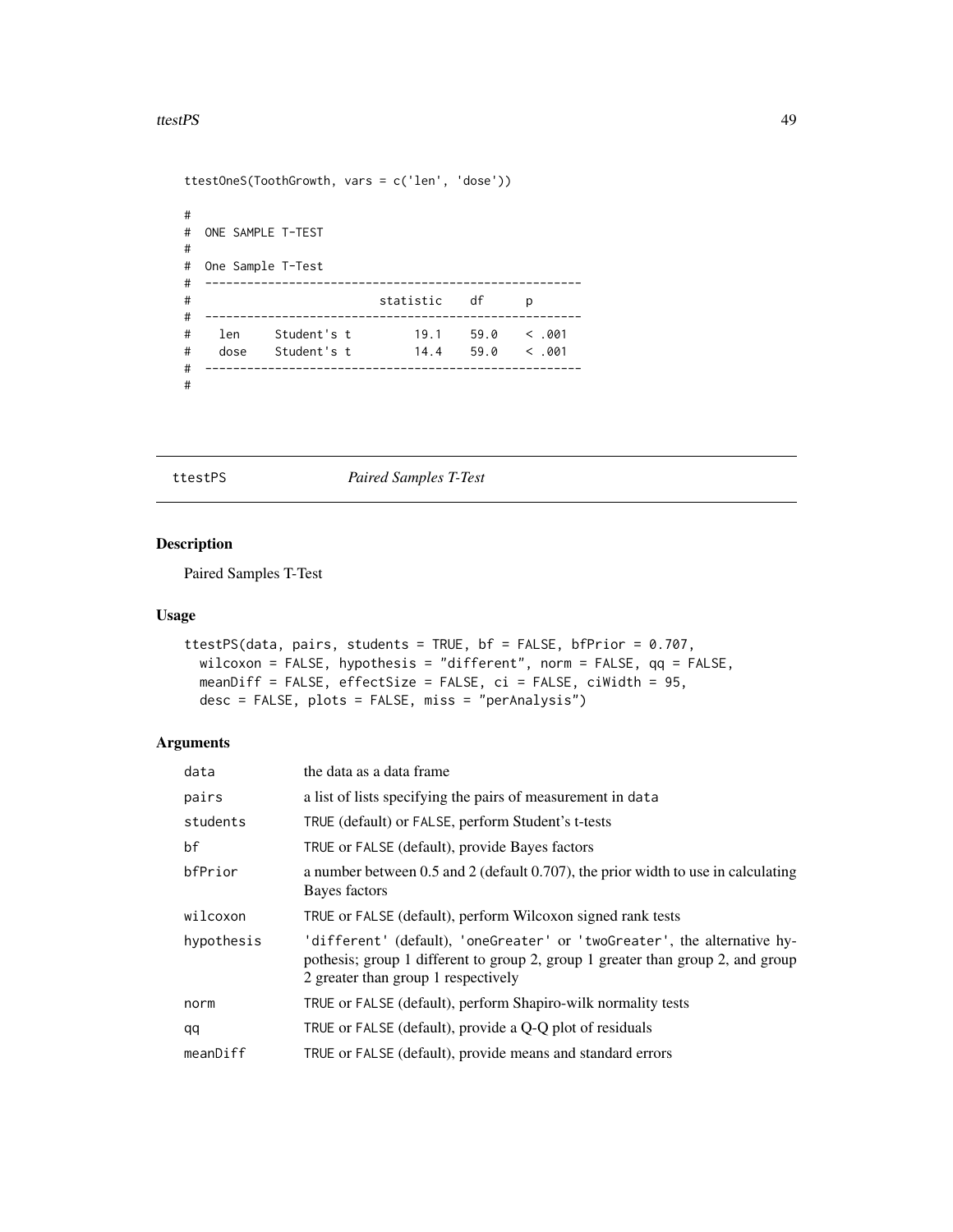<span id="page-49-0"></span>

| effectSize | TRUE or FALSE (default), provide effect sizes                                                                                                                                                                              |
|------------|----------------------------------------------------------------------------------------------------------------------------------------------------------------------------------------------------------------------------|
| сi         | TRUE or FALSE (default), provide confidence intervals                                                                                                                                                                      |
| ciWidth    | a number between 50 and 99.9 (default: 95), the width of confidence intervals                                                                                                                                              |
| desc       | TRUE or FALSE (default), provide descriptive statistics                                                                                                                                                                    |
| plots      | TRUE or FALSE (default), provide descriptive plots                                                                                                                                                                         |
| miss       | 'perAnalysis' or 'listwise', how to handle missing values; 'perAnalysis'<br>excludes missing values for individual dependent variables, 'listwise' ex-<br>cludes a row from all analyses if one of its entries is missing. |

### Value

A results object containing:

| results\$ttest | a table containing the t-test results         |
|----------------|-----------------------------------------------|
| results\$norm  | a table containing the normality test results |
| results\$desc  | a table containing the descriptives           |
| results\$plots | an array of the descriptive plots             |

Tables can be converted to data frames with asDF or [as.data.frame](#page-0-0). For example:

```
results$ttest$asDF
```
as.data.frame(results\$ttest)

### Examples

```
## Not run:
data('bugs', package = 'jmv')
ttestPS(bugs, pairs = list(
      list(i1 = 'LDEF', i2 = 'LDHF'))#
# PAIRED SAMPLES T-TEST
#
# Paired Samples T-Test
# --------------------------------------------------------------
# statistic df p
# --------------------------------------------------------------
# LDLF LDHF Student's t -6.65 90.0 < .001
# --------------------------------------------------------------
#
```
## End(Not run)